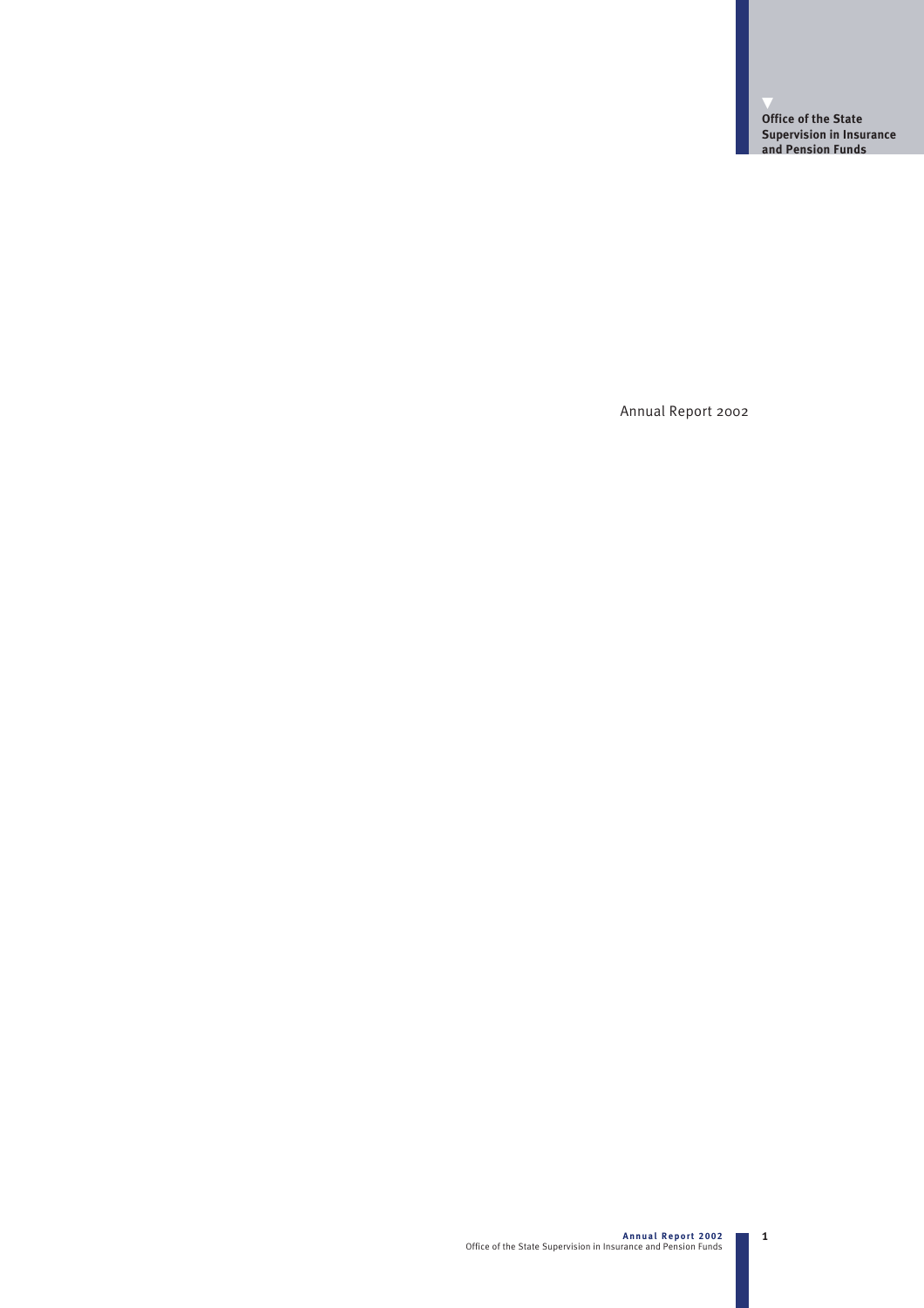▼ **Office of the State Supervision in Insurance and Pension Funds**

| MINISTRY OF FINANCE | Letenská 15, CZ - 118 10 Prague 1 |
|---------------------|-----------------------------------|
| Office:             | Legerova 69, Prague 1             |
| Tel.:               | +420 25704 2134                   |
| Fax:                | +420 25704 9227                   |
| $E$ mail:           | cisa@mfcr.cz                      |
| IIRI:               | http://www.mfcr.cz                |

2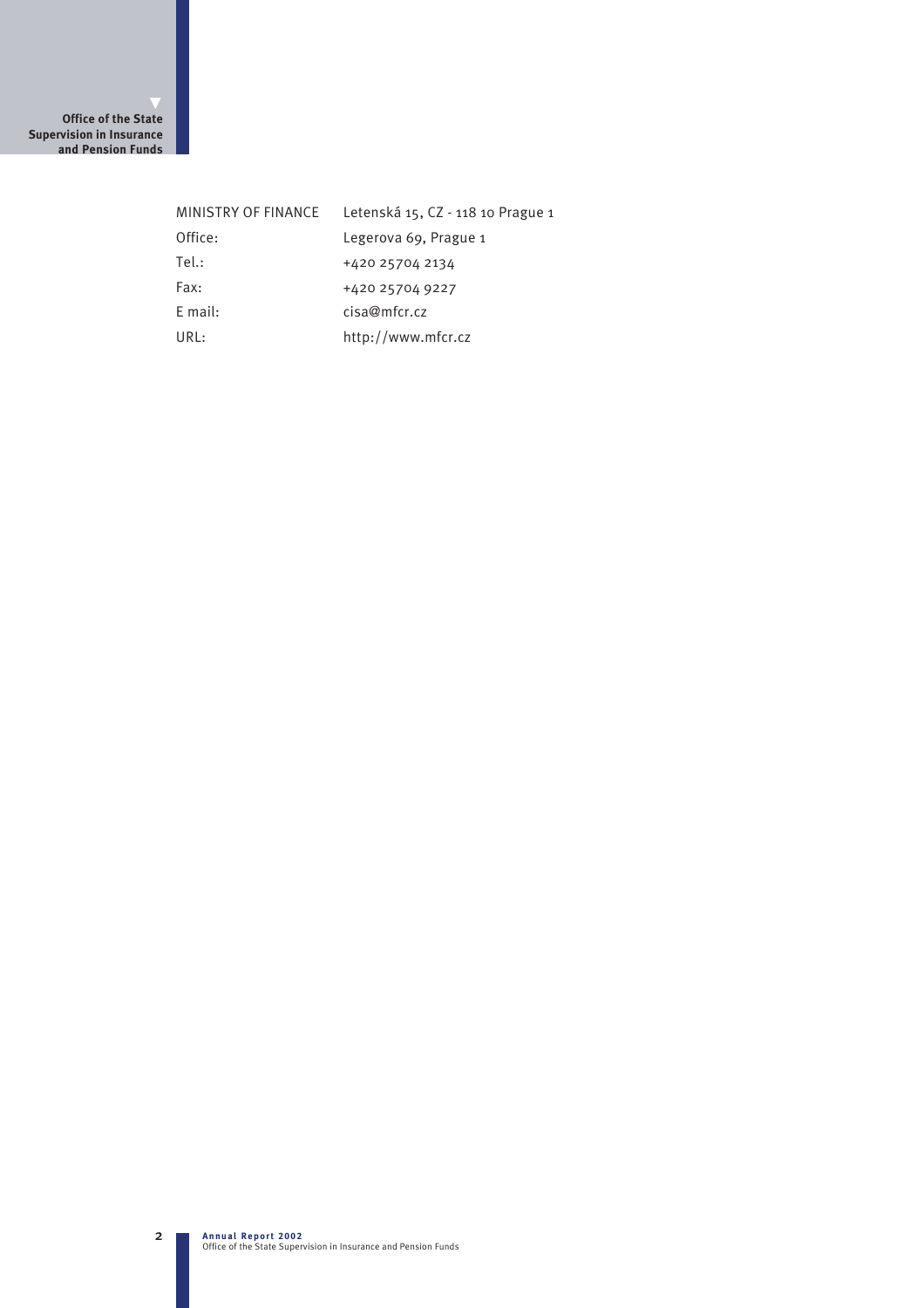**Contents**

| Introduction                                                   |                        |  |
|----------------------------------------------------------------|------------------------|--|
|                                                                |                        |  |
| Office of the State Supervision in Insurance and Pension Funds | $\bullet$              |  |
|                                                                |                        |  |
| <b>State Supervision in Pension Funds</b><br>Ι.                | $\bullet$<br>$\bullet$ |  |
| Legislation<br>1.                                              | 8                      |  |
| Approving and Licensing<br>2.                                  | 9                      |  |
| Inspection<br>3.                                               | 10                     |  |
| Pension Fund Inspection<br>3.1                                 | 11                     |  |
| Depository Inspection<br>3.2                                   | 12                     |  |
| <b>Other Activities</b><br>4.                                  | 13                     |  |
| Methodology and Consultancy<br>4.1                             | 13                     |  |
| Co-operation with Institutions and Supervisory Bodies<br>4.2   | 13                     |  |
|                                                                |                        |  |
| <b>Contributory Pension Market</b><br>II.                      | 915                    |  |
| <b>Market Structure</b><br>1.                                  | 15                     |  |
| <b>Pension Fund Management</b><br>2.                           | 16                     |  |
| <b>Pension Fund Shareholders</b>                               | 18                     |  |
| $\overline{3}$ .                                               |                        |  |
| Planholders<br>4.                                              | 18                     |  |
|                                                                |                        |  |
| List of Annexes                                                | 25                     |  |
|                                                                |                        |  |
| List of Used Abbreviations and Useful Websites                 |                        |  |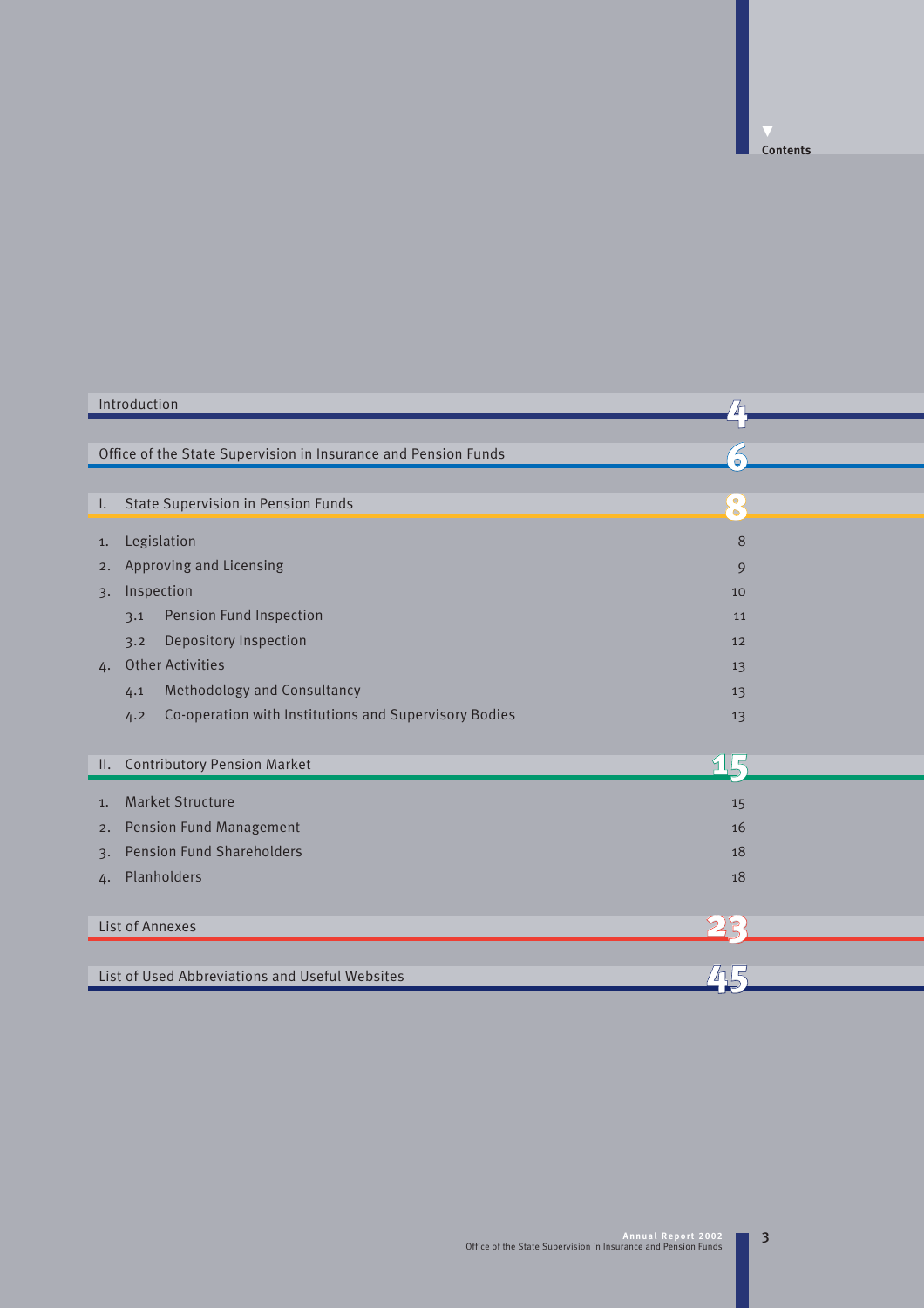### **Introduction**

▼

The year 2002 was certainly the best one for the contributory pension scheme in its young history. Practically all key parameters achieved the highest values so far, above all the number of planholders and the number of contributing employThe structure of payments made by planholders and that of contributions made by their employers in the position of third persons can be assessed in a similar way. Considering the quickly growing nominal income, which is rectified only slightly by

ers. It would be of little importance to mention more detailed figures at the very beginning – those are given in the report proper and illustrated in enclosed diagrams.

More relevant is to examine the contributory pension scheme and its environment using statistical data and

charts. Probably the most evident is the fact that the development of the contributory pension scheme is far from being completed and the system keeps strengthening, though the incentive effect as arising from legislative changes is gradually disappearing.

The relatively high numbers of planholders in the age group close to the retirement age can be considered as quite satisfactory. On the other hand, however, the little interest in the contributory pension scheme among the young generation and, partially, also among the middle-aged persons is disturbing. The oldest generation usually cannot hope to accumulate adequately high savings, whereas the weak proportion of planholders from the youngest age groups (those aged twenty and thirty), if compared to the total numbers of their peers, indicates that the warning signals of the most probable financial impacts of the current, deep demographic crisis of the Czech population are still neglected. Young people who do not save adequate part of their usual income or those who fail to provide in another way for their life-long savings lose valuable time, resigning in fact the economic effects arising from the multiplication effect of saving in a very long time horizon.



the low inflation rate, the absolute level of the average payment per planholder is alarmingly low and the longterm pace of its year-to-year growth is even critical. Taking also into account the high frequency of premature withdrawals of saved money, or the fact that leaving the system in the form of discharging before the retirement age

is about CZK 30 up to 40 per CZK 100 of invested money, it is evident that it is essential to strengthen the retirement element, which would provide for a faster growth of the total financial assets.

Although 2002 was a very good year for the contributory pension scheme, the remarks mentioned above (as well as others derived by the sharp reader having studied the report) necessarily indicate that it is essential to analyse variants of the further development of the contributory pension scheme. It is a good time for that as numerous reform steps are being decided and the future form of the contributory pension scheme is being considered within that context for future decades. It is most desirable that system measures to be implemented within the scope of the pension reform, which is being prepared, contribute, amongst other, to making the contributory pension scheme more dynamic, so that the contributory pension scheme becomes one of the key financial instruments to face successfully and in a long-term prospect the new demographic and financial aspects.

Jaroslay Šulc, Deputy Minister

4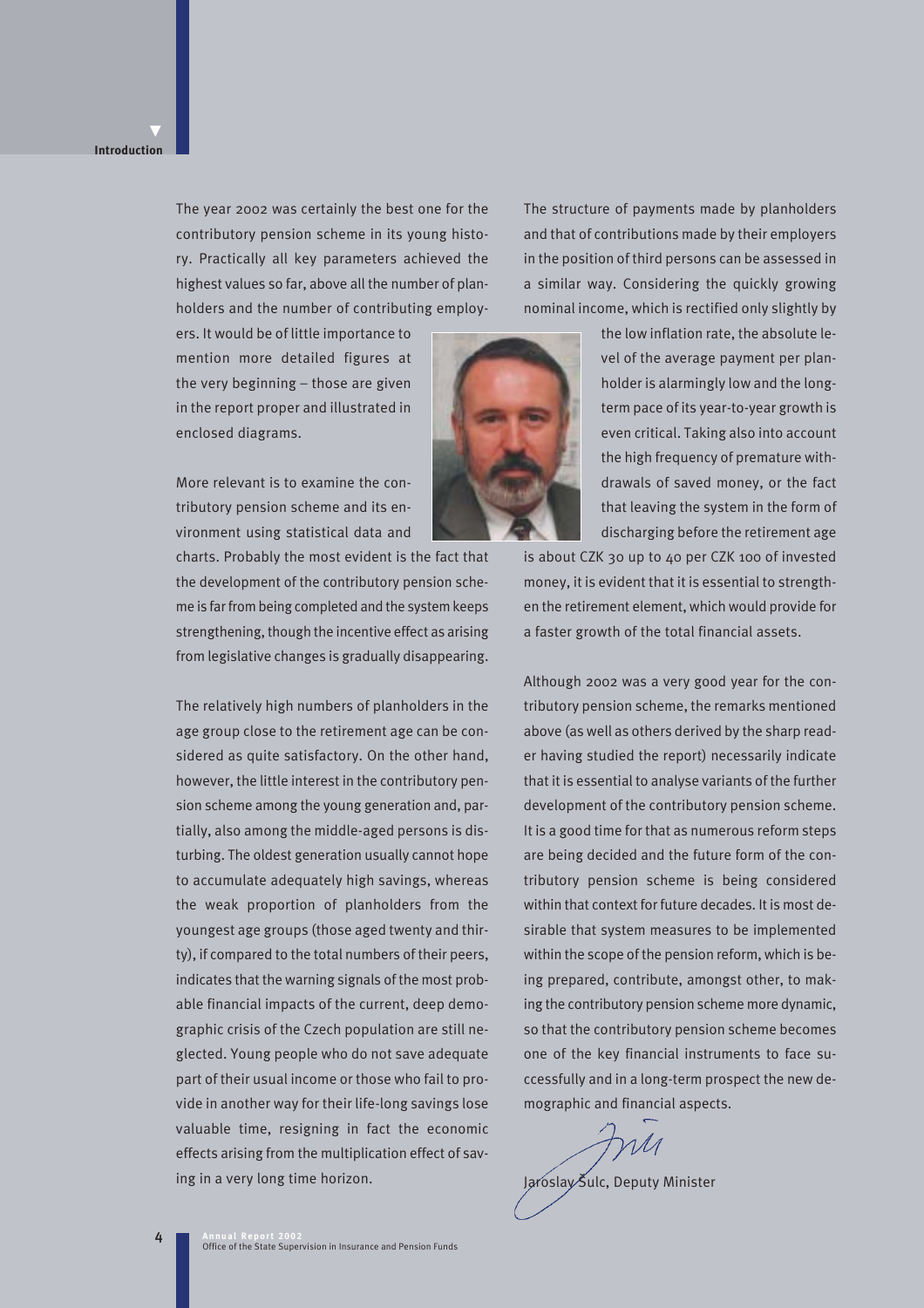#### **Introduction**

▼

The year 2002 can be considered as a further year of successful stabilisation of the contributory pension scheme in the Czech Republic, both in terms of the state supervision and in terms of the contributory pension market. Again, the state super-

vision was implemented within the organisation structure of the Ministry of Finance, Division 32 – Office of the State Supervision in Insurance and Pension Funds; the number of pension funds decreased by one as compared to 2001, which means the contributory pension market included thirteen pension funds at the end 2002.



raised by the public significantly decreased, too. Unlike 2001, the number of off-site inspection increased. The growth is logical, stemming from the enhanced professionalism of the state supervision.

> The state supervision legislative activities as arising from the Czech Government Plan of Legislative Works for 2002 formed an important component. Prepared and submitted in October 2002 to the Government for discussion was an amendment to the Act No. 42/1994 Coll., which included, above all, harmonisation regulations.

Further discussion was postponed to 2003.

The State Supervision in Insurance and Pension Funds Annual Report documents in detail the state supervision activities and the formation of the contributory pension market. The report structure is similar to that of the report for 2001; the orientation in the report is easy, but the scope of information both in the text and in annexes is higher. Traditionally, the report gives account of the situation as of 31 December 2002, including also topical data as of 30 June 2003.

Again, the state supervision activities focused in 2002 on approving, licensing and inspection. The lower numbers of granted rulings pertaining to pension fund fuse permits, to approvals or disapprovals of persons nominated as members of pension fund statutory bodies, to changes of depository, to changes of the statutes or to approval of pension fund share transfer in excess of 10% of the pension fund registered capital, as compared to the figures in 2001, probably indicate the growing stability of the contributory pension scheme. The number of on- -site inspection (inspection in the pension fund office) decreased too; from five in 2001 to four in 2002. The numbers of complaints and motions The ongoing market concentration logically resulted in the concentration of assets, the importance of pension funds, being components of the financial market, kept growing and pension funds achieved indispensable positions in various financial groups. The process will continue and it will lead to improvement of pension fund management as well as to new risks related mainly to investment activities and potential personal or property relations within groups. The issue is relatively new and it will be solved not only by co-operation under the existing agreement between the Ministry of Finance, the Czech National Bank and the Securities Commission, but also, and above all, within the future concept of supervision over financial groups and financial conglomerates.

By way of conclusion we can say 2002 was a successful year for the contributory pension scheme. Thanks should be said to all who contributed to the achieved results.

Václav Kfiivohlávek, Director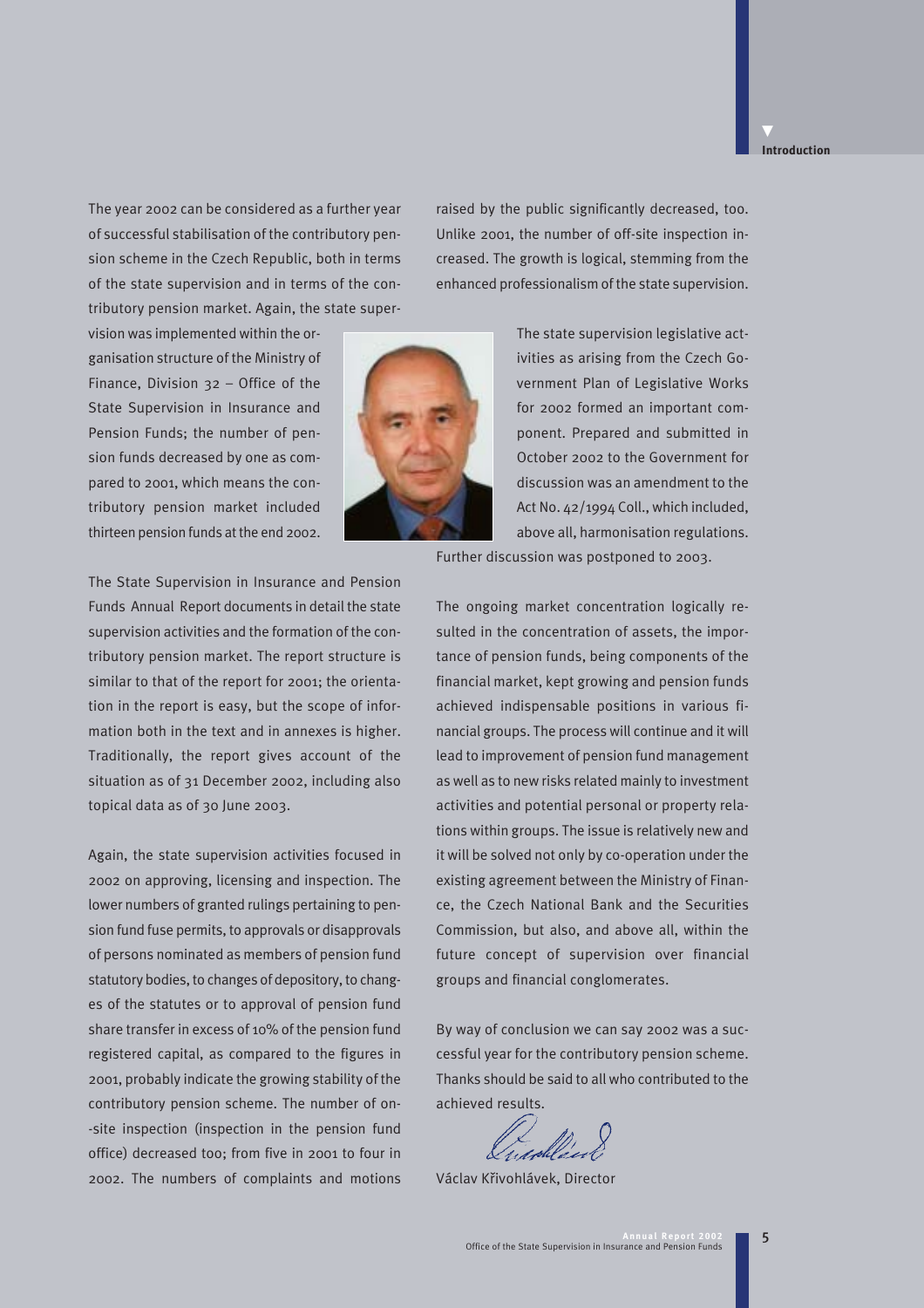▼ **Office of the State Supervision in Insurance and Pension Funds**



# OFFICE OF THE STATE SUPERVISION IN INSURANCE AND PENSION FUNDS

Supervising over insurance and pension funds is the responsibility of the Ministry of Finance. The Ministry of Finance competence in the field is stipulated in section 4 of Competences Act No. 2/1969 Coll. The Ministry of Finance supervises over the entities operating in the private insurance business and pension funds. In co-operation with the Ministry of Labour and Social Affairs, the Ministry of Finance being the central administration body also drafts the Government bills and decrees regulating that sector of the financial market.

State supervision and legislative activities in insurance and pension funds were entrusted, from the organisational point of view, to the Office of the State Supervision in Insurance and Pension Funds (hereinafter referred to as the "Office"), being one of the Ministry of Finance divisions.

The Office organisation structure changed in 2002 to reflect the growing significance of relations with the abroad. A separate section was established to deal with the issues pertaining to external and internal relations in the insurance business and in the contributory pension scheme. The section staffing was supplemented with two workers. The Office is divided into nine sections. Four sections focus on insurance, two sections specialise in the contributory pension scheme and three sections are of general character.

The following chart indicates the organisational structure.

| Section 321 | Legislation and Legal Matters in Insurance               |
|-------------|----------------------------------------------------------|
| Section 322 | Licensing in Insurance                                   |
| Section 323 | Supervision Methodology and Standardisation              |
| Section 324 | Insurance Inspection I                                   |
| Section 325 | Insurance Inspection II                                  |
| Section 326 | Legislation and Legal Matters in Pension Funds           |
| Section 327 | Inspection of Pension Funds and Depositories             |
| Section 328 | <b>Analytics and Statistics</b>                          |
| Section 329 | <b>External Relations in Insurance and Pension Funds</b> |

6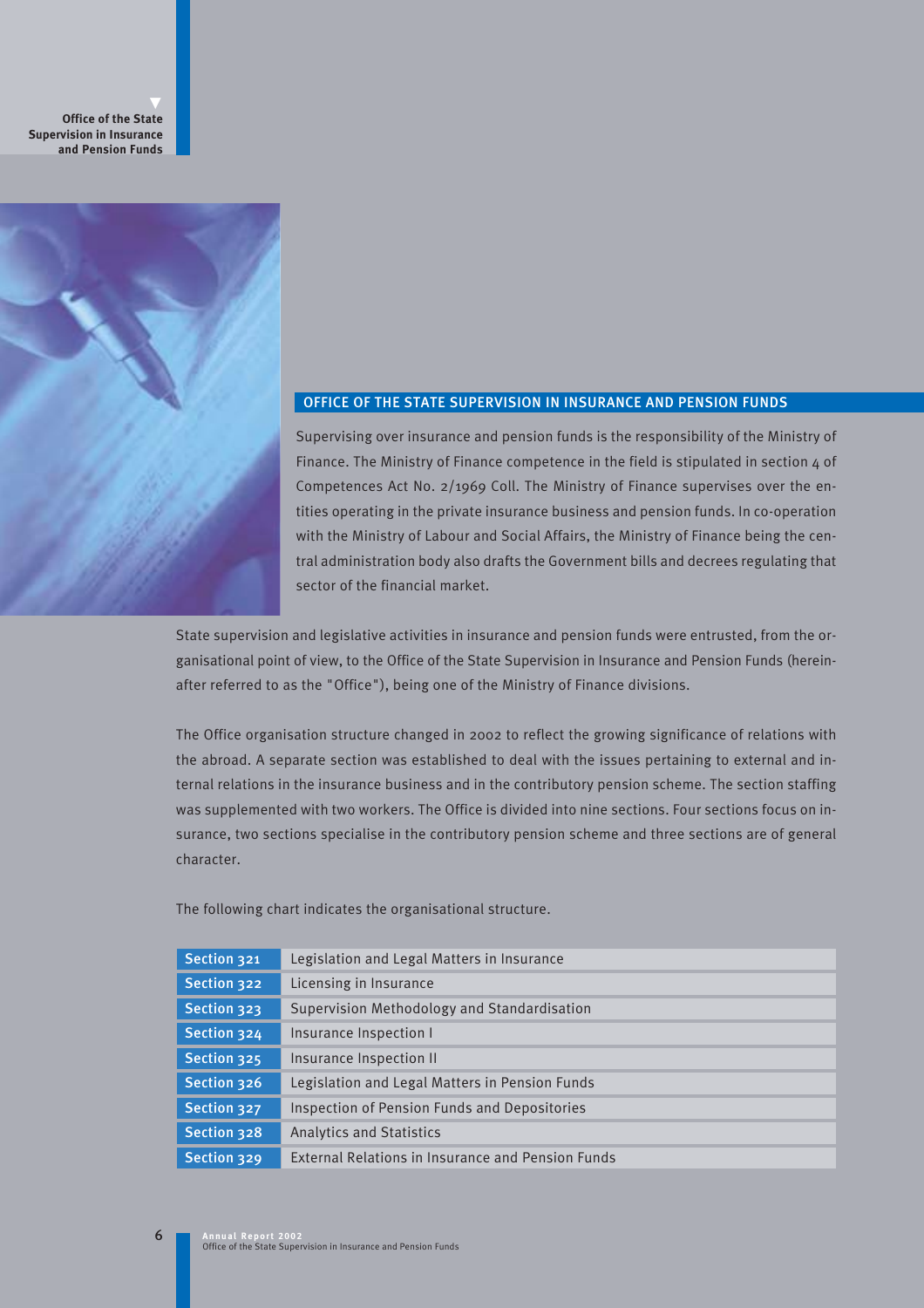The total number of Office employees increased from 62 in 2001 up to 67 at the end of 2002 in line with Government Resolution No. 555 of 9 Jun 1999 so as to strengthen in terms of personnel and provisioning the state supervision in insurance. Changing with the headcount is the structure and qualification of workers. The Office employees attended on a regular basis training courses and specialised workshops to hear lectures given by top experts both from the Czech Republic and from abroad. Both active and passive participation of the Office employees in selected courses and specialised workshops abroad contributed also to the enhancement of qualification on the required professional level. Training activities will be continued in the future, too.

Issues of insurance and supervision in insurance are covered by a separate annual report.

7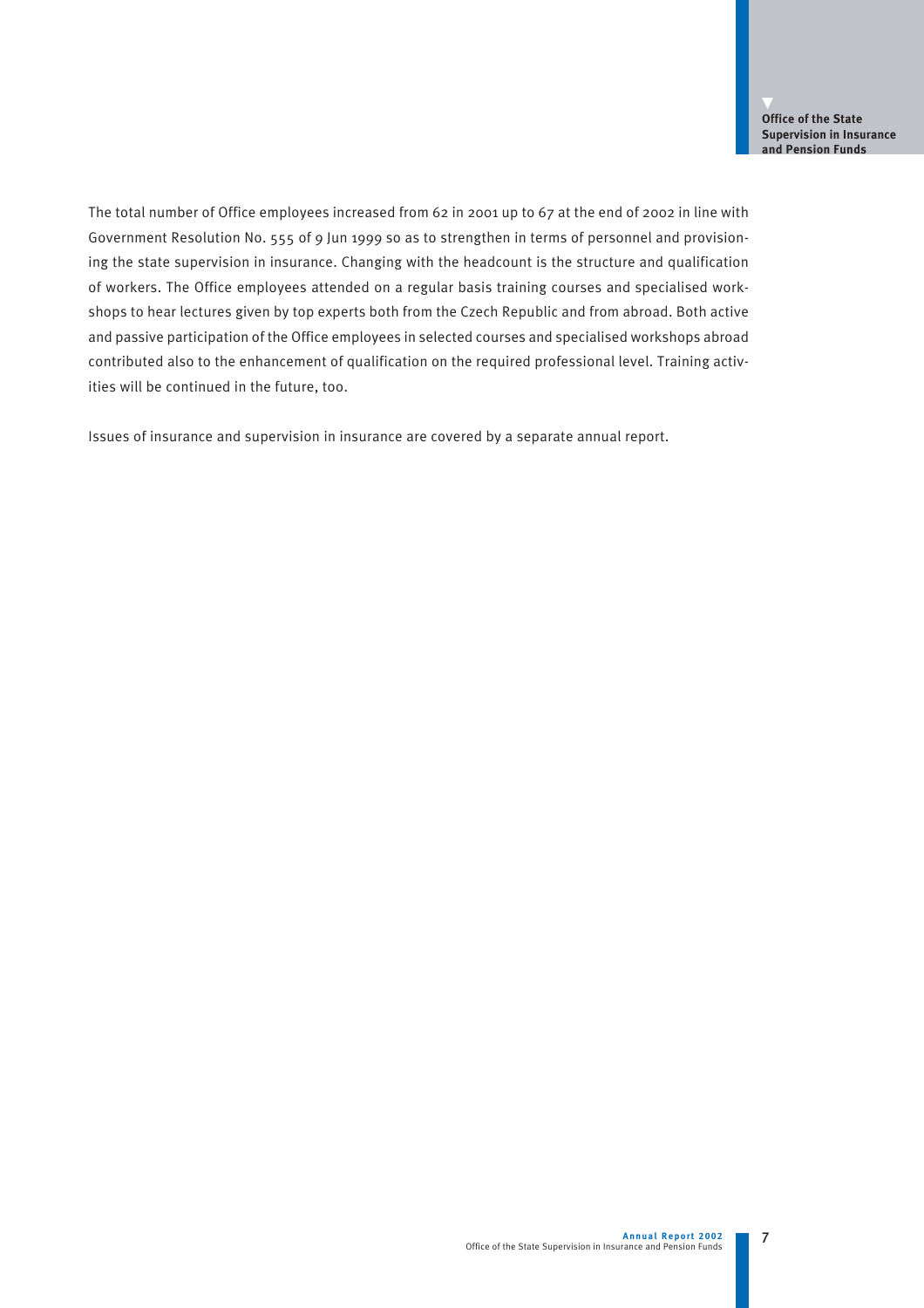### I. STATE SUPERVISION IN PENSION FUNDS

#### **1. Legislation**

As already mentioned in the Annual Report for 2001, the draft amendment to the Act No. 42/1994 Coll., State-Contributory Supplementary Pension Act on Insurance and the Amendments to Certain Acts related to its Adoption (hereinafter referred to as the "Act on Pension Funds"), was re-included into the Government's plan of legislative works. In addition to harmonisation provisions and proposed changes stipulating stricter conditions in the contributory pension scheme so as to enhance its long-term character, the draft amendment contained also a provision separating pension fund assets from those consisting of planholders' contributions, state contributions and revenues of the contributions in the form of a revised proposal from 2001.

The draft amendment was submitted to the Government in October 2002, but because of links to the amendment to the Act on Insurance, which was envisaged, it was not discussed before 2003. When discussing the draft amendment, the Government decided to reduce the contents, namely to delete the proposed changes in the existing product of contributory pension scheme and in pension fund management because the issues will be solved during further stages of the pension reform covering also additional pensions.

The bill as approved by the Government is in the form of a harmonisation-technical amendment including regulations pertaining to:

- the obligation to harmonise by the end of 2003 the law in force with EC law;
- the institutionalisation of supervision in contributory pension scheme;
- the new concept of administrative penalising and changes in the Commercial Code, which should be implemented in any amendment to the existing law.

The amendment harmonises the contributory pension scheme legislation with the principles as stipulated in EC primary law, i.e. with articles of the Treaty Establishing the European Community. As regards secondary law, harmonisation is made only with the existing Council Directives pertaining to the prohibition of discrimination and to the principle of equal treatment; otherwise, the entire area is still to be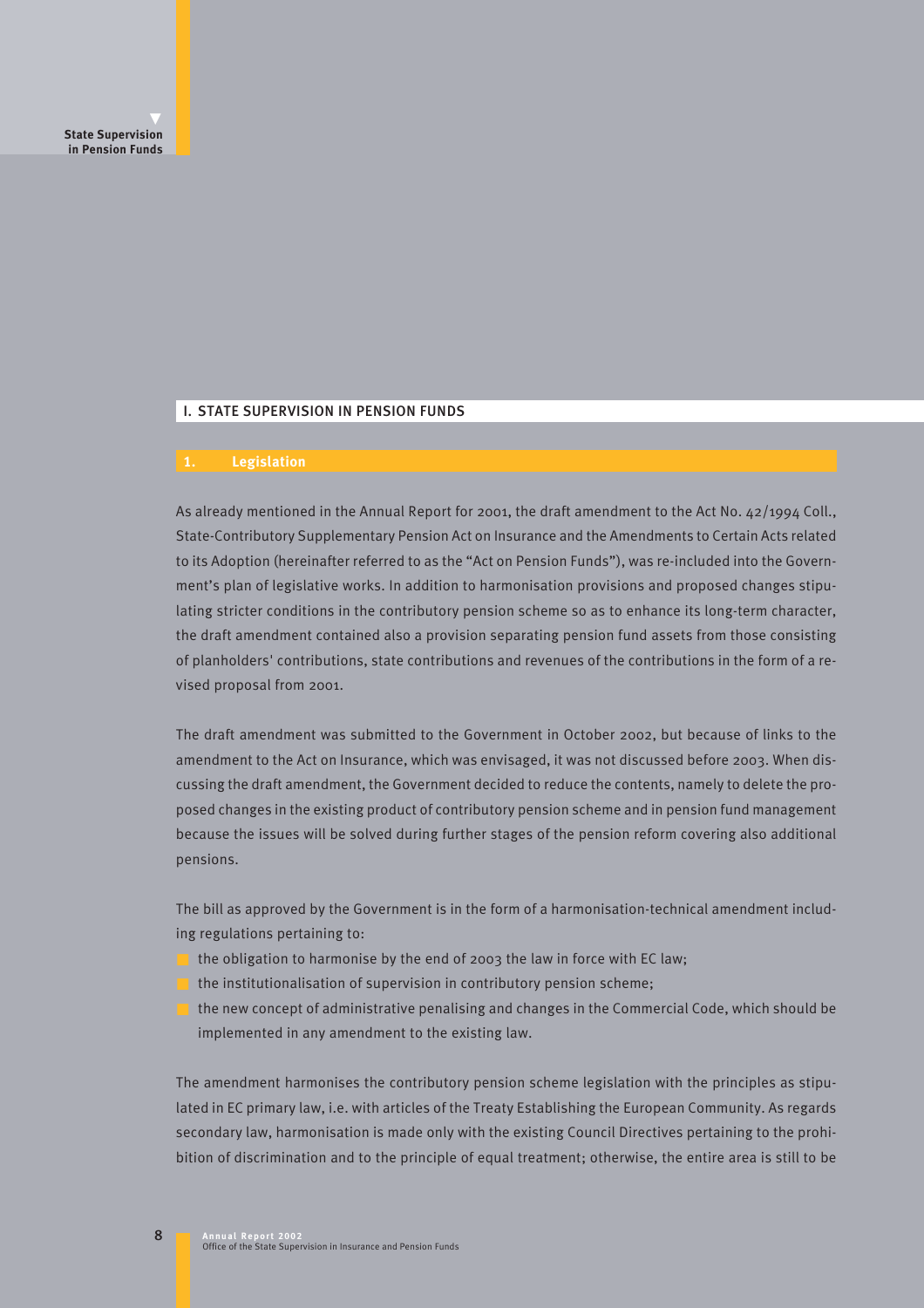refined. The proposed changes introduce into the Act on Pension Funds the principles of the free movement of services and capital, of equal treatment and prohibition of discrimination.

As regards the new legislation of 2002 pertaining to the contributory pension scheme, highlighted should be Act No. 309/2002 Coll., which amends the acts related to the enactment of the Civil Service Act. Its Article XI directly amends the Act on Pension Funds.

#### **2. Approving and Licensing**

The Office gave a total of 37 administrative rulings in 2002 within the scope of its approving and licensing powers.

#### ■ **One ruling approving the merging of pension funds.**

The ruling approving the merging of the pension funds listed below was given following opinions prepared by the Ministry of Labour and Social Affairs and Securities Commission:

CREDIT SUISSE LIFE & PENSIONS PENZIJNÍ FOND A.S., and Vojenský otevřený penzijní fond, a.s., which merged as of 30 September 2002 to form CREDIT SUISSE LIFE & PEN-SIONS PENZIJNÍ FOND A.S.

The ruling approving the merging of the pension funds included also approval of:

- $\Box$  five persons nominated as members of the pension fund board of directors and six persons nominated as members of the pension fund supervisory board;
- ❑ the depository;
- ❑ the statutes;
- $\Box$  the pension plan (the change in the pension plan consisting in the successor's obligation to maintain rights arising from plans of those planholders of the abolished pension fund who wish to be come planholders in the successor pension fund is considered as a major change).

# ■ **Twenty-nine rulings approving or disapproving of persons designated to be statutory body members in pension funds**

Approving of persons designated to be members of the board of directors or supervisory board in a pension fund is decided upon by the Ministry of Finance within its own competence without any assistance from other central administration agencies. The Ministry of Finance inspected underlying data, which formed part of the pension funds' requests for approval of members of the board of directors or supervisory board. The Ministry of Finance used such data and other facts as identified about candidates to assess, in particular, their integrity and professional competence and to examine whether or not they were persons who were eligible for such positions as per the law. Within the aforementioned 29 rulings, the Ministry of Finance approved 24 persons to become members of boards of directors and 36 persons

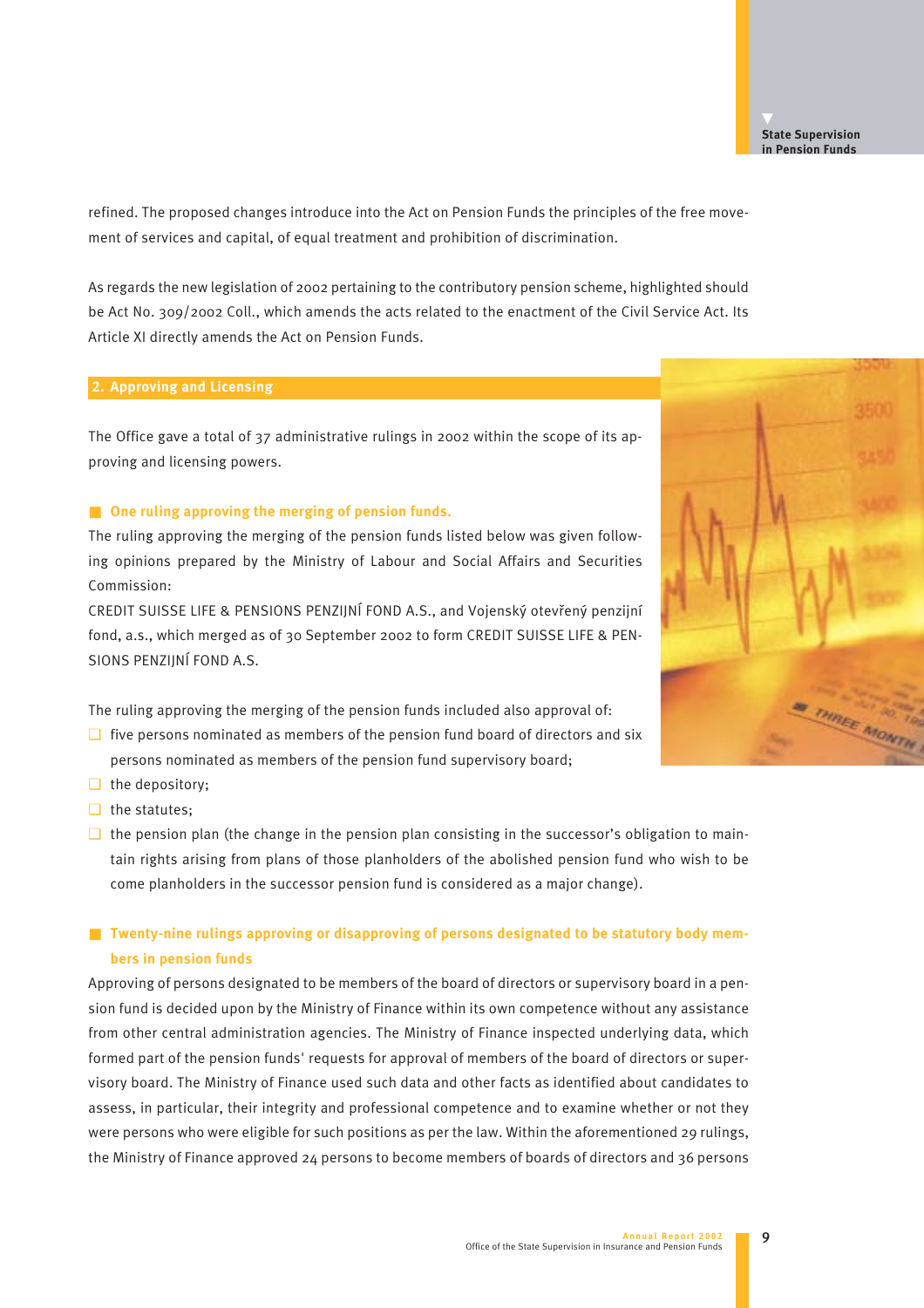to become members of supervisory boards in pension funds. Five persons proposed to be members of statutory bodies in pension funds were approved as of the day of termination of their previous positions or contracts of service, which were not in line as of the date of the ruling with respective provisions of the Act on Pension Funds or with the Commercial Code. One person proposed to be a supervisory board member in a pension fund was not approved of because of the lack of his professional competence. Also one person proposed to become a supervisory board member was not approved of because of non-compliance with conditions imposed on supervisory board members by section  $194(7)$  of the Commercial Code and one person proposed to become a supervisory board member was not approved of because of non-compliance with conditions imposed on supervisory board members by section 200(3) of the Commercial Code.

#### ■ **Two rulings approving of a change of the pension fund depository**

Upon agreement with the Securities Commission, the Ministry of Finance decided a change of depository in two cases:

- $\Box$  ING Penzijní fond, a.s. Approved was the change of the depository Československá obchodní banka, a.s. to the depository ING Bank N.V., Organisation Unit;
- ❑ Generali penzijní fond, a.s. Approved was the change of the depository Bank Austria Creditanstalt Czech Republic, a.s. to the depository HVB Bank Czech Republic, a.s. The change was due to the merging of Bank Austria Creditanstalt Czech Republic, a.s. and HypoVereinsbank CZ, a.s.

#### ■ **Three rulings approving of a change of pension fund statutes**

Upon agreement with the Securities Commission, the Ministry of Finance approved changes of statutes, which were requested by three pension funds in connection with changes in terminology as used in the Commercial Code, with changes in pension fund book-keeping, with changes of depositories and trade names of the pension funds.

# ■ **Two rulings approving transfers of pension fund shares in excess of 10 % of the pension fund registered capital**

Upon agreement with the Securities Commission, the Ministry of Finance approved transfers of shares in the cases listed below:

- □ Československá obchodní banka, a.s. Approved was the acquisition of 100% share in Českomoravský penzijní fond, a.s.;
- $\Box$  Česká pojišťovna, a.s. Approved was the acquisition of 100% share in Commercial Union Penzijní Fond, a.s.

Since the Act on Pension Funds was not amended in 2002, it was not necessary to change pension plans and, consquently, no application was filed in that respect.

#### **3. Inspection**

According to the Act on Pension Funds, the activities of pension funds and those of depositories are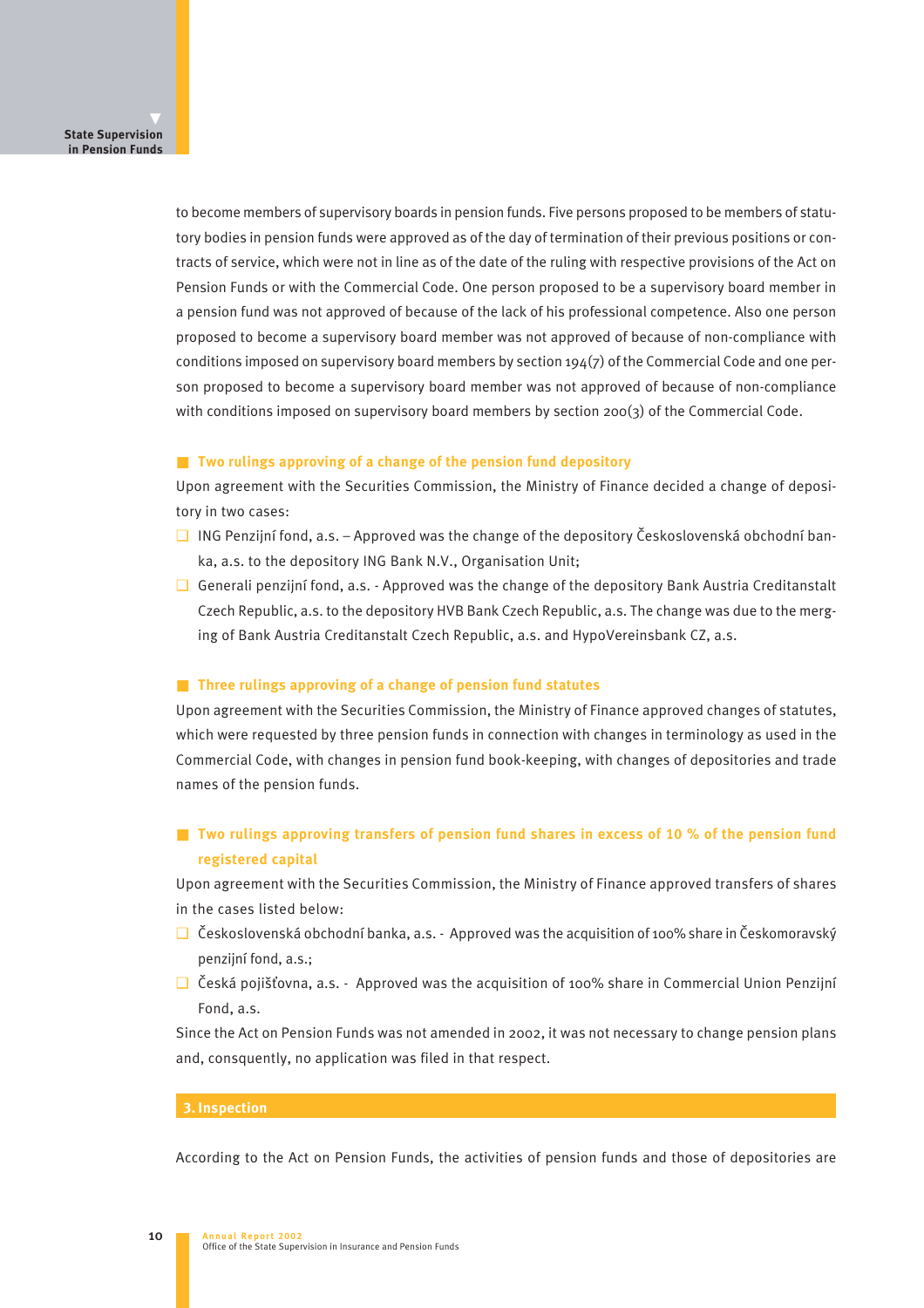subject to the state supervision – being supervised by the Office. The Offices supervises over pension funds in two ways, by means of "off-site inspection" and "on-site inspection".

#### **3.1 Pension Funds Inspection**

### **3.1.1 Off-site Inspection**

Off-site inspection focus mainly on the issues of pension fund management. Examined within off-site inspection are regular reports or reports requested ad hoc. The State Supervision in Pension Funds information system of the Ministry of Finance was used again in 2002 by the State Supervision to inspection whether or not pension funds comply with the law and their respective pension plans both with regard to discharging planholders' rights (compliance with the insured period and age for benefit payments, the sum of paid up state contributions as part of bene-



fits, etc.), and with regard to compliance with statutory terms for the returning of state contributions to which planholders are not eligible. The information system is also used on a regular basis for providing for data on the state contribution paying and returning.

The state contributions, which were not used to settle the planholders' rights and which should be returned by pension funds to the state budget, are inspected on a monthly basis. Contributions returned late are penalised. Two pension funds were penalised in 2002.

There was no legislation amendment in 2002, which would result in a need to change the information system of the Ministry of Finance. Therefore, the time space saved was used to optimise the work of state supervision, its statistics and analyses by making accessible further useful data from the information system in the form of a "browser" – the state supervision user software.

The modifications speed up the inspection, assessment and solutions, thus facilitating the work of state supervision. In particular:

- Highlighting errors in pension fund applications for state contributions and returning thereof;
- $\blacksquare$  Timely returning of the state contribution at the contributory pension plan expiry in line with statutory terms;
- Correct ID data as entered by pension funds for planholders as regards their eligibility to be planholders in compliance with the law or as regards the eligibility to the state contribution;
- Complaints sent by planholders to the Office without basic ID data (added was the option to look out contracts by numbers);
- Complaints of planholders pertaining to the incorrect way of processing by the pension fund the planholder's right to the state contribution or in the event of the contributory pension plan expiry or in the event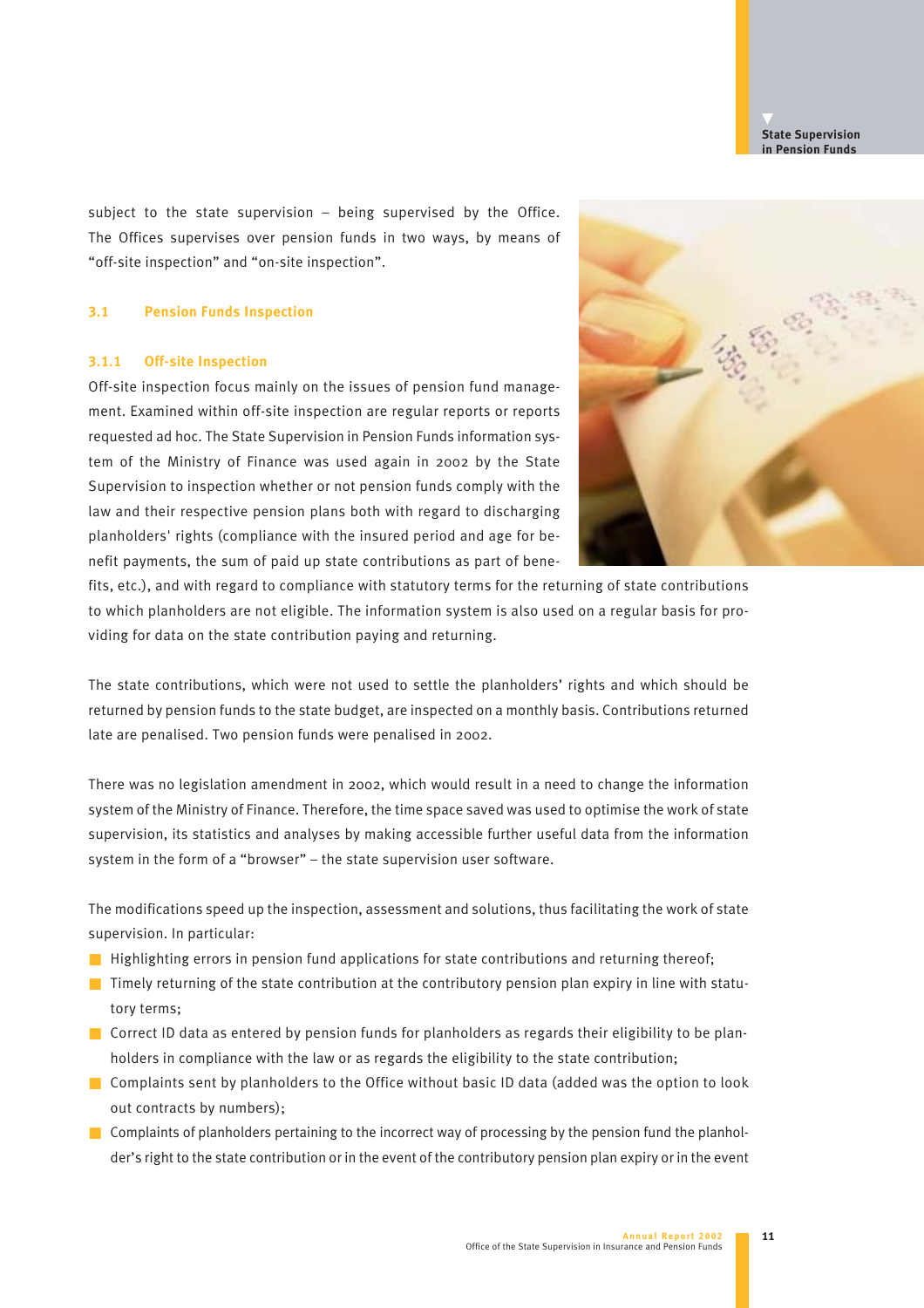**State Supervision in Pension Funds**



of the account transfer to another pension fund (the information on contracts was supplemented with the dates of additional applications for or partial returning of the state contribution, with the dates of changes of ID data and with the dates of corrections of the way of the plan expiry in the information system).

Expanded were the existing control data sets pertaining to the pension funds under liquidation or to the bankrupt pension funds. Now, the data sets include also a survey of returned state contributions for contracts. The data sets on the merged pension funds were supplemented with the information that can be used by state supervision whether planholders' eligible rights were satisfied by the successor of the abolished pension fund.

#### **3.1.2 On-site Inspection**

The contents and scope of on-site inspection conducted according to the plan of activities for 2002 focused mainly on management and on compliance with the statutory condition stipulating that the pension fund must be managed with due diligence and with the aim to generate reliable revenue.

Inspected were:

- contracts between pension funds and planholders;
- contracts between pension funds and contractors so as to examine whether the volume of financial performance was adequate;
- $\blacksquare$  pension fund internal regulations and their compliance with the law.

On-site inspection was conducted in 2002 in four pension funds:

- Českomoravský penzijní fond, a. s.;
- Vojenský otevřený penzijní fond, a. s.;
- Zemský penzijní fond, a. s.;
- ING Penzijní fond, a. s.

An administrative action was started in one case based on the results of the inspection on grounds of breach of obligations in managing planholders' money. The on-site inspection revealed late returning of state contributions and discrepancies in the bookkeeping. A fine amounting to CZK 250,000 was imposed. Corrective measures were ordered in several other cases.

#### **3.2 Depository Inspection**

The pension fund depository carries out similar activities to those for an investment company or investment fund. The activities are regulated by sections 30-33b of Investment Companies and Investment Funds Act No. 248/1992 Coll. Into the extent of those activities only, the pension fund depository is subject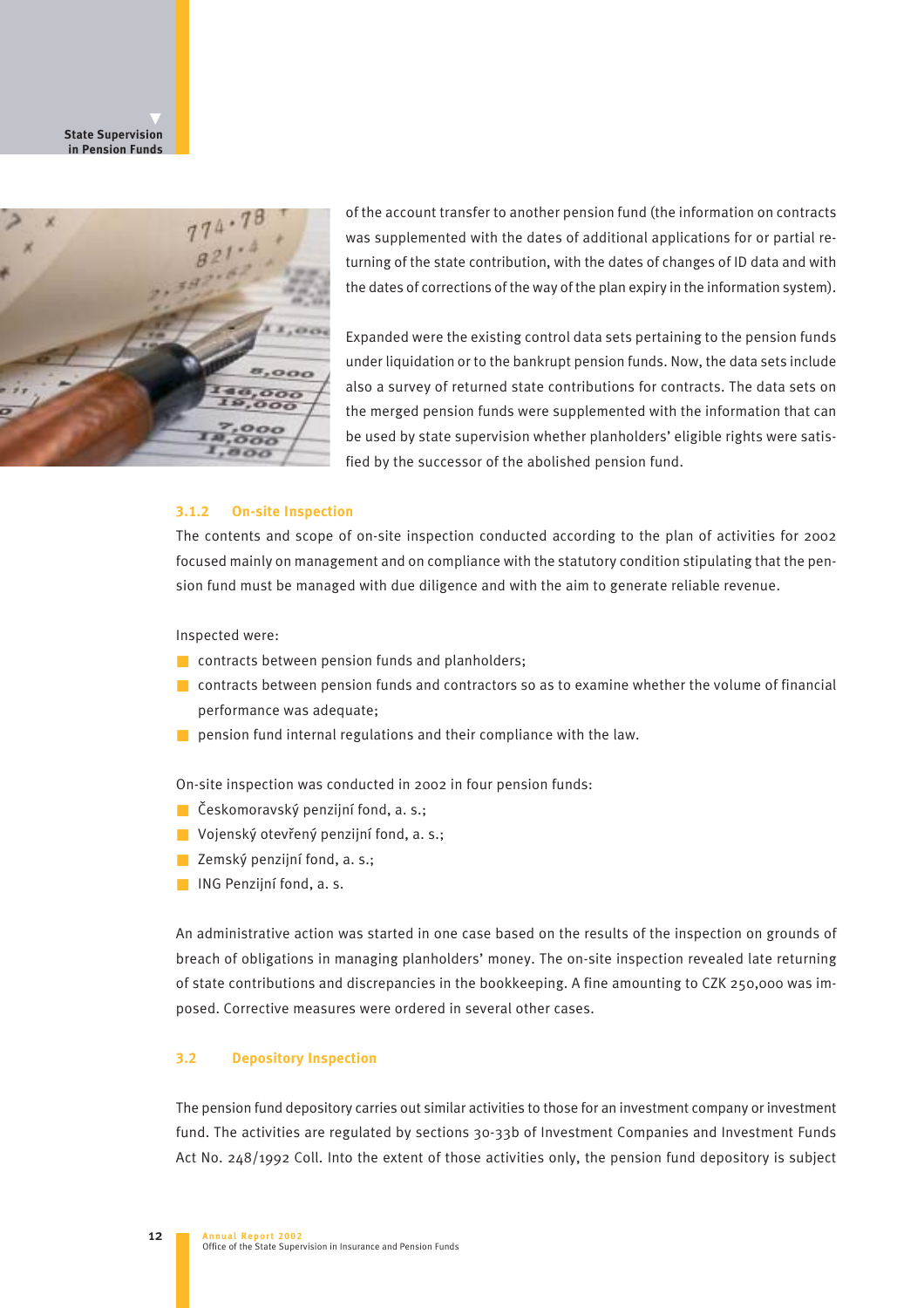both to state supervision by the Office and to state supervision of the Securities Commission.

Six banks were depositories of thirteen pension funds in 2002 (see Annex No. 20). Those are banks with traditionally good approaches to the depository function, featuring extensive, many years' experience in the business. Because of that the Office did find any reason to order a change of depository on grounds of breach of obligations as stipulated for depositories by the law or by the depository contract. Where a change was decided, it was requested by the pension fund, usually due to merging. No other sanction was imposed either.

The relation between the Office and depositories in the period under monitoring can be characterised as that of good mutual co-operation rather than that between the supervisor and the supervised.

#### **4. Other Activities**

#### **4.1 Methodology and Consultancy**

Petitions, complaints, notices, motions and questions were processed in line with Government Decree No. 150/1958 U.l., (Processing of Complaints, Notices, Motions) and with Ministry of Finance Directive No. 6 of 1995. The Office received, recorded and processed 386 submissions in 2002, which included mainly planholders' motions, requests for information on pension fund contracts, as well as their complaints.

The complaints mainly pertained to:

- the non-granting of state contributions to the planholder's payments due to errors in entering planholder's ID data in the Ministry information system;
- the errors in records on planholders.

Comparison between the years 2001 and 2002

|                             | 2001 | 2002 |
|-----------------------------|------|------|
| Number of lodged complaints |      |      |

Generally, the total numbers of submissions lodged by contributory pension scheme planholders in 2002 decreased significantly. The decrease was mostly due to the lower numbers of complaints.

#### **4.2 Co-operation with Institutions and Supervisory Bodies**

In compliance with the law, the Office collaborates with the Ministry of Labour and Social Affairs and with the Securities Commission.

Being the central administration body for pension security, the Ministry of Labour and Social Affairs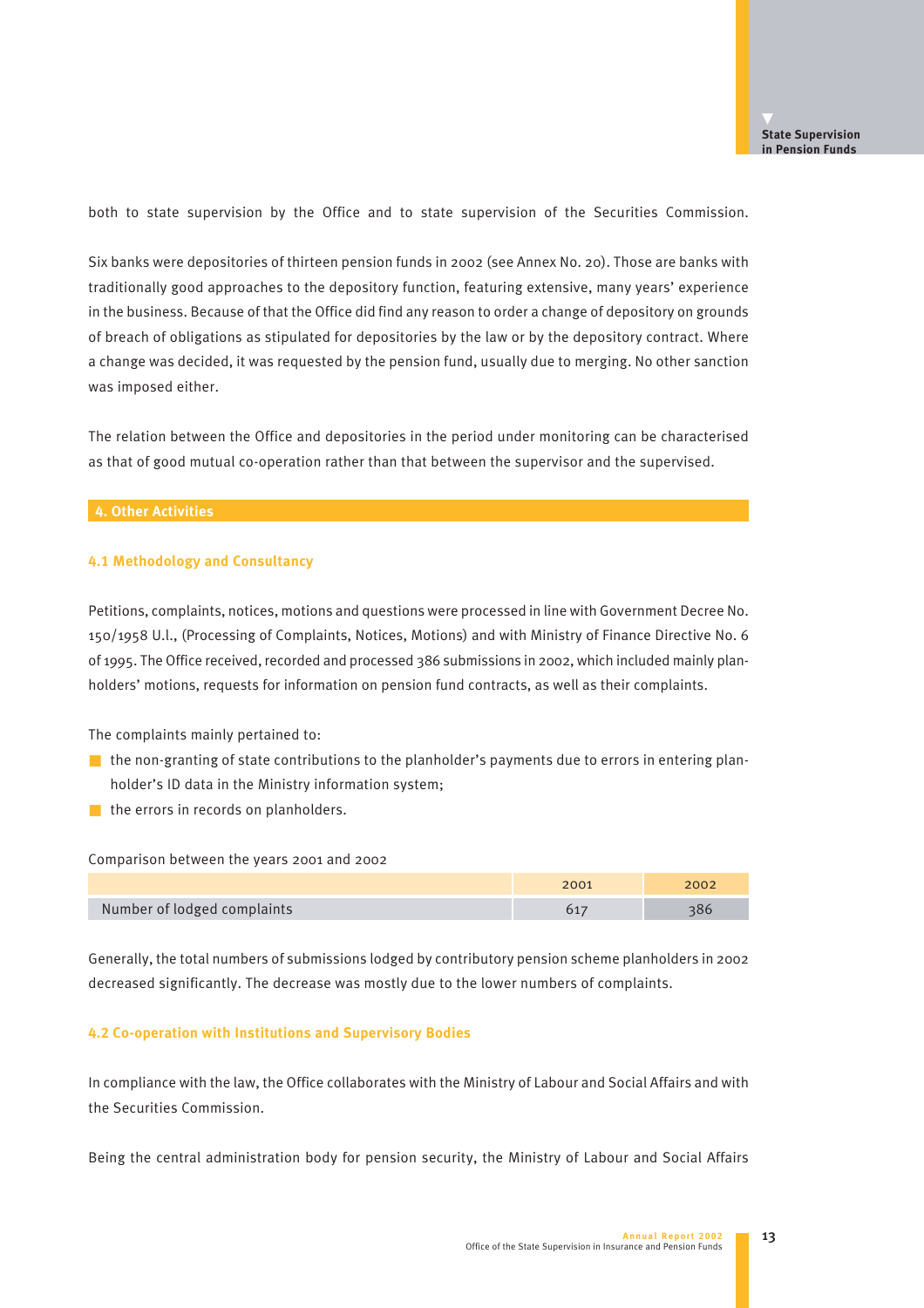prepares also the concept of the contributory pension scheme and it participates in the Ministry of Finance legislative activities in the field. The Ministry of Labour and Social Affairs also collaborates with the Ministry of Finance in pension fund licensing, in permitting mergers and approving pension plans.

The Securities Commission is appointed to conduct state supervision over pension funds' investing. The Securities Commission collaborates with the Ministry of Finance in pension fund licensing, in permitting mergers, approving changes in the statutes and transfers of pension fund shares and in appointing pension fund liquidators.

Collaboration with the Securities Commission and the Czech National Bank was confirmed by signing the Agreement on Mutual Co-operation in Bank Supervision and State Supervision Over the Financial Market. All parties signed the amended agreement on 28 Feb 2003. In line with the agreement, workgroups were established to solve topical issues of supervision with the priority aim to harmonise supervisory procedures. The information exchange and the opportunity to conduct efficient supervision over financial groups and conglomerates were one of the basic objectives of collaboration with the aforementioned supervisory bodies.

The Office collaborates on a permanent basis with the Association of Pension Funds of the Czech republic, which includes at present all pension funds.

The Office also collaborates with liquidators who are appointed, upon agreement with the Securities Commission, by the Ministry of Finance. Liquidators submit reports on their activities to the Office. Collaboration pertains only to the pension fund liquidators listed by the Securities Commission. See Annexes No. 22a and No. 22b to this report for the list of liquidators and trustees in bankruptcy.

The circle of collaboration expanded recently into the field covered by Act No. 120/2001 Coll., on bailiffs and executions (Execution Rules). 291 responses to the Execution Offices' requests were sent by the Office in 2002 for information whether particular natural persons subject to court ruling are recorded in the list of planholders.

At the international level, the Office collaborates in the field of pension funds mainly with the INPRS (International Network of Pension Regulators and Supervisors). The Office representatives proactively participate, whenever possible, in international workshops, meetings and conferences, which are organised annually by INPRS usually in collaboration with OECD Commission for Financial Markets.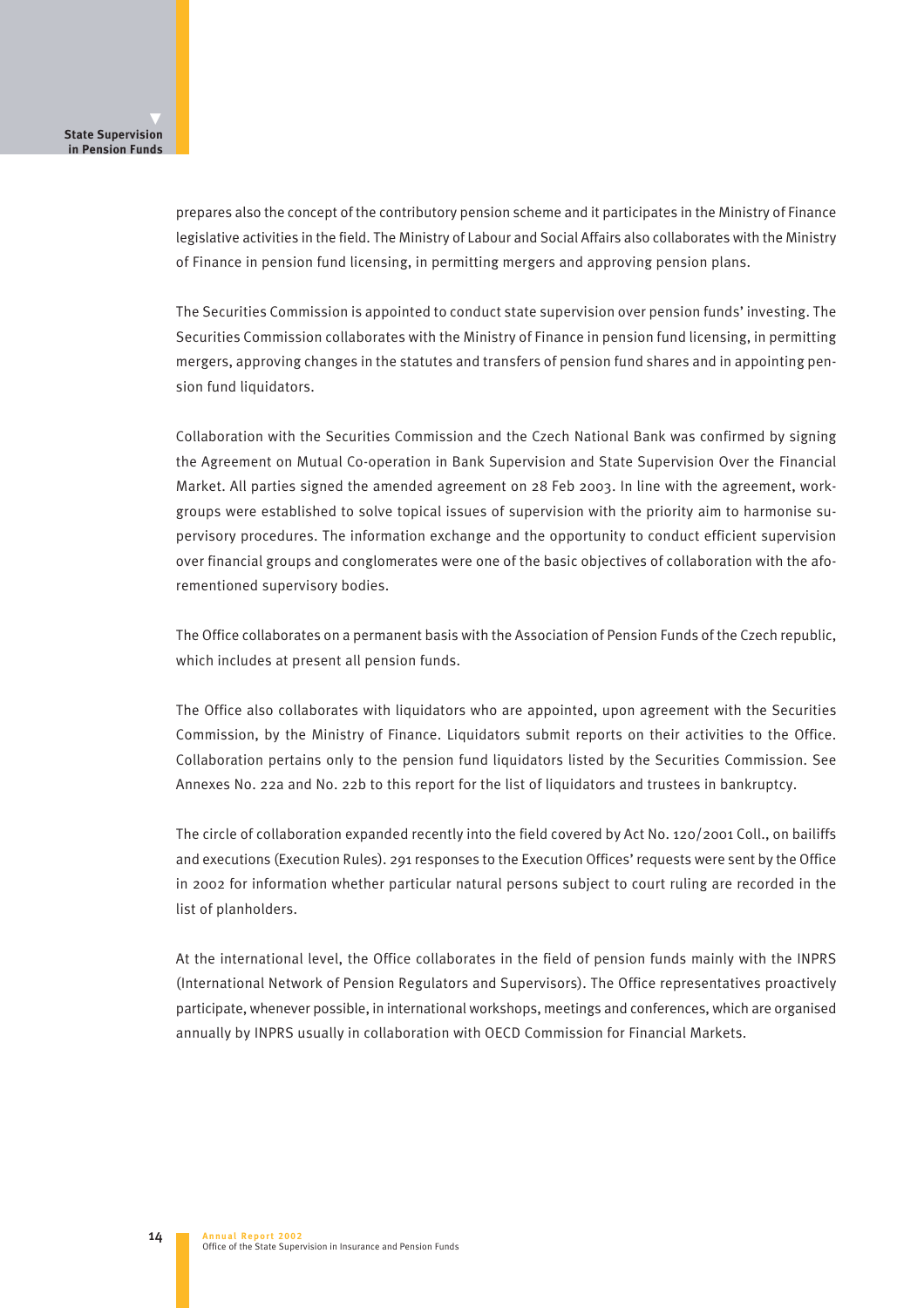# II. CONTRIBUTORY PENSION MARKET

### **1. Market Structure**

One pension fund disappeared in 2002 due to merger of two funds, which means thirteen pension funds operated as of 31 Dec 2002 on the Czech market with the contributory pension scheme (Annex No. 2a). A general survey of the structure and concentration on the contributory pension scheme market for the term of its existence is given in Annex No. 3. The decreasing trend in the total numbers of pension funds on the contributory pension scheme market corresponds to the high concentration of financial assets in a relatively small number of the largest pension funds. The six strongest funds controlled at the end of 2002 83% of total assets, which stands for about 10% growth to the year 2001. The increase is due to the already mentioned merger of two pension funds in 2002 because both pension funds had been included in the preceding year by their ratios in total assets among the six strongest funds. The new addition to the six strongest funds was in 2002 Penzijní fond České spořitelny, a.s., which replaced the merged Vojenský otevřený penzijní fond, a.s. The other five funds have maintained their positions.

The pension funds' share in the gross domestic market keeps growing, Although two economically incompatible indicators are compared (the flow and the balance), the growing share indicates persisting dynamics of new deposits in the contributory pension scheme.



15

# Development of the Ratio of Pension Funds Assets to GDP

|                                                        |       |       |       | Index     | Index     |
|--------------------------------------------------------|-------|-------|-------|-----------|-----------|
|                                                        | 2000  | 2001  | 2002  | 2001/2000 | 2002/2001 |
| Pension fund assets [billion CZK]                      | 44    | 55    | 69    | 1.25      | 1.25      |
| Gross domestic product [billion CZK in current prices] | 1,985 | 2,158 | 2,276 | 1.09      | 1.05      |
| Ratio of pension fund assets to GDP [%]                | 2.22  | 2.55  | 3.03  | 1.15      | 1.19      |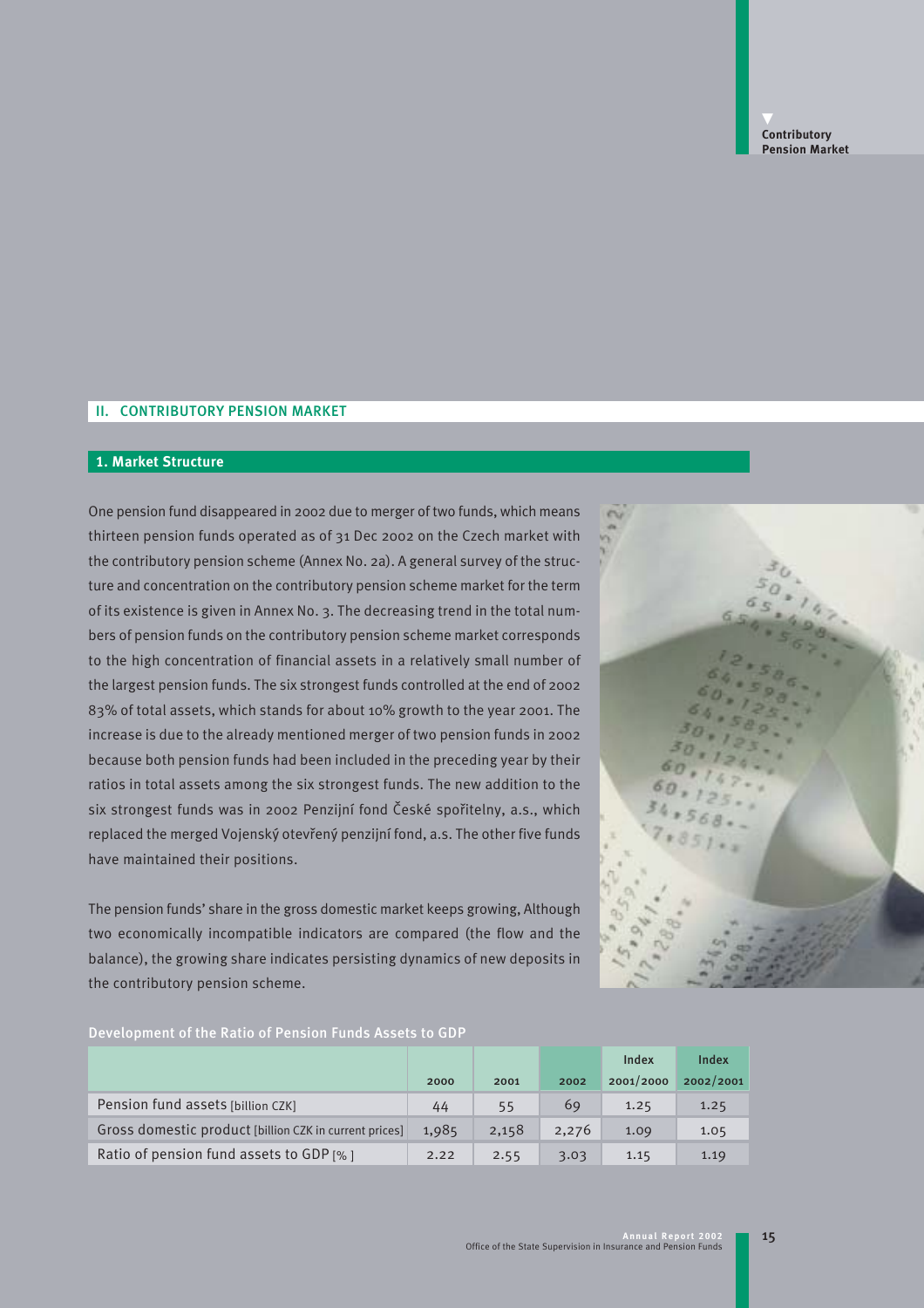# **Individual Pensions Funds Shares in Total Assets as of 31 December 2002**

CREDIT SUISSE LIFE & PENSIONS PENZIJNÍ FOND A.S.

| CREDIT SUISSE LIFE & PENSIUNS PENZIJNI FUND A.S. |           | 26.54% |
|--------------------------------------------------|-----------|--------|
| Penzijní fond Komerční banky a.s.                |           |        |
|                                                  | 14.06 %   |        |
| Penzijní fond České pojišťovny, a.s.             |           |        |
|                                                  | 11.02%    |        |
| Penzijní fond České spořitelny, a.s.             |           |        |
|                                                  | 10.78 %   |        |
| Českomoravský penzijní fond, a.s.                |           |        |
|                                                  | 10.24%    |        |
| ING penzijní fond, a.s.                          |           |        |
|                                                  | $10.13\%$ |        |
| ABN AMRO Penzijní fond, a.s.                     |           |        |
| 6.70%                                            |           |        |
| Allianz penzijní fond, a.s.<br>4.74%             |           |        |
|                                                  |           |        |
| Commercial Union Penzijní Fond, a.s.<br>2.79%    |           |        |
| Hornický penzijní fond Ostrava, a.s.             |           |        |
| 1.14%                                            |           |        |
| Generali penzijní fond a.s.<br>0.89%             |           |        |
|                                                  |           |        |
| Zemský penzijní fond, a.s.<br>0.59%              |           |        |
|                                                  |           |        |
| ČSOB Penzijní fond, a.s.                         |           |        |
| $\vert$ 0.38 %<br>10%                            | 20%       | 30%    |

# **2. Pension Funds Management**

Most pension funds' investment policies were conservative also in 2002, focusing mainly on purchases of government bonds and treasury bills. Such securities are acceptable with regard to risk, but yield lower revenues.

#### Structure of Pension Funds Portfolios in (%)

|                                     | 31.12.2000 | 31.12.2001 | 31.12.2002 |
|-------------------------------------|------------|------------|------------|
| Shares and allotment certificates   | 9.43       | 7.23       | 6.24       |
| <b>Bonds</b>                        | 56.12      | 60.37      | 73.80      |
| Treasury bills                      | 22.30      | 22.35      | 9.70       |
| Money in accounts and term deposits | 5.70       | 3.90       | 5.07       |
| Real estate                         | 1.79       | 1.15       | 0.94       |
| Other assets                        | 4.42       | 4.02       | 2.15       |
| Other investments                   | 0.24       | 0.98       | 2.10       |
| Total                               | 100.00     | 100.00     | 100.00     |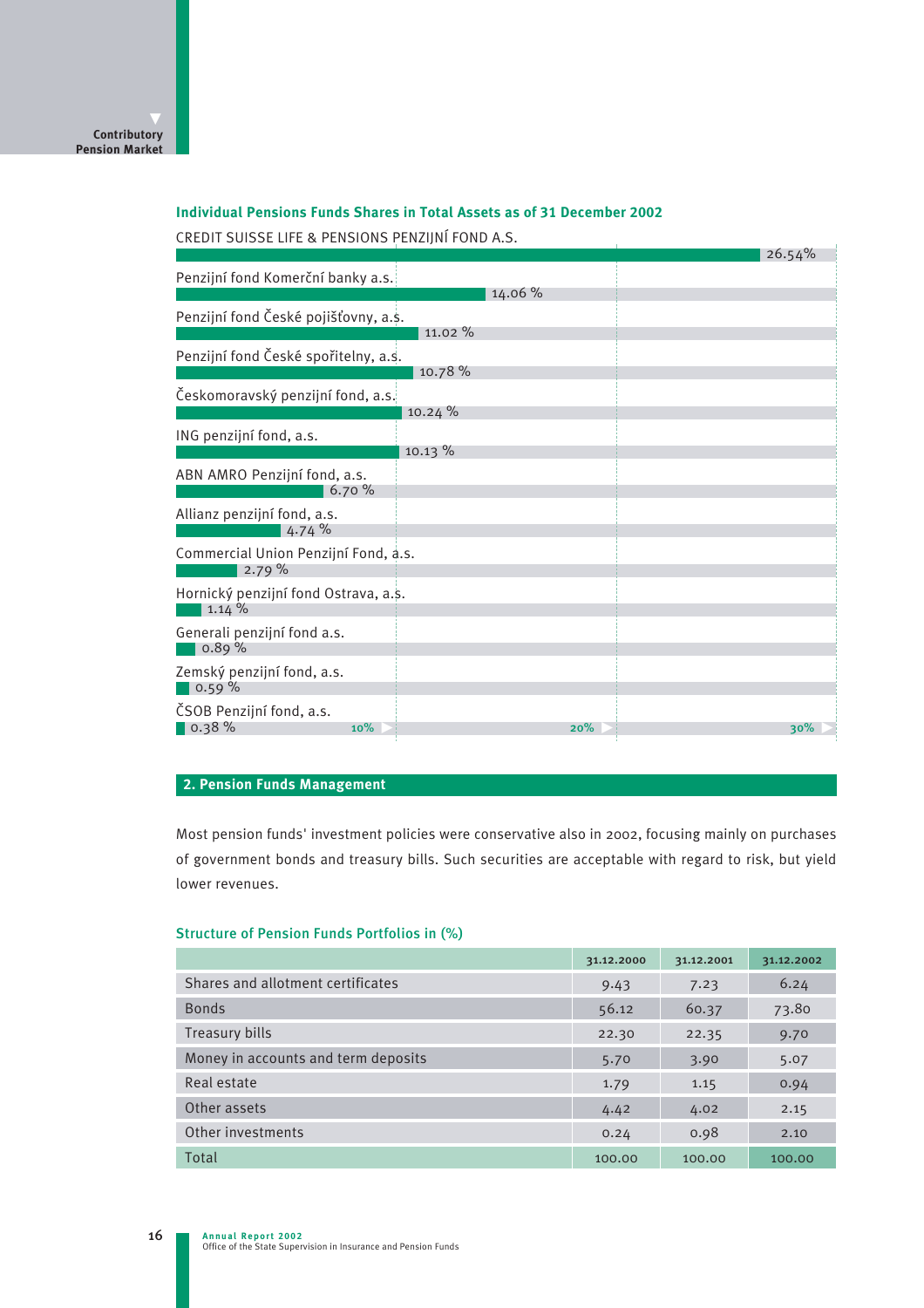Bonds and, consequently, foreign bonds account for a considerable share in the structure of pension funds' portfolios. The shares of foreign bonds are given in the table below. The growing shares of foreign bonds in total assets were significant in 2001, whereas the increase in 2002 was negligible.

#### Percentages of Foreign Bonds

|                        |      |      |      | Index     | Index     |
|------------------------|------|------|------|-----------|-----------|
| Share of foreign bonds | 2000 | 2001 | 2002 | 2001/2000 | 2002/2001 |
| in total bonds         | 1.52 | 7.26 | 6.34 | 4.78      | 0.87      |
| in total assets        | 0.85 | 4.38 | 4.68 | 5.15      | 1.07      |

See Annexes for more detailed information about registered capital of pension funds (Annex No. 10a), for the summary balance sheet of pension funds for the year 2002 (Annex No. 7), for the profit and loss statement for the whole sector for the year 2002 (Annex No. 8).

### Total Net Incomes of Pension Funds

|                                               |                                       |      |      | Index     | Index     |
|-----------------------------------------------|---------------------------------------|------|------|-----------|-----------|
|                                               | 2000                                  | 2001 | 2002 | 2001/2000 | 2002/2001 |
| Net income for the fiscal year [thousand CZK] | $1,325,219$ 1,735,873 2,265,219 1.31% |      |      |           | $1.30\%$  |

Actual shares in the pension fund net income, which were credited to planholders, derived from respective pension funds' net income. The average earned nominal yield for the whole sector – taking into account the assets of pension funds – was 3.58% in 2002 - see Annex No. 15 of this report.

In addition to the inflation rate and rate of return on individual investments, pension funds' costs are also reflected in their net income. The good news is that commencing from 2000 the costs keep decreasing both in absolute terms and in the average per planholder.

### Development of Pension Funds' Costs Including Share per Planholder

|                                              | 2000    | 2001                          | 2002    | Index<br>2001/2000 | Index<br>2002/2001 |
|----------------------------------------------|---------|-------------------------------|---------|--------------------|--------------------|
| Total costs [in thousand CZK]                |         | 2,156,001 2,125,347 1,974,699 |         | 0.99               | 0.93               |
| Of which: operating costs per year           |         | 1,618,806 1,506,589 1,285,029 |         | 0.93               | 0.85               |
| Selected items of operating costs:           |         |                               |         |                    |                    |
| - Administration costs                       |         | 1, 161, 661 1, 173, 305       | 812,193 | 1.01               | 0.69               |
| - Personnel costs                            | 333,992 | 327,060                       | 283,934 | 0.98               | 0.87               |
| Number of planholders                        |         | 2,298,340 2,534,436 2,621,881 |         | 1.10               | 1.03               |
| Total average costs per planholder [CZK]     | 938     | 839                           | 753     | 0.89               | 0.90               |
| Average operating costs per planholder [CZK] | 704     | 595                           | 490     | 0.85               | 0.82               |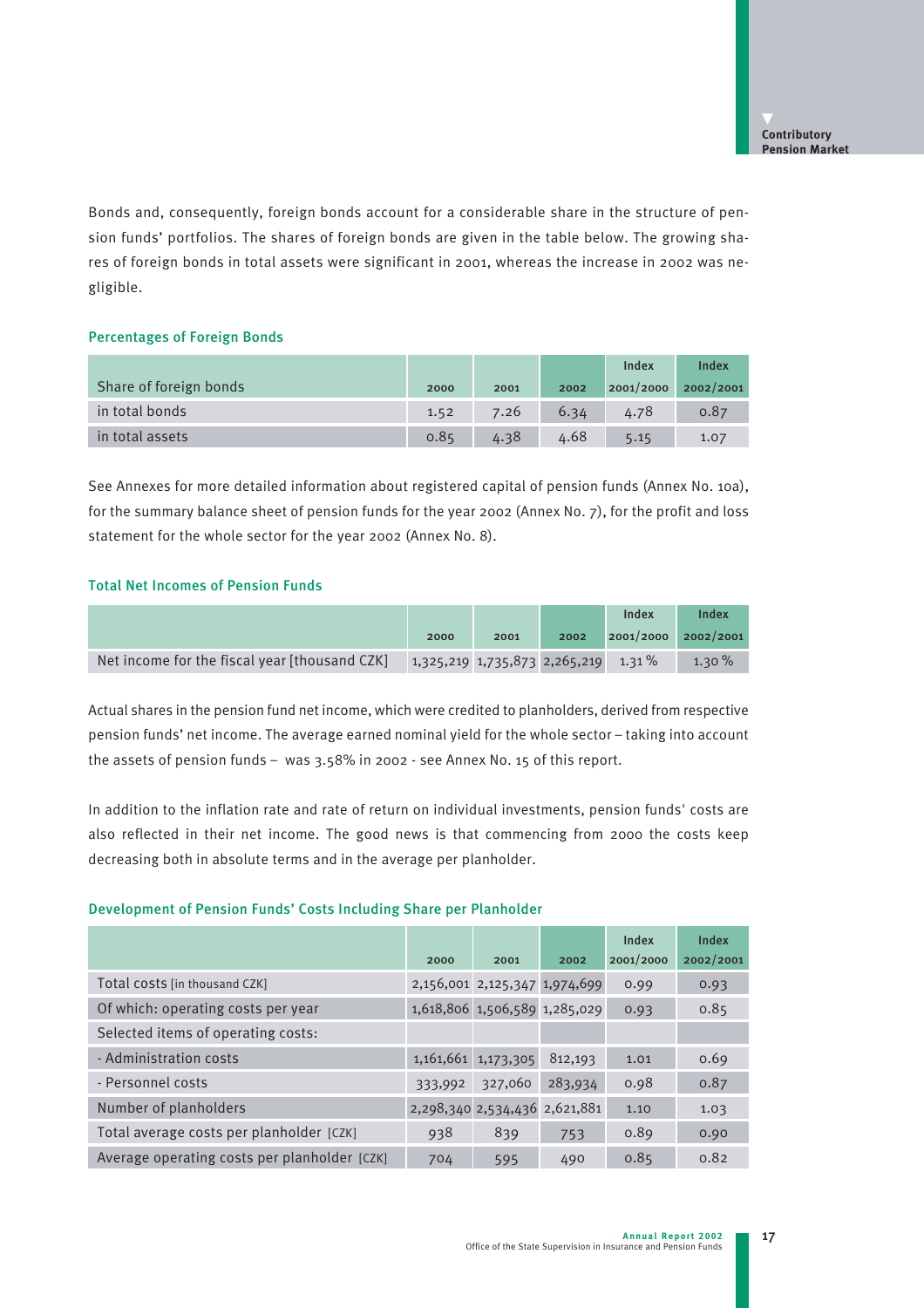#### **3. Pension Fund Shareholders**

Four pension funds in the Czech Republic were controlled by shareholders with strong foreign capital who, as of 31 December 2002, held one hundred percent of shares in two pension funds and the majority shares in other two pension funds. In three of four pension funds mentioned above, these shareholders were those from EU countries – from Austria and two from the Netherlands. Switzerland is the country of origin of the fourth shareholder with the majority of foreign capital participation. Those shareholders controlled about 44 % of all pension fund assets.

# Situation as of 31 December Shareholders 2000 2001 2002 100% domestic share 13  $\overline{13}$  8 9 100% foreign share 6 2 2 Majority of domestic share 0 0 0 Majority of foreign share **0** 2 2 Total 19 14 13 13 13 14 14 15 16 17 17 18 19 19 1 $\mu$  14 13 13 13 14 13 13 14 14 15 15 16

#### Stucture of Pension Fund' Shareholders

The decreasing numbers of foreign shareholders as compared to the situation in 2001 are due to the change of the foreign share to 100% domestic share in one pension fund and to the merger of one pension fund with majority of foreign shareholders. The Annexes No. 4, 5 and 6 give the basic pictures of the pension funds according to majority participation and the structure of individual participations.

#### **4. Planholders**

The applications for state contributions lodged by pension funds on a quarterly basis had been previously used as a source of numbers of planholders in the system because the figures corresponded to the data. To improve the informative value of the data on the numbers of planholders, the indicator describes from 2001 the numbers of non-terminated plans. The reason for the change is the fact that the numbers of non-terminated plans reflect not only the quarterly pension fund applications for state contributions for their planholders or plans, but also the actual numbers of plans, which are not terminated in the Ministry of Finance database. The data include also suspended plans, e.g. on grounds of suspended and postponed payments, notices of termination or preparations for transfer. The numbers of non-terminated pension plans were 2,621,881 as of the end of 2002.

The growth of the numbers of planholders in the past three years is shown on the following diagram. The total development in 1994-2002 is indicated by diagram in Annex No. 11.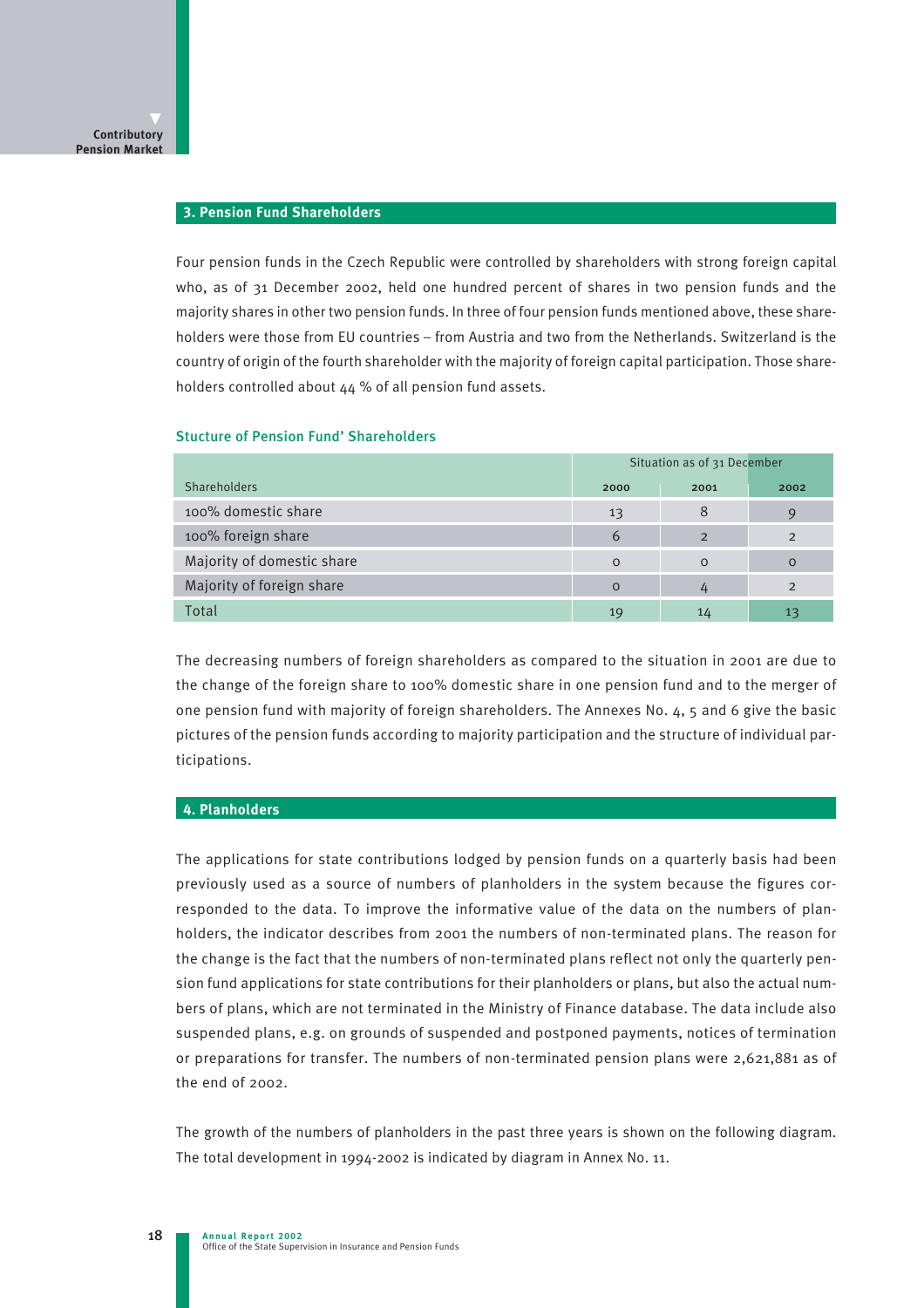### Number of Planholders



Planholders may transfer the money they saved with one pension fund (under new contracts for contributory pension plans) to another pension fund. A total of 32,756 contracts were signed in light of this in 2002 and the total number of such transfers during the existence of the contributory pension scheme is 347,925.



# Number of Individual Transfers

The age structure of planholders is quite stable. Even though younger planholders join the system, the whole set is growing older. The largest group of planholders consists of people aged 50 to 59. The shares of age categories in the total number of planholders in 2002 are given in Annex No. 12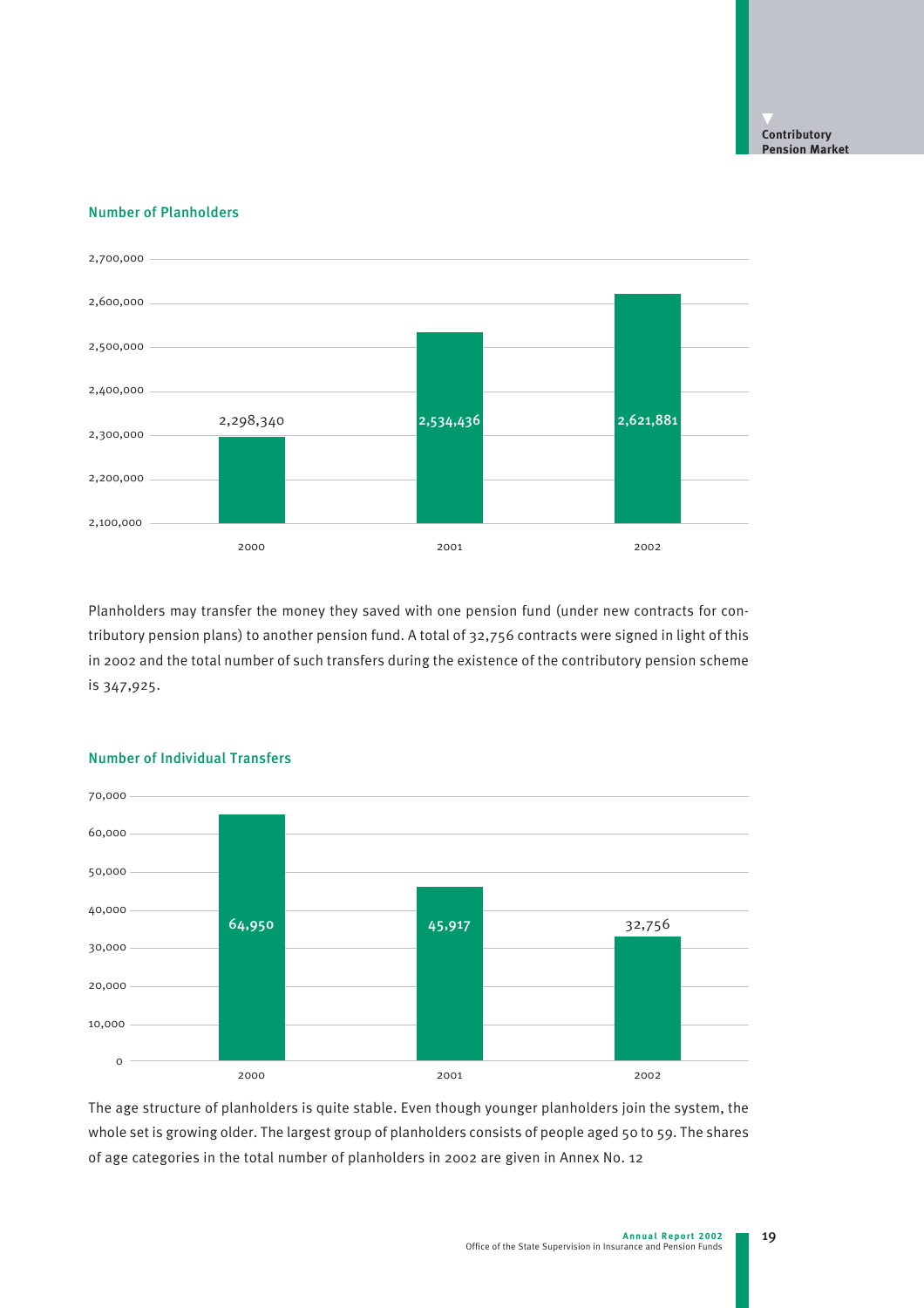

Age Structure of Planholders

The table below compares the total amount of planholders' contributions and related state contributions. The contributions individual planholders as presented in the report are net of those paid by employers.

### Contributions to the Pension Scheme (thousand CZK)

|                                              | 31.12.2000   | 31.12.2001 | 31.12.2002 |
|----------------------------------------------|--------------|------------|------------|
| Total contributions by planholders from 1994 | 37,918,926   | 47,958,740 | 58,915,775 |
| Total contributions by the state from 1994   | 11,312,401   | 13,970,538 | 16,740,778 |
| Total contributions from 1994                | 49, 231, 327 | 61,929,278 | 75,656,553 |

For the existence of the contributory pension scheme till the end of 2002, the system received almost CZK 75.7 billion including CZK 16.7 billion in the form of state contributions. The contributions paid by planholders and those paid by the state are given in Annexes Nos. 13 and 14.

#### Monthly Average Contribution per Planholder (CZK)

|                           |        |        |        | Index     | Index     |
|---------------------------|--------|--------|--------|-----------|-----------|
|                           | 2000   | 2001   | 2002   | 2001/2000 | 2002/2001 |
| Planholder's contribution | 326.20 | 340.30 | 354.00 | 1.04      | 1.04      |
| State contribution        | 89.00  | 90.20  | 89.80  | 1.01      | 1.00      |
| Employer's contribution   | 232.50 | 283.30 | 311.60 | 1.22      | 1.10      |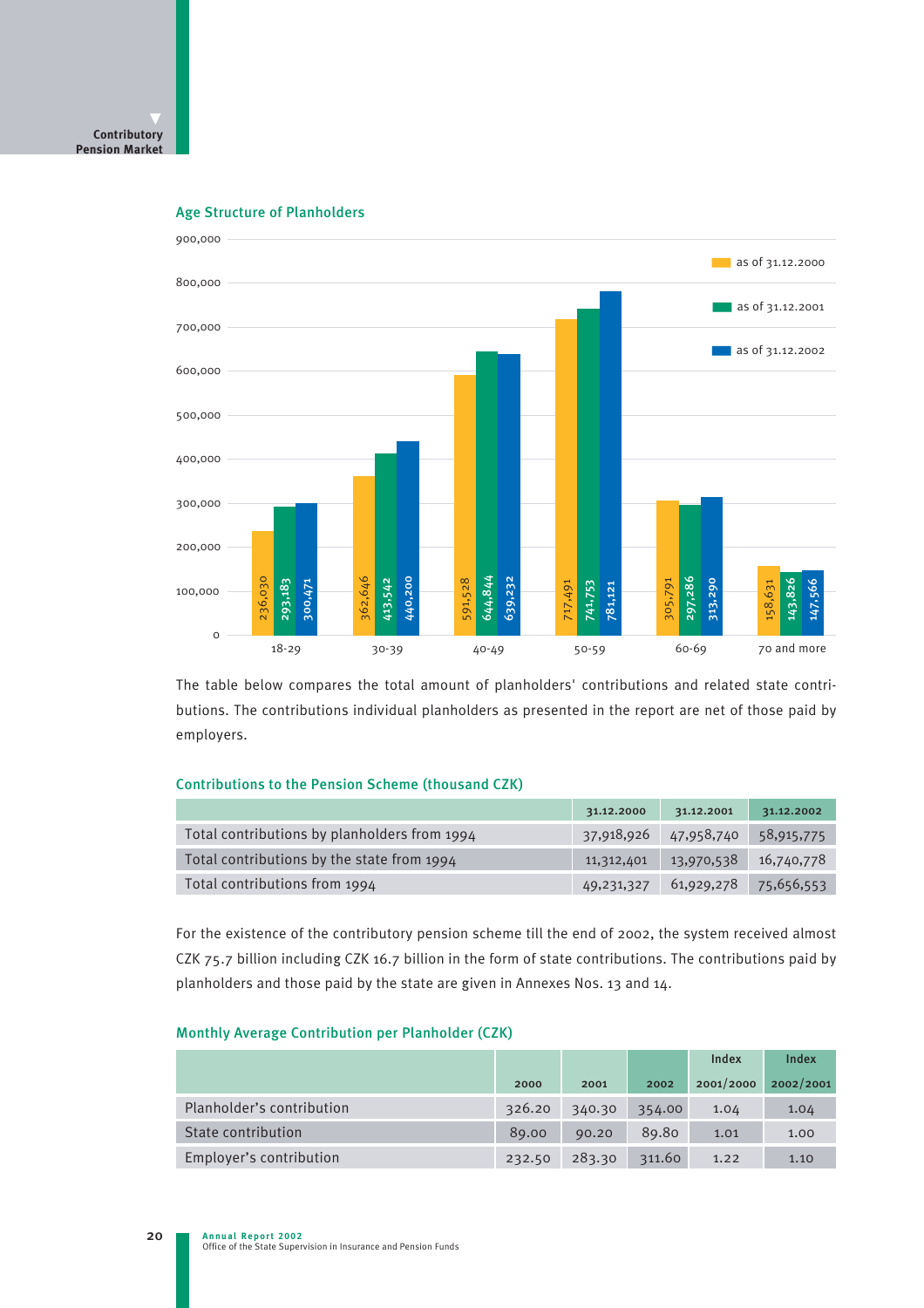The crucial item on the expense side in pension funds' financial balances consists in the total volume of lump sums paid to planholders. That withdrew CZK 20,901 billion for the existence of the contributory pension scheme, which stands for 85% of all payments from the system. Of other payments total surrender value amounting to CZK 3.014 billion is considerable. That cumulative figure from 1994 stands for 12.3%.

In 2002, employers paid contributions for a total of 650,000 planholders, including 14,000 planholders who only had employer contributions. The table below indicates the sums of contributions paid by employers in 2000, 2001, 2002.



#### Number of Planholders Receiving Contributions from their Employers

The total percentage of planholders receiving contributions from their employers in 2002 was about 25%.



# Percentage of Planholders Receiving Contributions from their Employers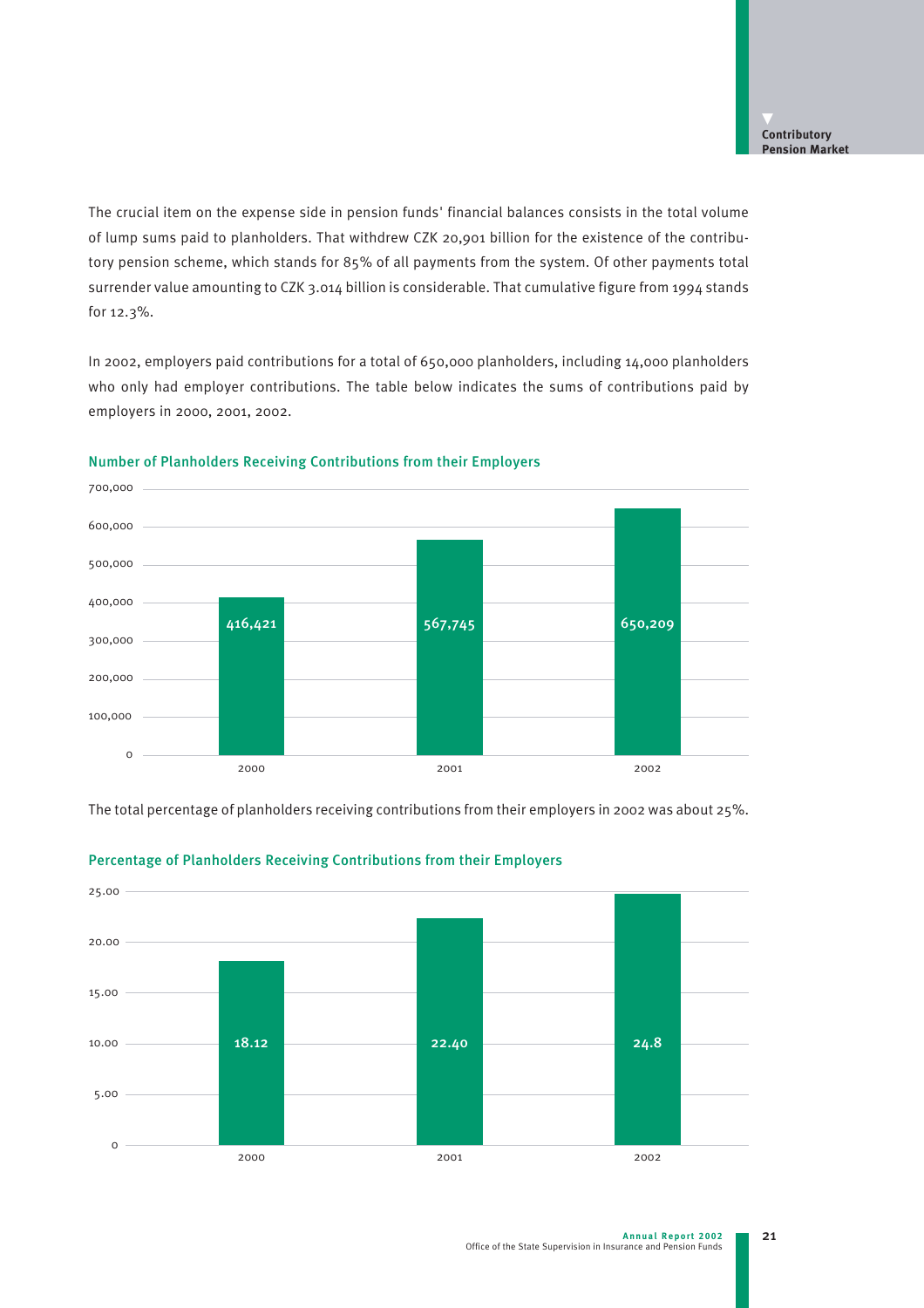### Contributions paid by employers (million CZK)

|                                 |       |       |       | Index                   | Index |
|---------------------------------|-------|-------|-------|-------------------------|-------|
|                                 | 2000  | 2001  | 2002  | $2001/2000$ $2002/2001$ |       |
| Contributions paid by employers | 1.162 | 1,930 | 2,431 | 1.66                    | 1.26  |

No change occurred in 2002 in the way pension funds, contributions to the contributory pension scheme and benefits paid under the contributory pension scheme are taxed. Employers paid for their employees for the fiscal year 2002 a total of CZK 2,431 million, which stands for a year-to-year growth of about 26%. According to the Ministry of Finance's estimate, the total impact of tax allowances on public budgets in the fiscal year 2002 was CZK 651 million as compared to CZK 465 million in the preceding year. Because the contributions paid by employers are not included into the planholders' tax bases, planholders saved about CZK 470 million.

Planholders Who Used the Possibility to Deduct Their Contributions (section 15(12) of the Income Tax Act)

| <b>Fiscal Year</b> | <b>Numbers of Planholders</b> |
|--------------------|-------------------------------|
| 2000               | 150,447                       |
| 2001               | 193,105                       |
| 2002               | 213,028                       |

Tax allowances, which mean that planholders may deduct from their income tax bases payments paid to contributory pension scheme in excess of CZK 6,000 up to CZK 12,000 per fiscal year, were used in 2002 by a total of 213,028 planholders, which is an increase of over 10% as compared to the previous year. This tax-deductible item was fully used by a total of 83,509 planholders. The figures indicate that the number of planholders using the tax allowances keeps increasing. This trend can also be credited to pension funds themselves and their successful marketing campaign. According to the Ministry of Finance's estimate, the aforementioned tax allowances resulted in the impact on public budgets amounting approximately to CZK 282 million.

| <b>Fiscal Year</b> | <b>Impact on Public Budgets</b> |
|--------------------|---------------------------------|
| 2000               | 0.900                           |
| 2001               | 1.105                           |
| 2002               | 1.403                           |

#### Estimated Total Impact of Tax Allowances on Public Budgets (billion CZK)

The total impact on public budgets of the tax allowances granted within the contributory pension scheme keeps increasing. According to the Ministry of Finance's estimate, the impact in 2002 on public budgets amounts approximately to CZK 1.4 billion.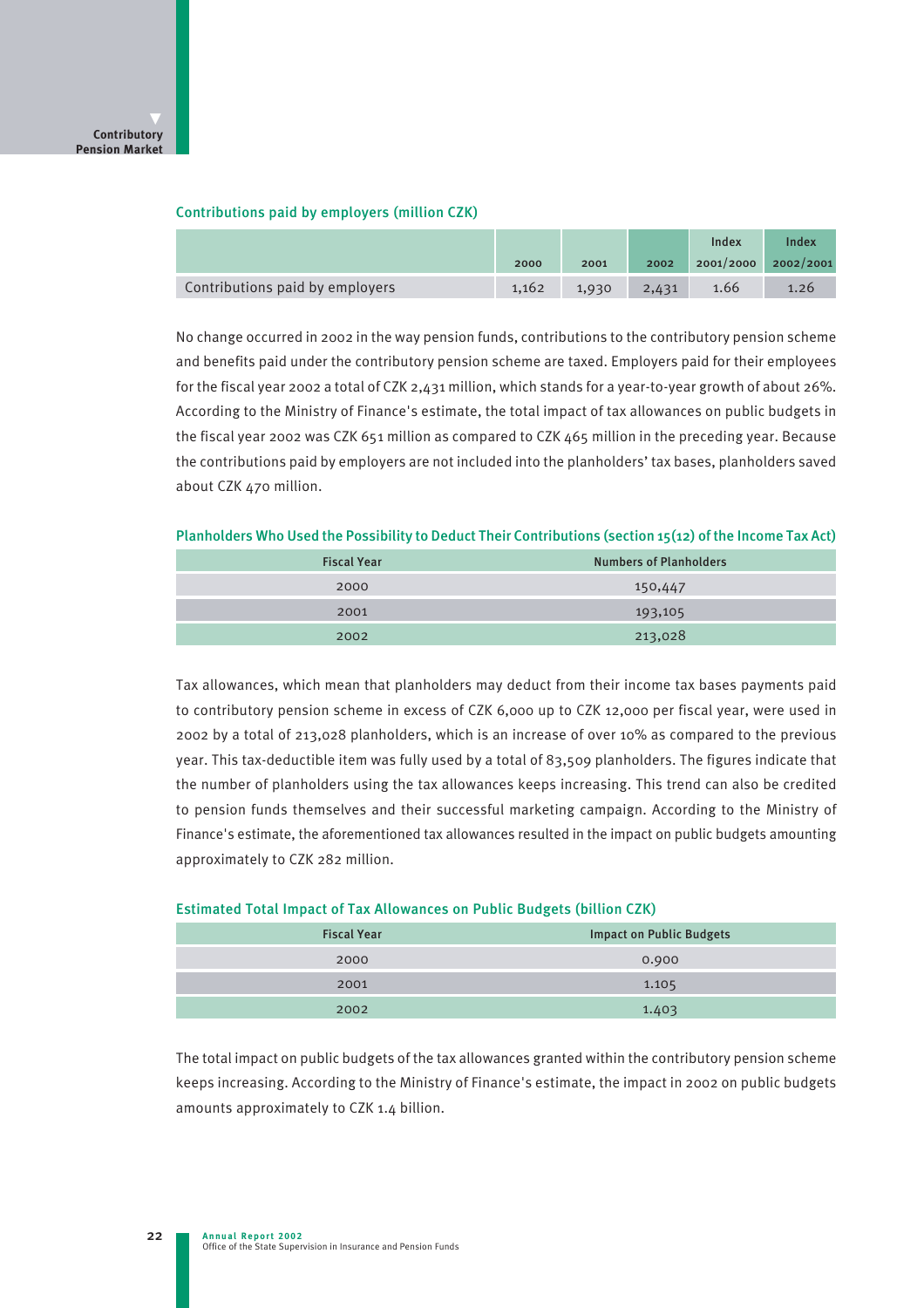#### **List of Annexes**

| Annex No. 1    | Brief Overview of Valid Pension Funds-Related Legal Provisions                      | 24 |
|----------------|-------------------------------------------------------------------------------------|----|
| Annex No. 2 a  | List of Licensed Pension Funds as of 31 December 2002                               | 25 |
| Annex No. 2 b  | List of Licensed Pension Funds as of 30 June 2003                                   | 25 |
| Annex No. 3    | Diagram of Concentration on the Pension Fund Market as of 31 December 2002          | 26 |
| Annex No. 4    | Structure of Pension Funds by Major Capital Share                                   | 28 |
| Annex No. 5    | Structure of Pension Funds with Majority of Domestic Capital                        | 29 |
| Annex No. 6    | Structure of Pension Funds with Majority of Foreign Capital                         | 29 |
| Annex No. 7    | Balance Sheet of Pension Funds as of 31 December 2002                               | 30 |
| Annex No. 8    | Profit and Loss Statement of Pension Funds as of 31 December 2002                   | 32 |
| Annex No. 9    | Structure of Pension Funds Portfolio as of 31 December 2002                         | 33 |
| Annex No. 10 a | Pension Funds Registered Capital                                                    | 34 |
| Annex No. 10 b | Average Registerd Capital per Pension Fund                                          | 34 |
| Annex No. 11   | Number of Planholders                                                               | 35 |
| Annex No. 12   | Age Structure of Planholders as of 31 December 2002                                 | 35 |
| Annex No. 13   | Contributions Paid by Planholders                                                   | 36 |
| Annex No. 14   | Contributions Paid by the State to Planholders                                      | 36 |
| Annex No. 15   | Evaluation of Planholders Financial Means as of 31 December 2002                    | 37 |
| Annex No. 16   | Average Evaluation of Planholders Money (in %)                                      | 38 |
| Annex No. 17   | Average Pension Funds Costs per Planholder                                          | 39 |
| Annex No. 18   | Pension Funds Sources and Paid up Benefits                                          | 40 |
| Annex No. 19   | Pension Funds Shares in Individual Indicators as of 31 December 2002                | 41 |
| Annex No. 20   | List of Pension Funds Depositories                                                  | 42 |
| Annex No. 21   | List of Pension Funds Auditors as of 31 December 2002                               | 43 |
| Annex No. 22 a | List of Pension Funds Liquidators and Trustees in Bankruptcy as of 31 December 2002 | 44 |
| Annex No. 22 b | List of Pension Funds Liquidators and Trustees in Bankruptcy as of 30 June 2003     | 44 |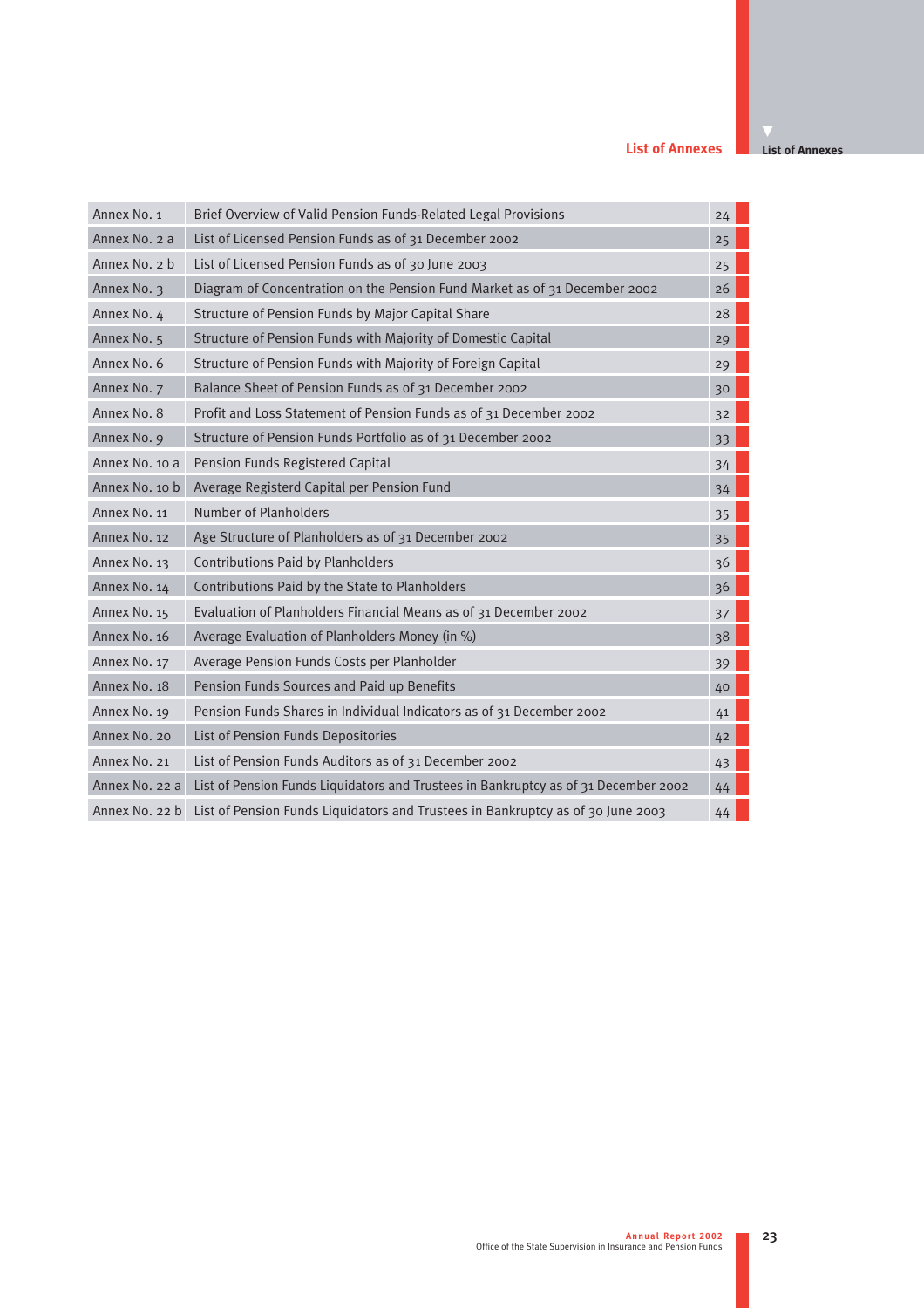#### **Brief Overview of Valid Pension Funds-Related Legal Provisions Annex No. 1**

| 150/1958 Ú.l.,    | Government Decree on dealing with complaints, notices and suggestions from workers   |
|-------------------|--------------------------------------------------------------------------------------|
| 40/1964 Coll.,    | Civil Code                                                                           |
| 65/1965 Coll.,    | Labour Code                                                                          |
| 71/1967 Coll.,    | Administrative Act                                                                   |
| $2/1969$ Coll.,   | Competences Act                                                                      |
| 513/1991 Coll.,   | <b>Commercial Code</b>                                                               |
| 552/1991 Coll.,   | <b>Goverment Supervision Act</b>                                                     |
| 563/1991 Coll.,   | Act on Accounting                                                                    |
| 21/1992 Coll.,    | <b>Banks Act</b>                                                                     |
| 591/1992 Coll.,   | Securities Act                                                                       |
| 42/1994 Coll.,    | State-Contributory Supplementary Pension Insurance Act                               |
| $61/1996$ Coll.,  | Act on Selected Measures against Legitimization of Proceeds from Criminal Activities |
| 15/1998 Coll.,    | Securities Commission Act                                                            |
| $309/2002$ Coll., | <b>State Service Act</b>                                                             |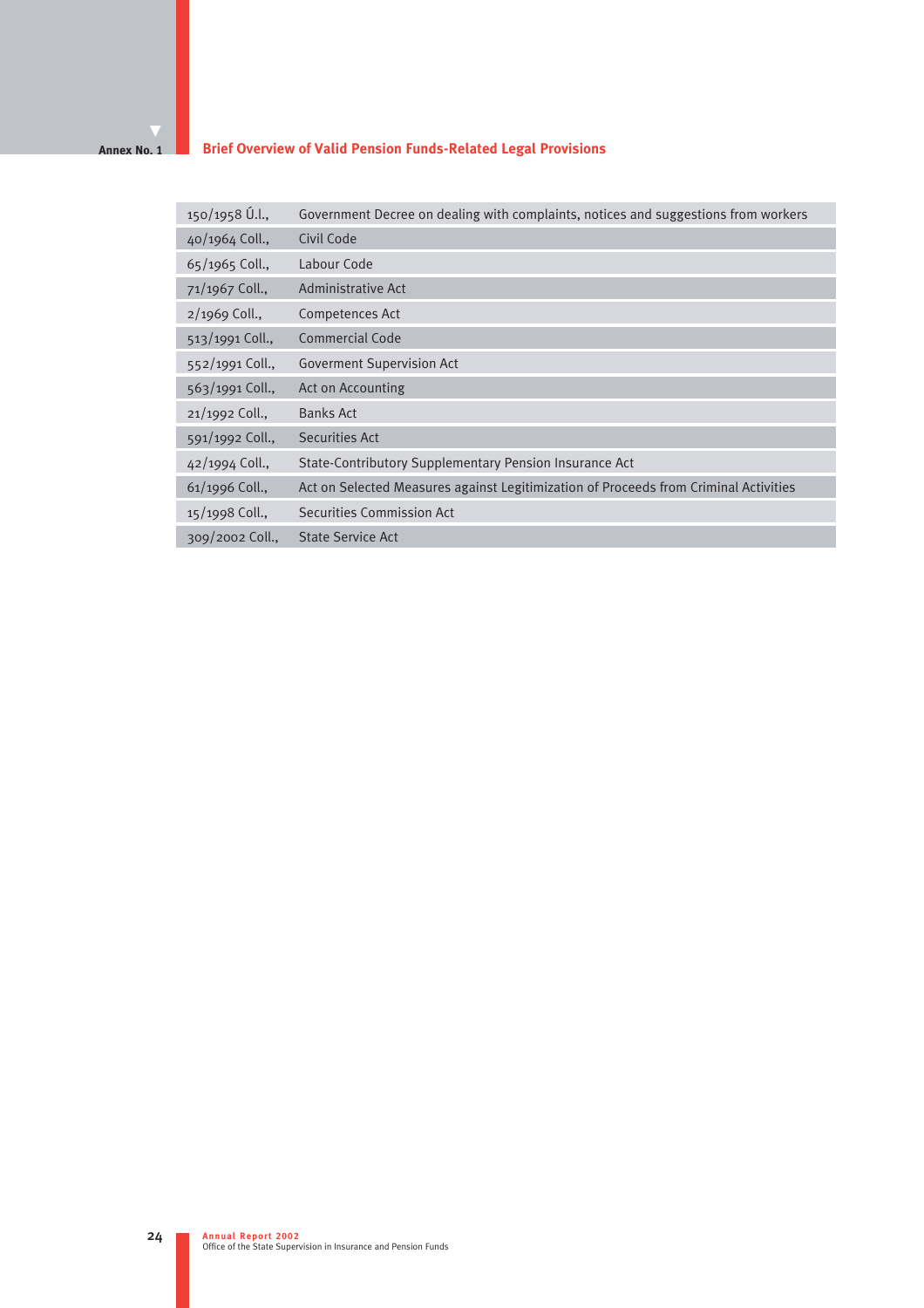# **List of Licensed Pension Funds as of 31 December 2002**

**Annex No. 2 a, 2 b** 

| Line           | Code | <b>Name</b>                                      | <b>Address</b>                        |
|----------------|------|--------------------------------------------------|---------------------------------------|
| $\mathbf{1}$   | 01   | Commercial Union Penzijní Fond, a.s.             | Londýnská 41/506, 120 21 Praha 1      |
| $\overline{2}$ | 03   | Penzijní fond České pojišťovny, a.s.             | Truhlářská 9/1106, 110 00 Praha 1     |
| 3              | 04   | Zemský penzijní fond, a.s.                       | ul. 28. října 45, 702 00 Ostrava      |
| 4              | 07   | Českomoravský penzijní fond, a.s.                | Vinohradská 167/3217, 100 00 Praha 10 |
| 5              | 14   | Penzijní fond Komerční banky a.s.                | Lucemburská 7/1170, 130 11 Praha 3    |
| 6              | 16   | CREDIT SUISSE LIFE & PENSIONS PENZIJNÍ FOND A.S. | Starobrněnská 8, 602 00 Brno          |
| $\overline{7}$ | 23   | Hornický penzijní fond Ostrava, a.s.             | Sokolská třída 26a, 702 00 Ostrava 2  |
| 8              | 24   | Penzijní fond České spořitelny, a.s.             | Poláčkova 1976/2, 140 21 Praha 4      |
| 9              | 29   | ING penzijní fond, a.s.                          | Nádražní 25, 150 00 Praha 5           |
| 10             | 32   | ČSOB Penzijní fond, a.s.                         | Na Příkopě čp. 854/14, 150 20 Praha 1 |
| 11             | 33   | ABN AMRO Penzijní fond, a.s.                     | Olomoucká 40, 618 00 Brno             |
| 12             | 42   | Generali penzijní fond a.s.                      | Bělehradská 132, 120 84 Praha 2       |
| 13             | 46   | Allianz penzijní fond, a.s.                      | Bucharova 1281/2, 158 00 Praha 5      |

# **List of Licensed Pension Funds as of 30 June 2003**

| Line           | Code | <b>Name</b>                                      | <b>Address</b>                        |
|----------------|------|--------------------------------------------------|---------------------------------------|
| $\mathbf{1}$   | 01   | ČP penzijní fond, a.s                            | Truhlářská 9/1106, 110 00 Praha 1     |
| $\overline{2}$ | 03   | Penzijní fond České pojišťovny, a.s.             | Truhlářská 9/1106, 110 00 Praha 1     |
| 3              | 04   | Zemský penzijní fond, a.s.                       | ul. 28. října 45, 702 00 Ostrava      |
| 4              | 07   | Českomoravský penzijní fond, a.s.                | Vinohradská 167/3217, 100 00 Praha 10 |
| 5              | 14   | Penzijní fond Komerční banky a.s.                | Lucemburská 7/1170, 130 11 Praha 3    |
| 6              | 16   | CREDIT SUISSE LIFE & PENSIONS PENZIJNÍ FOND A.S. | Starobrněnská 8, 602 00 Brno          |
| 7              | 23   | Hornický penzijní fond Ostrava, a.s.             | Sokolská třída 26a, 702 00 Ostrava 2  |
| 8              | 24   | Penzijní fond České spořitelny, a.s.             | Poláčkova 1976/2, 140 21 Praha 4      |
| 9              | 29   | ING penzijní fond, a.s.                          | Nádražní 25, 150 00 Praha 5           |
| 10             | 32   | ČSOB Penzijní fond, a.s.                         | Na Příkopě čp. 854/14, 150 20 Praha 1 |
| 11             | 33   | ABN AMRO Penzijní fond, a.s.                     | Olomoucká 40, 618 00 Brno             |
| 12             | 42   | Generali penzijní fond a.s.                      | Bělehradská 132, 120 84 Praha 2       |
| 13             | 46   | Allianz penzijní fond, a.s.                      | Římská 103/12, 120 00 Praha 2         |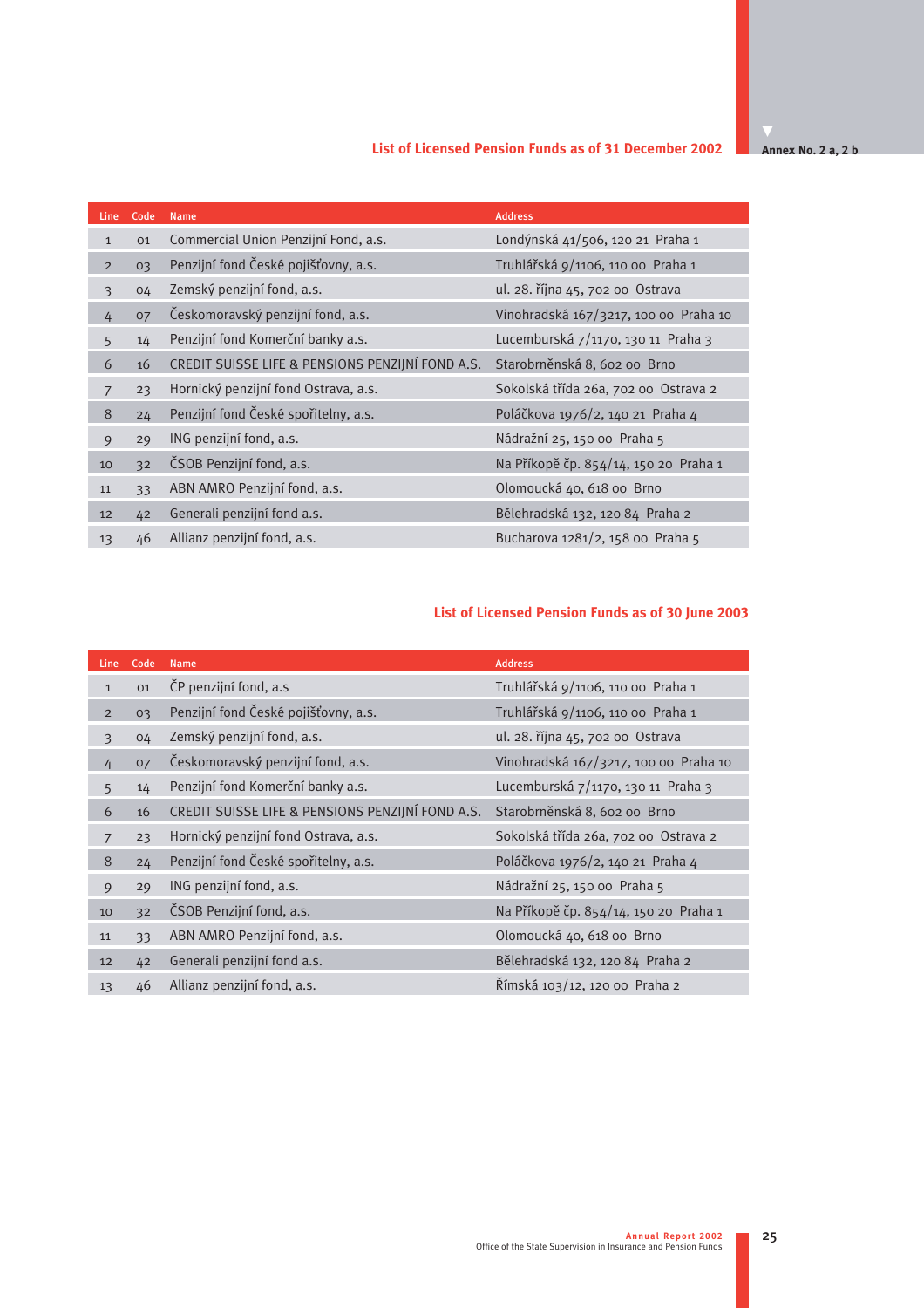#### **Diagram of Concentration on the Pension Fund Market as of 31 December 2002 Annex No. 3**

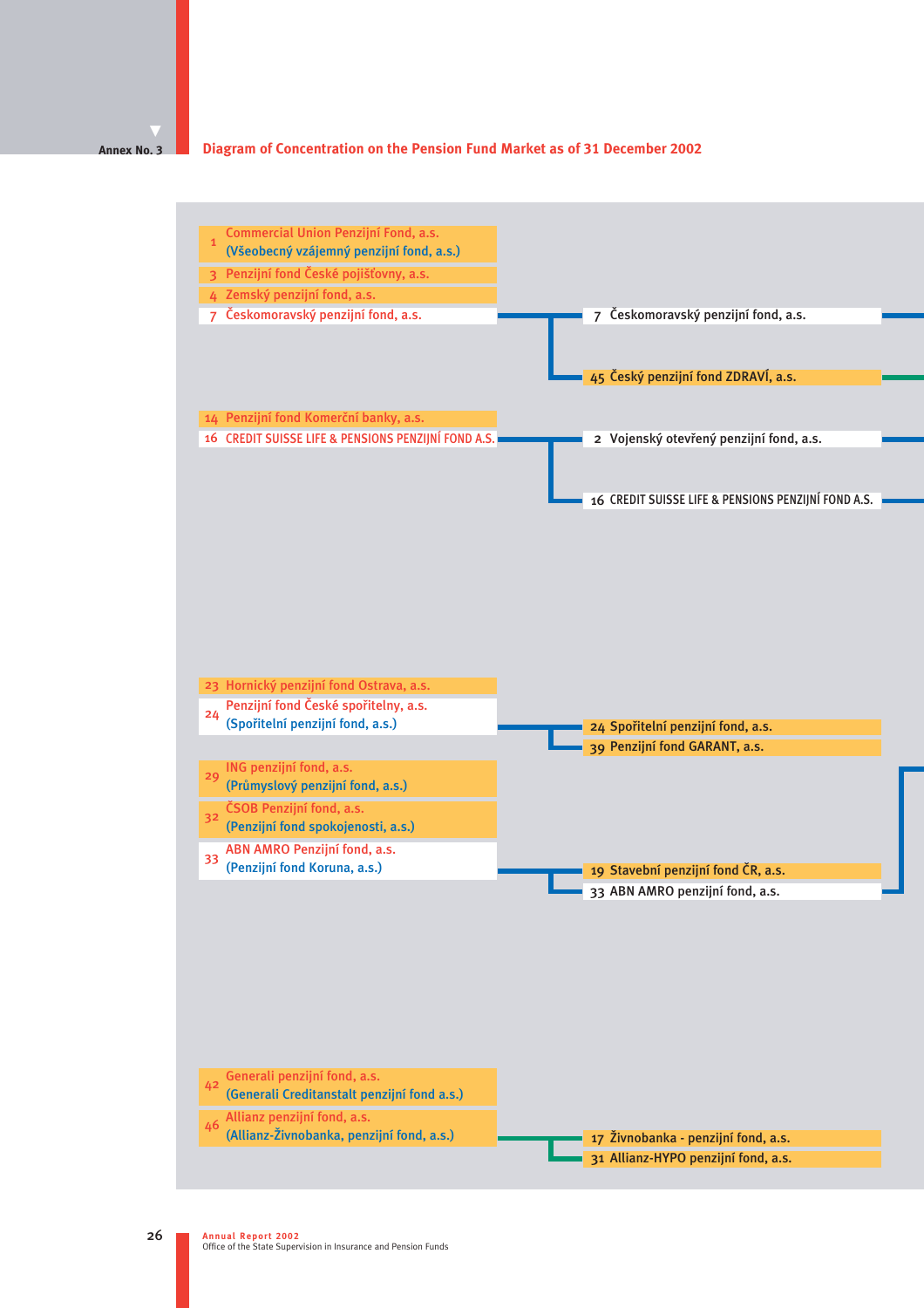|                                                                                             | <b>LEGEND</b>                              |
|---------------------------------------------------------------------------------------------|--------------------------------------------|
|                                                                                             | code name of pension fund                  |
|                                                                                             | original licensed pension funds            |
|                                                                                             | PF established per affiliate or fusion     |
| 7 Českomoravský penzijní fond, a.s.                                                         | active pension funds                       |
| 27 Občanský penzijní fond, a.s.                                                             | code actual name of pension fund           |
|                                                                                             | (original name of pension fund)            |
| 10 Český penzijní fond, a.s.                                                                | pension funds affiliate                    |
| 22 Penzijní fond ZDRAVÍ, a.s.                                                               | pension funds fusion                       |
|                                                                                             |                                            |
| 2 Vojenský otevřený penzijní fond, a.s.                                                     |                                            |
| 6 Podnikatelský penzijní fond, a.s.                                                         |                                            |
| 15 Penzijní fond Union, a.s.                                                                |                                            |
| 13 Báňský a hutní penzijní fond, a.s.                                                       |                                            |
| 16 Winterthur penzijní fond, a.s.                                                           | 12 Penzijní fond Energie, a.s.             |
|                                                                                             | 16 Winterthur penzijní fond, a.s.          |
|                                                                                             | 30 CR FONTÁNA penzijní fond, a.s.          |
|                                                                                             | 34 Univerzální penzijní fond EVEREST, a.s. |
|                                                                                             | 37 BIŽUTERNÍ OTEVŘENÝ PENZIJNÍ FOND, a.s.  |
| Penzijní fond Všeobecné zdravotní pojišťovny ČR, a.s.<br>28<br>(Penzijní fond Slávie, a.s.) |                                            |
| ABN AMRO penzijní fond, a.s.<br>20<br>(Penzijní fond Škoda, a.s.)                           |                                            |
| 33 JISTOTA a KORUNA penzijní fond, a.s.                                                     | 18 Penzijní fond JISTOTA, a.s.             |
|                                                                                             |                                            |
|                                                                                             | 18 Penzijní fond JISTOTA, a.s.             |
| <b>Pension Funds in Liquidation, Bankruptcy</b>                                             | 36 Penzijní fond RENTIA, a.s.              |
| Penzijní fond CERTUM-RENTA, a.s.<br>5                                                       |                                            |
| (Penzijní fond RENTA, a.s.)                                                                 | 33 Penzijní fond Koruna, a.s.              |
| 5 Penzijní fond RENTA, a.s.                                                                 |                                            |
| 35 CERTUM penzijní fond, a.s.                                                               |                                            |
| Bankovní penzijní fond, a.s.<br>8                                                           |                                            |
| 9 Český národní penzijní fond, a.s.                                                         |                                            |
| 11 Penzijní fond Vyšehrad, a.s.                                                             |                                            |
| 21 MULTI penzijní fond, a.s.                                                                |                                            |
| 25 Penzijní fond Thalia, a.s.                                                               |                                            |
| GARANCE - Vzájemný penzijní fond<br>26                                                      |                                            |
| pro Čechy, Moravu a Slezsko, a.s.                                                           | <b>Pension Funds Deleted from Register</b> |
| 40 Regionální penzijní fond, a.s.                                                           | Nový penzijní fond, a.s.<br>38             |
| 41 Penzijní fond VIVA, a.s.                                                                 | (Penzijní fond HOSTEN a.s.)                |
| 43 Penzijní fond Univerzum, a.s.                                                            | 44 Rodinný penzijní fond, a.s.             |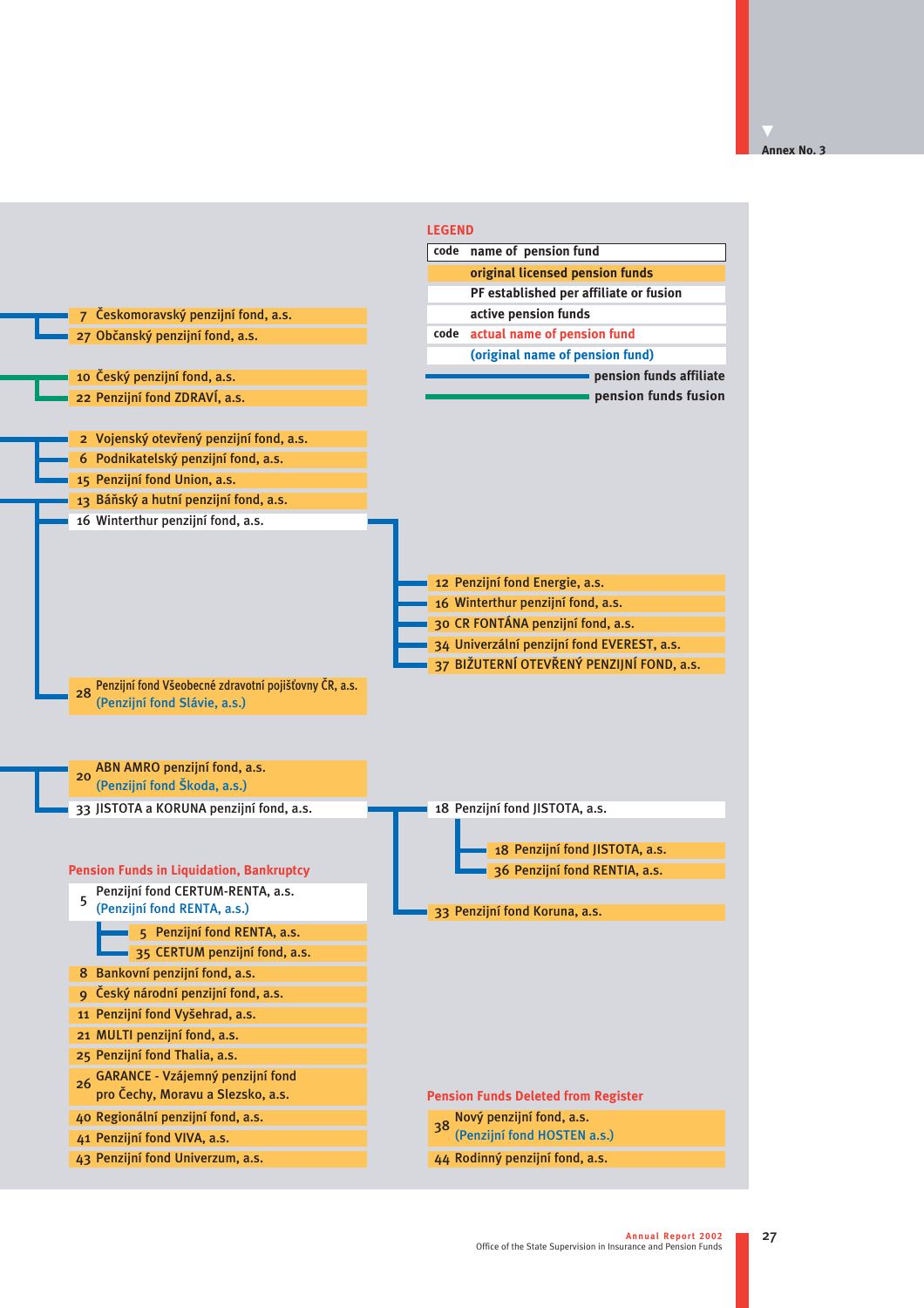#### **Annex No. 4 Structure of Pension Funds by Major Capital Share**

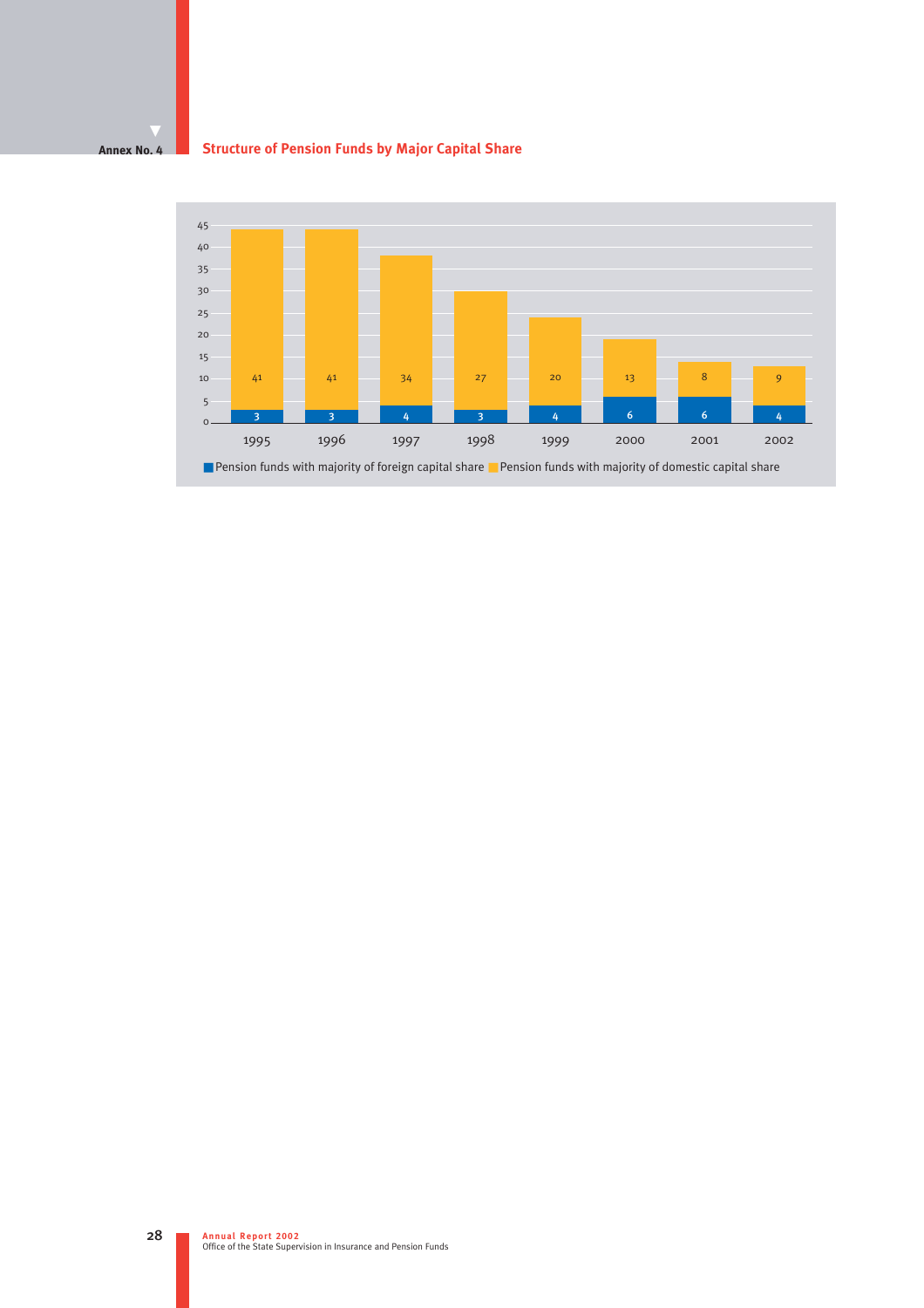#### **Annex No. 5, 6 Structure of Pension Funds with Majority of Domestic Capital**



# 1 2 3 4 5 6 ■ Pension funds with majority of capital from EU countries ■ Pension funds with majority of capital from non-EU countries  $\circ$ 1995 1996 1997 1998 1999 2000 2001 2002 1 1 2 1 2 2 2 1 22 22 22 22 4 4 4 4 3

### **Structure of Pension Funds with Majority of Foreign Capital**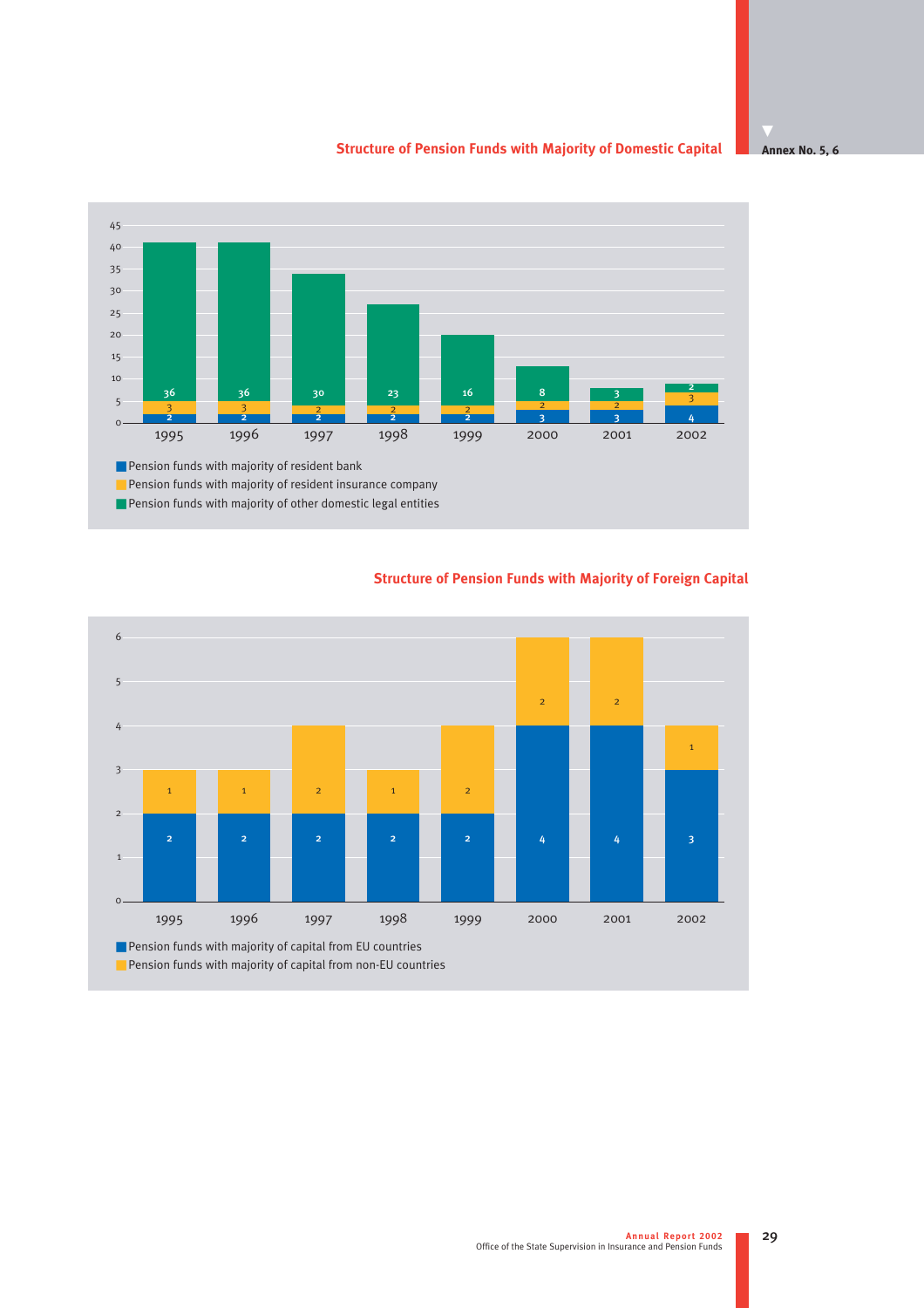#### **Annex No. 7**

ı

| <b>Symbol</b> | <b>ASSETS</b>                                                                      | Line No.       | <b>Thousand CZK</b> |
|---------------|------------------------------------------------------------------------------------|----------------|---------------------|
| 1.            | Cash in hand and at central banks                                                  | $\mathbf{1}$   | 711                 |
| 1.1           | Cash in hand                                                                       | $\overline{2}$ | 711                 |
| 1.2           | Cash at central banks                                                              | 3              | $\circ$             |
| 2.            | State no-coupon bonds and other securities accepted by central bank                |                |                     |
|               | for refinancing                                                                    | 4              | $\mathsf{O}$        |
| 2.1           | <b>State securities</b>                                                            | 5              | $\circ$             |
| 2.2           | Other securities                                                                   | 6              | $\overline{O}$      |
| 3.            | Receivables from banks and co-operative savings banks                              | $\overline{7}$ | 3,503,862           |
| 3.1           | - due upon request                                                                 | 8              | 2,198,657           |
| 3.2           | - other receivables incl, term deposits for over 7 days                            | 9              | 1,305,205           |
| 4.            | Receivables from non-banks                                                         | 10             | 28,061              |
| 4.1           | - due upon request                                                                 | 11             | $\circ$             |
| 4.2           | - other receivables                                                                | 12             | 28,061              |
| 5.            | <b>Bonds</b>                                                                       | 13             | 57,580,144          |
| 5.1           | - government bonds                                                                 | 14             | 36,555,841          |
| 5.2.          | - other bonds                                                                      | 15             | 21,024,303          |
| 6.            | Shares and allotment certificates                                                  | 16             | 4,297,285           |
| 6.1           | <b>Shares</b>                                                                      | 17             | 4,295,775           |
| 6.2           | <b>Allotment certificates</b>                                                      | 18             | 1,510               |
| 7.            | Shares with significant control                                                    | 19             | O                   |
| 7.1           | - in banks                                                                         | 20             | O                   |
| 7.2           | - other entities                                                                   | 21             | $\circ$             |
| 8.            | Shares with control                                                                | 22             | $\overline{O}$      |
| 8.1           | - in banks                                                                         | 23             | $\mathsf{O}$        |
| 8.2           | - other entities                                                                   | 24             | $\circ$             |
| 9.            | Intangible assets                                                                  | 25             | 232,496             |
| 9.1           | establishment expenses                                                             | 26             | $\mathsf{O}$        |
| 9.2           | Goodwill                                                                           | 27             | 21,678              |
| 9.3           | Other intangible assets                                                            | 28             | 202,326             |
| 9.4.          | Acquired intangible assets and received prepayments                                | 29             | 8,492               |
| 10.           | Tangible assets                                                                    | 30             | 745,038             |
| 10.1          | Land and buildings for operation                                                   | 31             | 239,222             |
| 10.2          | Other tangible assets                                                              | 32             | 505,816             |
| 10.2.1        | Operating non-current tangible assets (excl. buildings and land)                   | 33             | 83,796              |
|               | 10.2.2 Acquired operating non-current tangible assets and received prepayments     | 34             | 10,301              |
| 10.2.3        | Land and buildings for non-operation activities                                    | 35             | 376,945             |
|               | 10.2.4 Non-operating non-current tangible assets (excl. buildings and land)        | 36             | 23,301              |
|               | 10.2.5 Acquired non-operating non-current tangible assets and received prepayments | 37             | 11,473              |
| 11.           | Other assets                                                                       | 38             | 1,400,431           |
| 11.1          | Other cash values                                                                  | 39             | 736                 |
| 11.2          | Trade receivables and receivables from employees                                   | 40             | 51,391              |
| 11.3          | Receivables from state budget – state contribution                                 | 41             | 606,697             |
| 11.4          | Receivables from state budget - tax receivables                                    | 42             | 399,949             |
| 11.5          | Receivables from trades with securities (excl. unpaid securities)                  | 43             | 133,992             |
| 11.6          | Inventories                                                                        | 44             | 2,632               |
| 11.7          | <b>Estimated receivables</b>                                                       | 45             | 205,034             |
| 12.           | Receivables from shareholders and partners                                         | 46             | $\circ$             |
| 13.           | Accruals                                                                           | 47             | 1,139,450           |
| 13.1          | Prepayment                                                                         | 48             | 1,131,887           |
| 13.2          | Accrued income                                                                     | 49             | 7,563               |
|               | <b>TOTAL ASSETS</b>                                                                | 50             | 68,927,478          |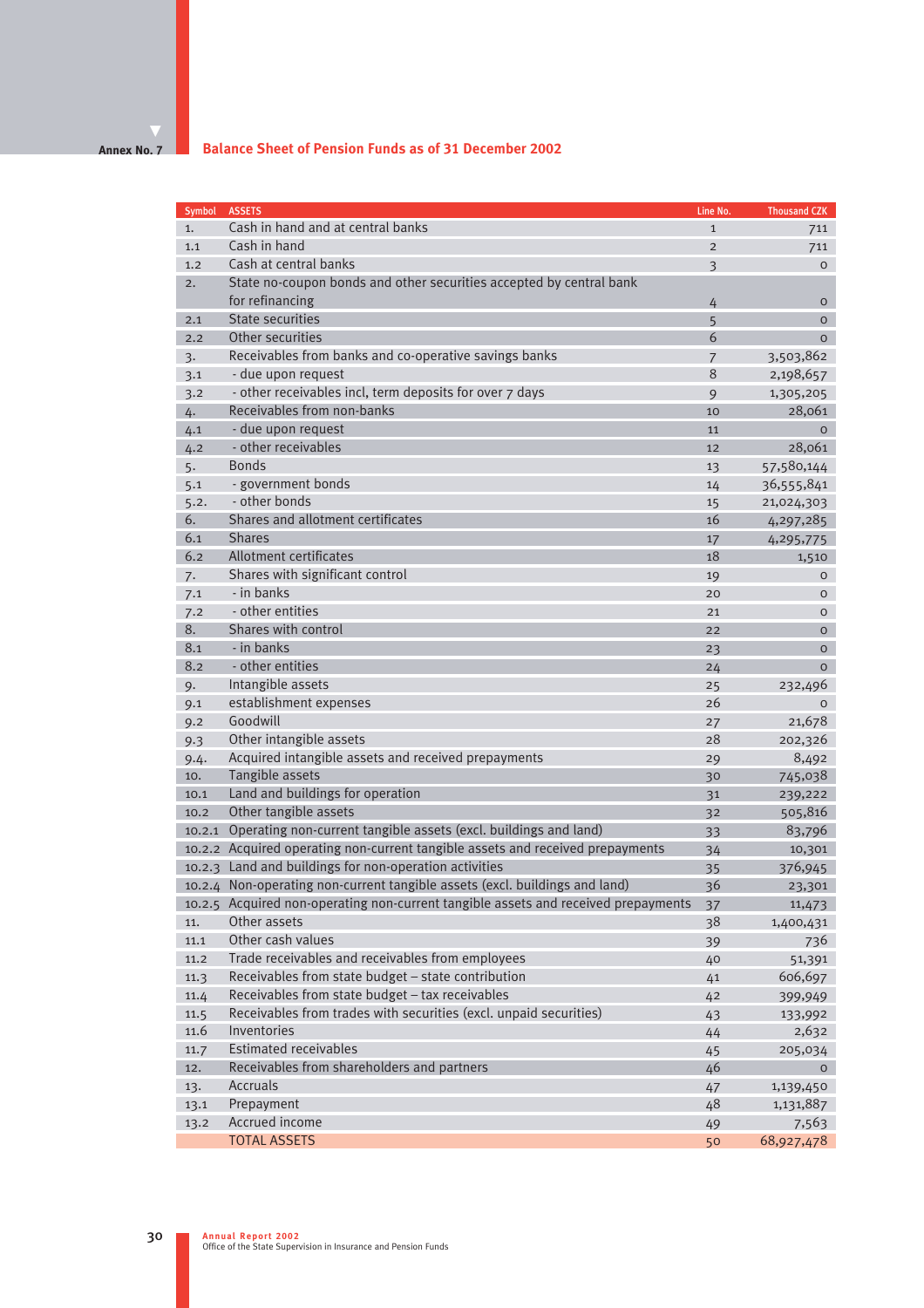|        | Symbol LIABILITIES                                                   | Line No. | <b>Thousand CZK</b> |
|--------|----------------------------------------------------------------------|----------|---------------------|
| 1.     | Payables to banks and co-operative saving banks                      | 51       | $\circ$             |
| 1.1    | - due upon request                                                   | 52       | $\mathsf{O}$        |
| 1.2    | - other payables                                                     | 53       | $\circ$             |
| 2.     | Payables to non-banks                                                | 54       | $\circ$             |
| 3.     | Payables from bonds                                                  | 55       | $\circ$             |
| 3.1    | <b>Issued bonds</b>                                                  | 56       | $\circ$             |
| 3.2    | Other payables from bonds                                            | 57       | $\circ$             |
| 4.     | Other liabilities                                                    | 58       | 64,127,205          |
| 4.1    | <b>Trade liabilities</b>                                             | 59       | 104,255             |
| 4.2    | Liabilities to employers                                             | 60       | 9,843               |
| 4.3    | Liabilities to social security                                       | 61       | 6,150               |
| 4.4    | Liabilities to state budget - state contribution                     | 62       | 23,763              |
| 4.5    | Liabilities to state budget - tax liabilities                        | 63       | 26,317              |
| 4.6    | Liabilities to trading with securities                               | 64       | 38,193              |
| 4.7    | Contingencies and other liabilities                                  | 65       | 118,870             |
| 4.8    | Planholders' money                                                   | 66       | 63,799,814          |
| 4.8.1  | - Planholders' contributions and state contributions                 | 67       | 57,788,008          |
| 4.8.2  | - Financial means for pension payments                               | 68       | 69,784              |
| 4.8.3  | - Revenues of planholders' contributions                             | 69       | 5,280,623           |
| 4.8.4  | - Unallocated planholders' contributions                             | 70       | 579,217             |
| 4.8.5  | - Payables from eligible un payd lump sums                           | 71       | 82,182              |
| 5.     | <b>Accruals</b>                                                      | 72       | 10,262              |
| 5.1    | Deferred income                                                      | 73       | 1,515               |
| 5.2    | Accrued expenses                                                     | 74       | 8,747               |
| 6.     | Reserves                                                             | 75       | 9,144               |
| 6.1    | Reserves for pensions and similar payables (provisions for pensions) | 76       | 3,143               |
| 6.2    | <b>Reserves for taxes</b>                                            | 77       | $\mathbf{O}$        |
| 6,3    | Other reserves                                                       | 78       | 6,001               |
| 7.     | Subordinated payables                                                | 79       | $\circ$             |
| 8.     | Registered capital                                                   | 80       | 1,230,038           |
|        | - incl. paid up capital                                              | 81       | 1,230,038           |
| 9.     | Own shares                                                           | 82       | $\mathbf{O}$        |
| 10.    | Issue agio                                                           | 83       | 148,932             |
| 11.    | Reserve funds and other funds from profit                            | 84       | 606,948             |
| 11.1   | Statutory reserve fund                                               | 85       | 418,655             |
| 11.2   | Reserve fund for own shares                                          | 86       | $\circ$             |
| 11.3   | Other reserve funds                                                  | 87       | 17,767              |
| 11.4   | Other funds from profit                                              | 88       | 170,526             |
| 11.4.1 | - incl. reserve fund for pensions                                    | 89       | 73,168              |
| 12.    | Revaluation reserve fund                                             | 90       | $\mathbf{O}$        |
| 13.    | Capital funds                                                        | 91       | 266,403             |
| 13.1   | Shareholders capital deposits                                        | 92       | 63,679              |
| 13.2   | Other capital funds                                                  | 93       | 202,724             |
| 14.    | <b>Revaluation variances</b>                                         | 94       | 237,661             |
| 14.1   | Revaluation variances from assets and liabilities                    | 95       | 172,141             |
| 14.2   | Revaluation variances from hedging derivatives                       | 96       | 65,520              |
| 14.3   | Revaluation variances from recalculated shares                       | 97       | $\mathsf{O}$        |
| 15.    | Retained profit or unsettled accrued losses                          | 98       | 25,666              |
| 15.1   | Retained accrued profits                                             | 99       | 25,666              |
| 15.2   | Unsettled accrued losses                                             | 100      | $\mathbf{O}$        |
| 15.3   | Financial result under approval                                      | 101      | $\mathbf{O}$        |
| 16.    | Profit or loss for the fiscal year                                   | 102      | 2,265,219           |
|        | <b>LIABILITIES TOTAL</b>                                             | 103      | 68,927,478          |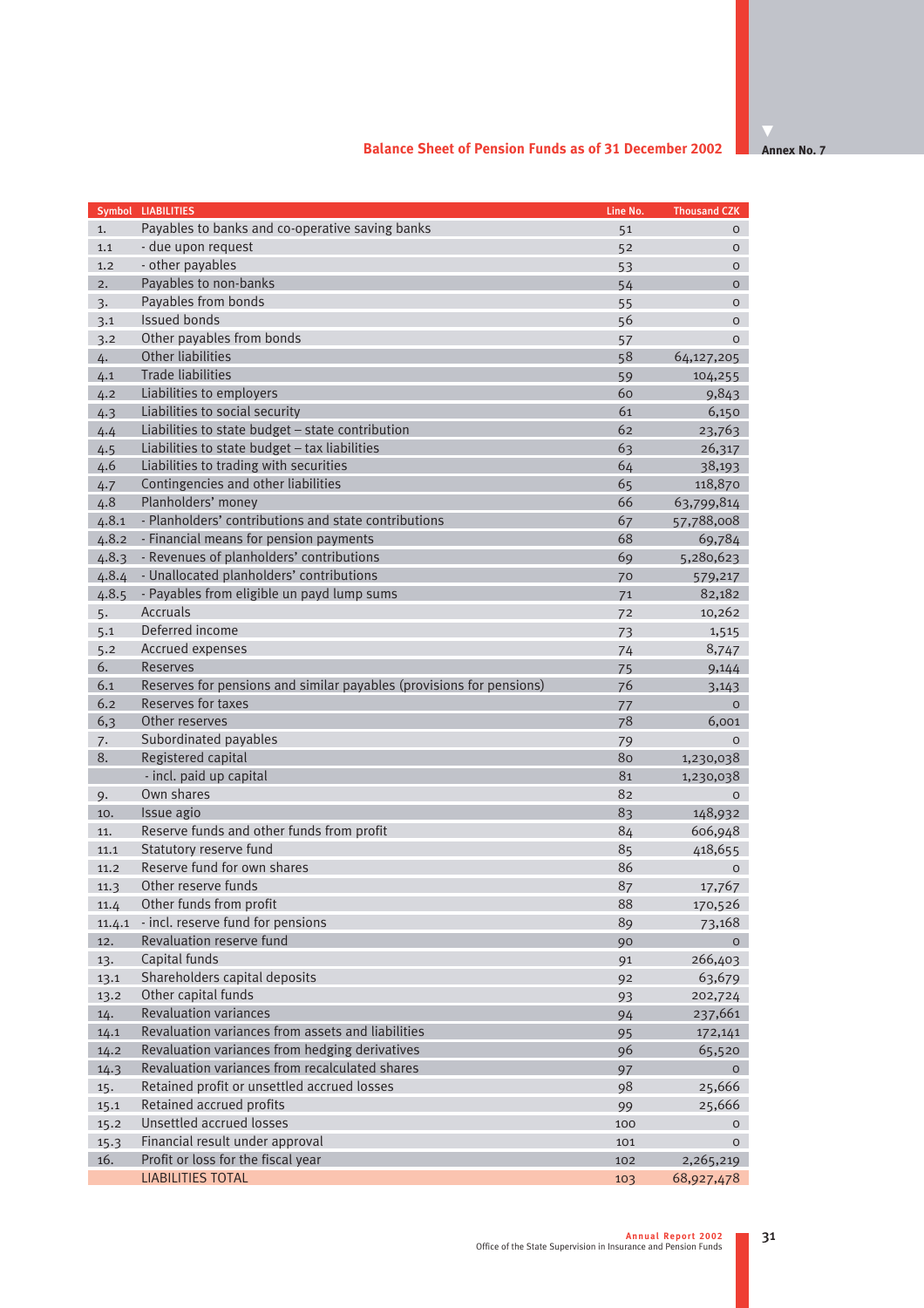#### **Annex No. 8**

# **Profit and Loss Statement of Pension Funds as of 31 December 2002**

| Symbol |                          |                                                                                  | Line No.                | <b>Thousand CZK</b> |
|--------|--------------------------|----------------------------------------------------------------------------------|-------------------------|---------------------|
| 1.     |                          | Received interest and similar revenues                                           | $\mathbf{1}$            | 2,710,078           |
|        |                          | - incl. interest on bond                                                         | $\overline{2}$          | 2,546,467           |
| 2.     |                          | Paid interest and similar expenses                                               | $\overline{\mathbf{3}}$ | 339                 |
|        |                          | - incl. interest on bond                                                         | $\overline{4}$          | $\circ$             |
| 3.     |                          | Revenues from shares                                                             | 5                       | 40,266              |
| 4.     |                          | Revenues from fees and commission                                                | 6                       | 1,660               |
| 5.     |                          | Cost of fees and commission                                                      | $\overline{7}$          | 651,207             |
| 6.     |                          | Net loss or profit from financial operations                                     | 8                       | 906,208             |
| 7.     |                          | Other operating revenues                                                         | 9                       | 100,217             |
|        |                          | - incl. revenues from non-financial placement of planholders' financial means    | 10                      | 42,270              |
| 8.     |                          | Other operating costs                                                            | 11                      | 107,368             |
|        |                          | - incl. costs of non-financial placement of planholders' financial means         | 12                      | 21,703              |
| 9.     |                          | Administrative costs                                                             | 13                      | 812,193             |
|        | $\mathbf{1}$             | Employes costs                                                                   | 14                      | 283,934             |
|        | 1.1                      | Wages and remuneration-employees ans statutory bodies                            | 15                      | 207,449             |
|        | 1.2                      | Social and healts security                                                       | 16                      | 66,919              |
|        | 1.3                      | Other social costs                                                               | 17                      | 9,566               |
|        | $\overline{2}$           | Other administrative costs                                                       | 18                      | 528,259             |
|        | 2.1                      | <b>Business costs</b>                                                            | 19                      | 120,836             |
|        | 2.2                      | Administration costs incl. compsumtion, purchased materials, energy and services | 20                      | 407,423             |
| 10.    |                          | Used reserves and adjustments for intangible and tangible assets                 | 21                      | 1,416               |
|        |                          | - incl. those from non-financial placement of planholders' money                 | 22                      | 1,000               |
|        | $\mathbf{1}$             | Used reserves for tangible assets                                                | 23                      | 1,000               |
|        | $\overline{2}$           | Used adjustments for tangible assets                                             | 24                      | $\circ$             |
|        | $\overline{3}$           | Used adjustments for intangible assets                                           | 25                      | 416                 |
| 11.    |                          | Depreciation, reserves and adjustments                                           | 26                      | 172,726             |
|        |                          | - incl. those from non-financial placement of planholders' money                 | 27                      | 12,661              |
|        | $\mathbf{1}$             | Depreciation of tangible assets                                                  | 28                      | 86,721              |
|        | $\overline{2}$           | Reserves for tangible assets                                                     | 29                      | $\circ$             |
|        | 3                        | Adjustments for tangible assets                                                  | 30                      | 30,000              |
|        | 4                        | Depreciation of intangible assets                                                | 31                      | 53,634              |
|        | 5                        | Adjustments for intangible assets                                                | 32                      | 2,371               |
| 12.    |                          | Used adjustments and reserves for receivables and guaranties                     | 33                      | 144,324             |
|        | $\mathbf{1}$             | Used adjustments and reserves for receivables and guaranties                     | 34                      | 115,506             |
|        | $\overline{2}$           | Used reserves and reserves for receivables and guaranties                        | 35                      | 32,898              |
|        | $\overline{\mathbf{3}}$  | Profits from assigned receivables and receivables from guaranties                | 36                      | $-4,080$            |
| 13.    |                          | Depreciation, adjustments and reserves for receivables and guaranties            | 37                      | 162,975             |
|        | $\mathbf{1}$             | Adjustments for receivables and guaranties                                       | 38                      | 13,605              |
|        | $\overline{2}$           | Reserves for guaranties                                                          | 39                      | $\circ$             |
|        | $\overline{\mathcal{E}}$ | Depreciation of receivables and receivables from guaranties                      | 40                      | 149,370             |
| 14.    |                          | Used adjustments for controlling and significant shares                          | 41                      | 0                   |
| 15.    |                          | Created adjustments for controlling and significant shares                       | 42                      | $\mathsf{O}$        |
| 16.    |                          | Used other reserves incl. those for pensions                                     | 43                      | 332,458             |
| 17.    |                          | Created other reserves incl. those for pensions                                  | 44                      | 17,544              |
| 18.    |                          | Used other adjustments                                                           | 45                      | 170                 |
| 19.    |                          | Created other adjustments                                                        | 46                      | 12,223              |
| 20.    |                          | Profit or loss from usual activities before taxes                                | 47                      | 2,300,222           |
| 21.    |                          | Extraordinary income                                                             | 48                      | 3,121               |
| 22.    |                          | Extraordinary expenses                                                           | 49                      | 40,342              |
| 23.    |                          | Profit or loss from extraordinary activities before taxes                        | 50                      | $-37,221$           |
| 24.    |                          | Corporation tax                                                                  | 51                      | $-2,218$            |
| 25.    |                          | Share in profit (loss) of affiliated companies                                   | 52                      | $\circ$             |
| 26.    |                          | Profit or loss for the fiscal year after taxes                                   | 53                      | 2,265,219           |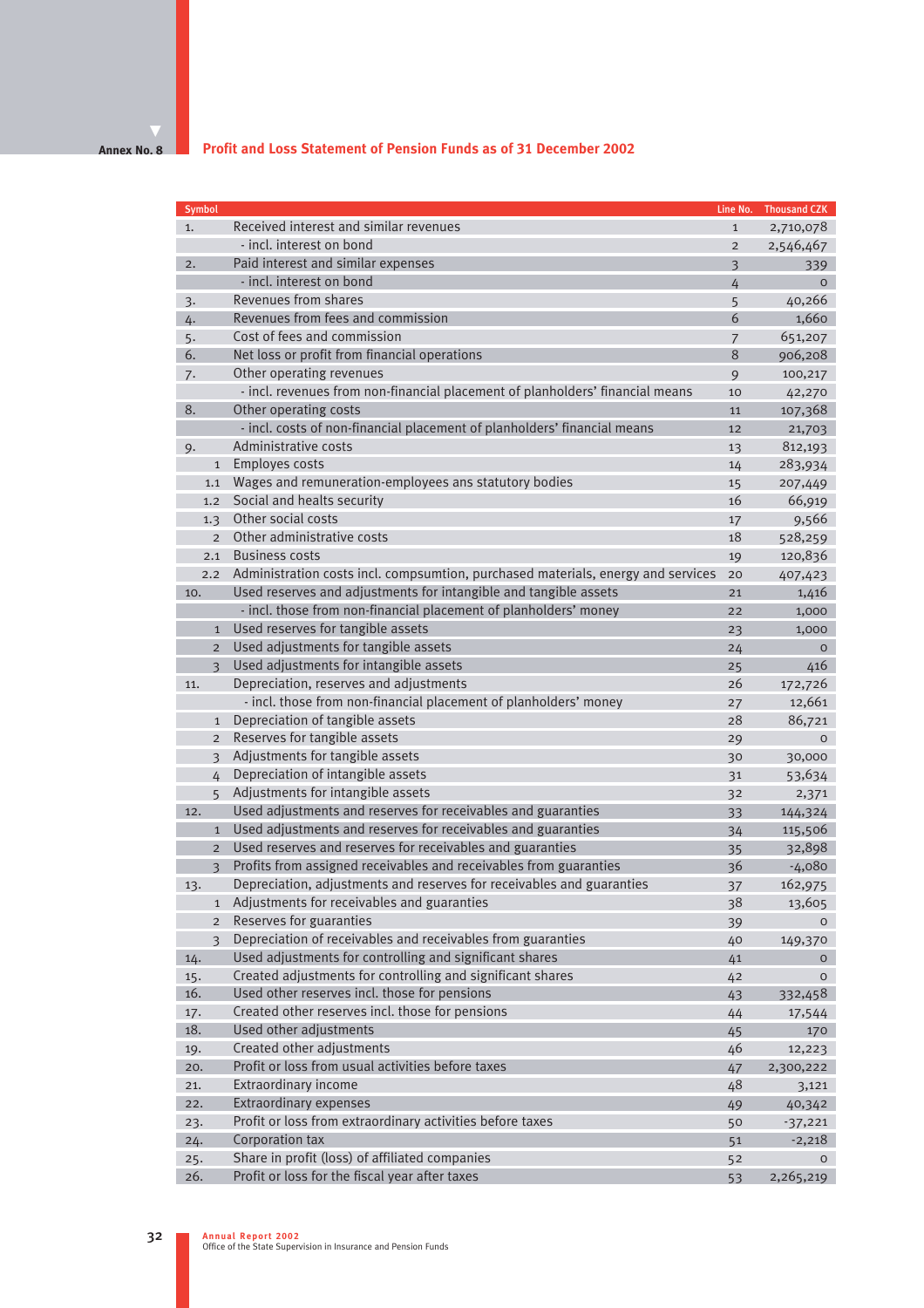

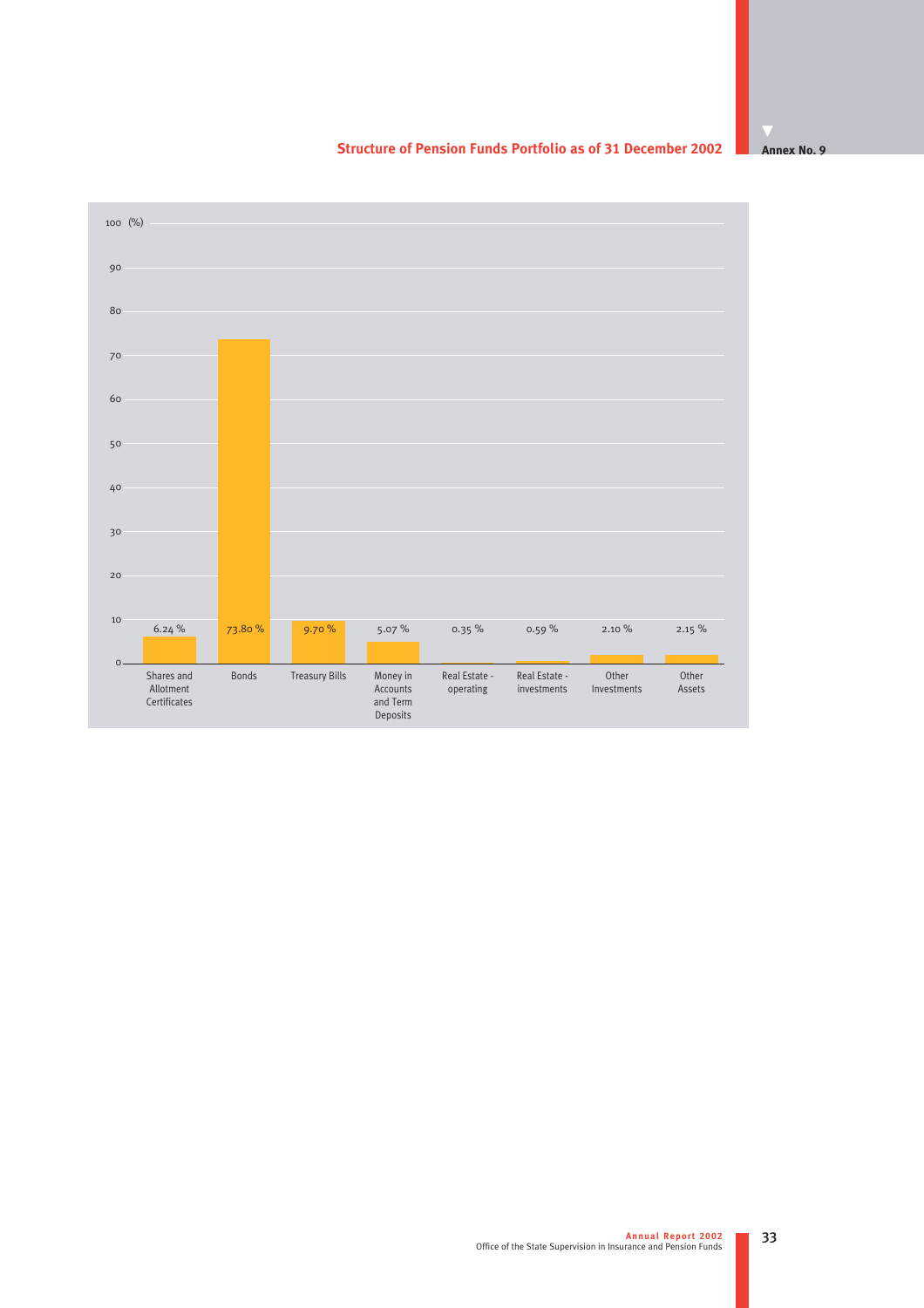#### **Annex No. 10 a, 10 b Pension Funds Registered Capital**



# **Average Registerd Capital per Pension Fund**

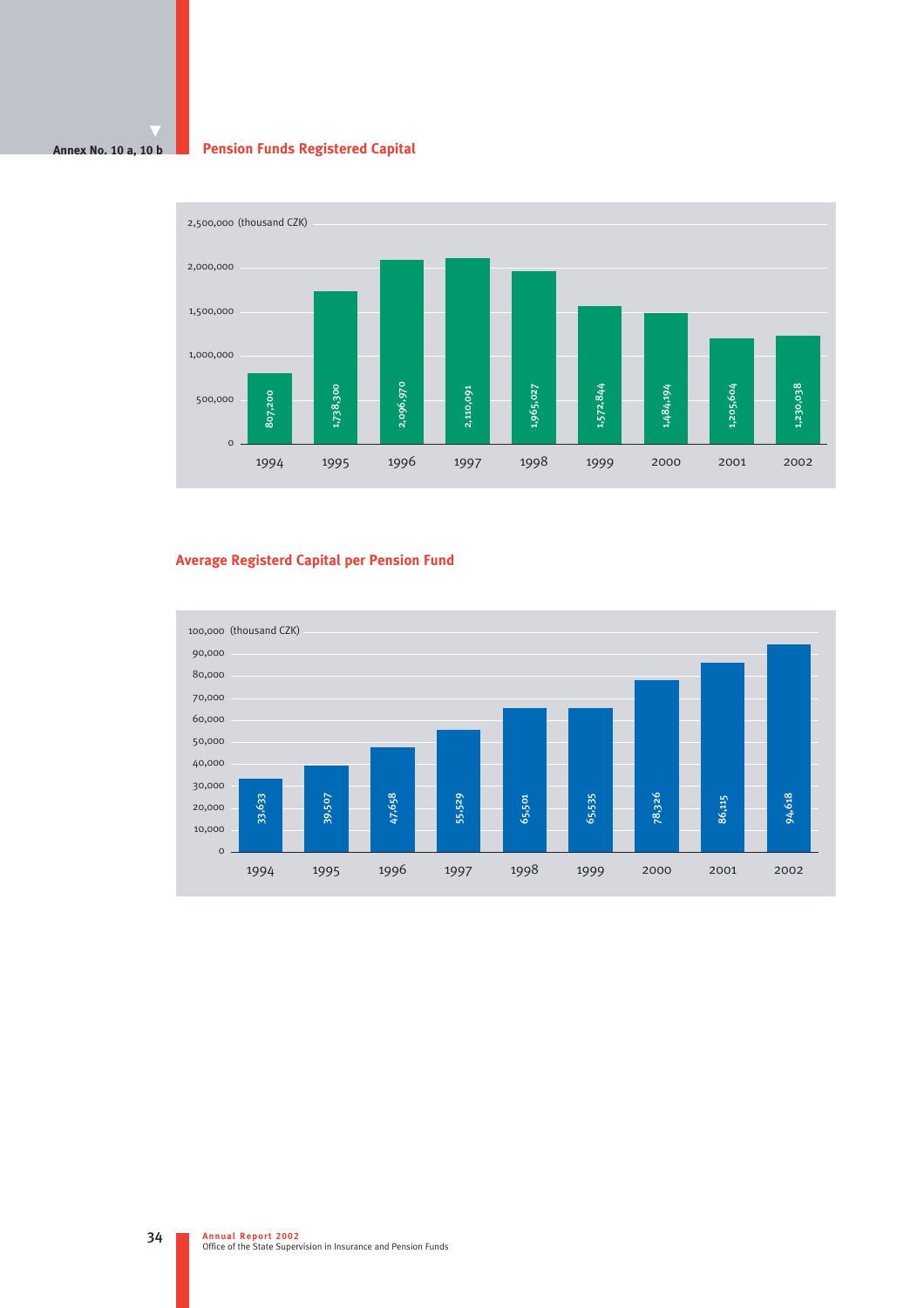**Number of Planholders**

**Annex No. 11, 12**



# **Age Structure of Planholders as of 31 December 2002**

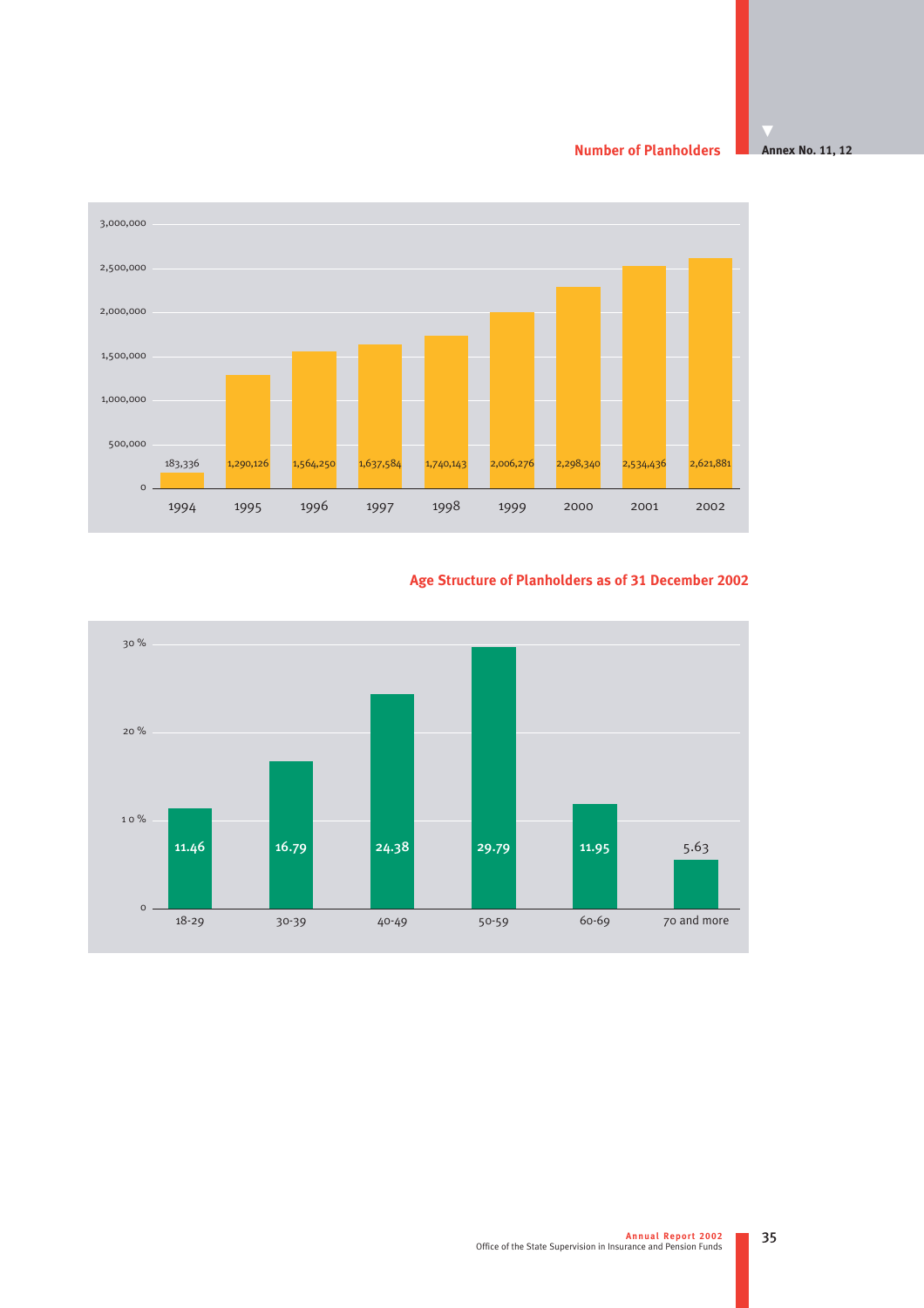#### **Annex No. 13, 14**

### **Contributions Paid by Planholders**



# **Contributions Paid by the State to Planholders**

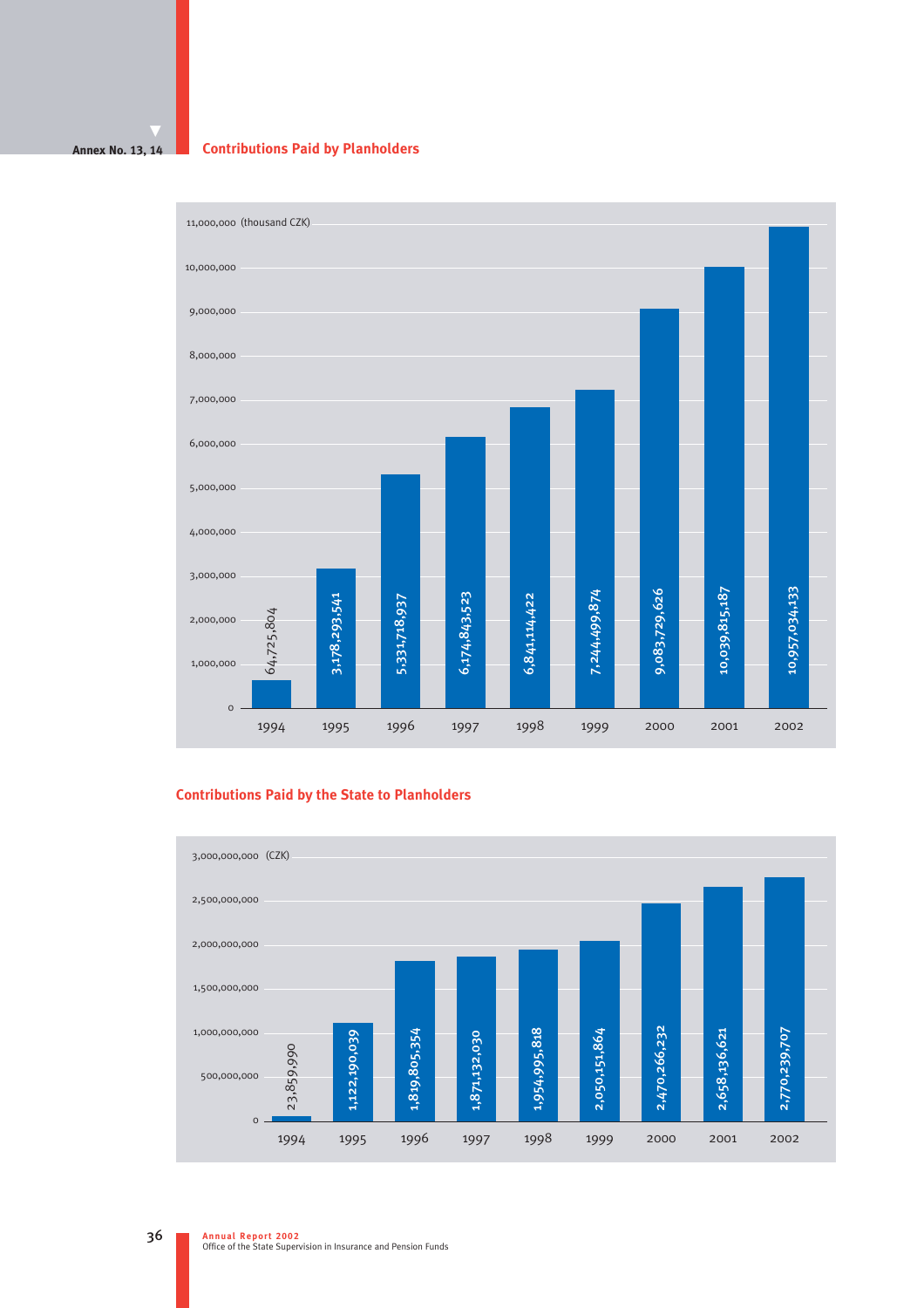# **Evaluation of Planholders Financial Means as of 31 December 2002**

**Annex No. 15** 

| Line           | Code                                                             | <b>Name</b>                                                    | $\%$ |  |
|----------------|------------------------------------------------------------------|----------------------------------------------------------------|------|--|
| $\mathbf{1}$   | 01                                                               | Commercial Union Penzijní Fond, a.s.                           | 2.32 |  |
| $\overline{2}$ | 03                                                               | Penzijní fond České pojišťovny, a.s.                           | 3.18 |  |
| $\overline{3}$ | 04                                                               | Zemský penzijní fond, a.s.                                     | 4.10 |  |
| 4              | 07                                                               | Českomoravský penzijní fond, a.s.                              | 3.00 |  |
| 5              | 14                                                               | Penzijní fond Komerční banky a.s.                              | 4.63 |  |
| 6              | 16                                                               | CREDIT SUISSE LIFE & PENSIONS PENZIJNÍ FOND A.S.               | 3.41 |  |
| 7              | 23                                                               | Hornický penzijní fond Ostrava, a.s.                           | 3.20 |  |
| 8              | 24                                                               | Penzijní fond České spořitelny, a.s.                           | 3.50 |  |
| 9              | 29                                                               | ING penzijní fond, a.s.                                        | 4.00 |  |
| 10             | 32                                                               | ČSOB Penzijní fond, a.s.                                       | 4.26 |  |
| 11             | 33                                                               | ABN AMRO Penzijní fond, a.s.                                   | 3.50 |  |
| 12             | 42                                                               | Generali penzijní fond a.s.                                    | 4.10 |  |
| 13             | 46                                                               | Allianz penzijní fond, a.s.                                    | 3.71 |  |
|                |                                                                  | Average earned nominal yield for whole sector - aritmetic mean | 3.61 |  |
|                | Average earned nominal yield for whole sector - weighted average |                                                                |      |  |
|                | (weight ad valorem of assets of pension funds)<br>3.58           |                                                                |      |  |
|                |                                                                  | Annual inflation according to Czech Statistical Office         | 1.80 |  |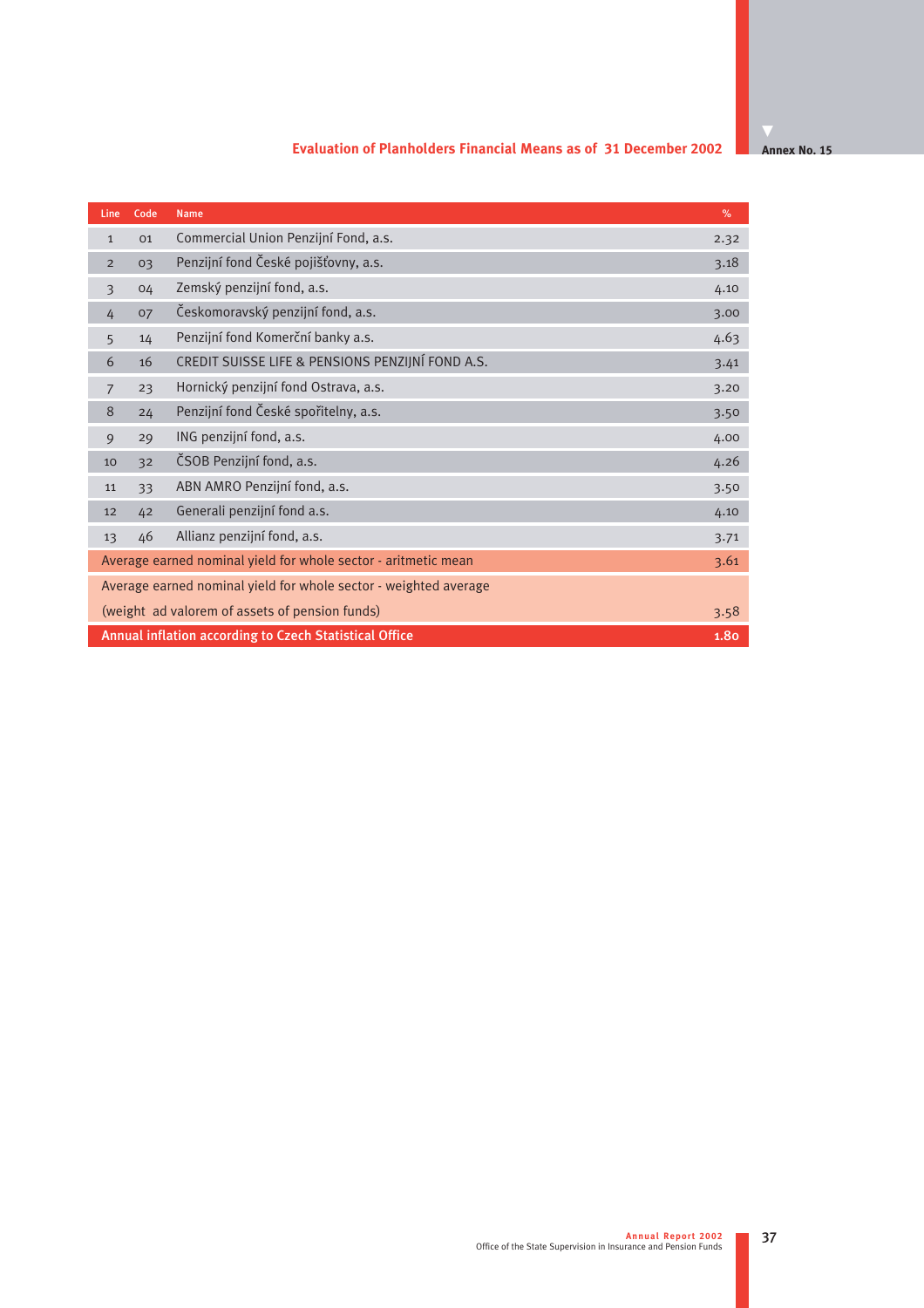#### **Annex No. 16 Average Evaluation of Planholders Financial Means**



Note: weighted average ad valorem of pension funds assets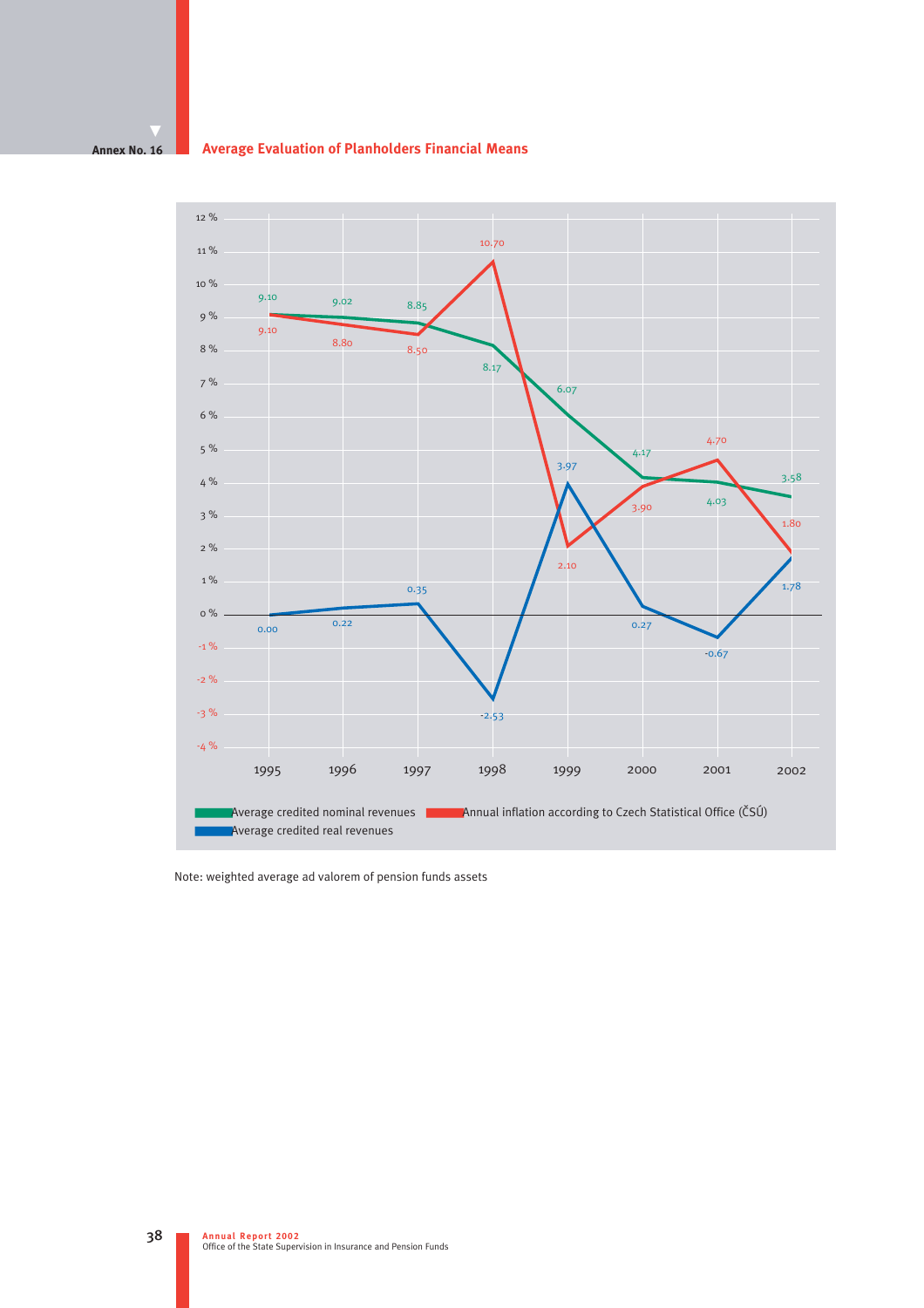**Average Pension Funds Costs per Planholder**

# 1995 1996 1997 1998 1999 2000 2001 2002 ■Average costs total ■Average operating costs 1,000 1,100 1,200 (CZK) 1,117 1,019 740  $\frac{1}{831}$  and  $\frac{1}{831}$  and  $\frac{1}{831}$  and  $\frac{1}{831}$  and  $\frac{1}{831}$  and  $\frac{1}{831}$  and  $\frac{1}{831}$  and  $\frac{1}{831}$  and  $\frac{1}{831}$  and  $\frac{1}{831}$  and  $\frac{1}{831}$  and  $\frac{1}{831}$  and  $\frac{1}{831}$  and  $\frac{1}{831}$  a

**Annex No. 17**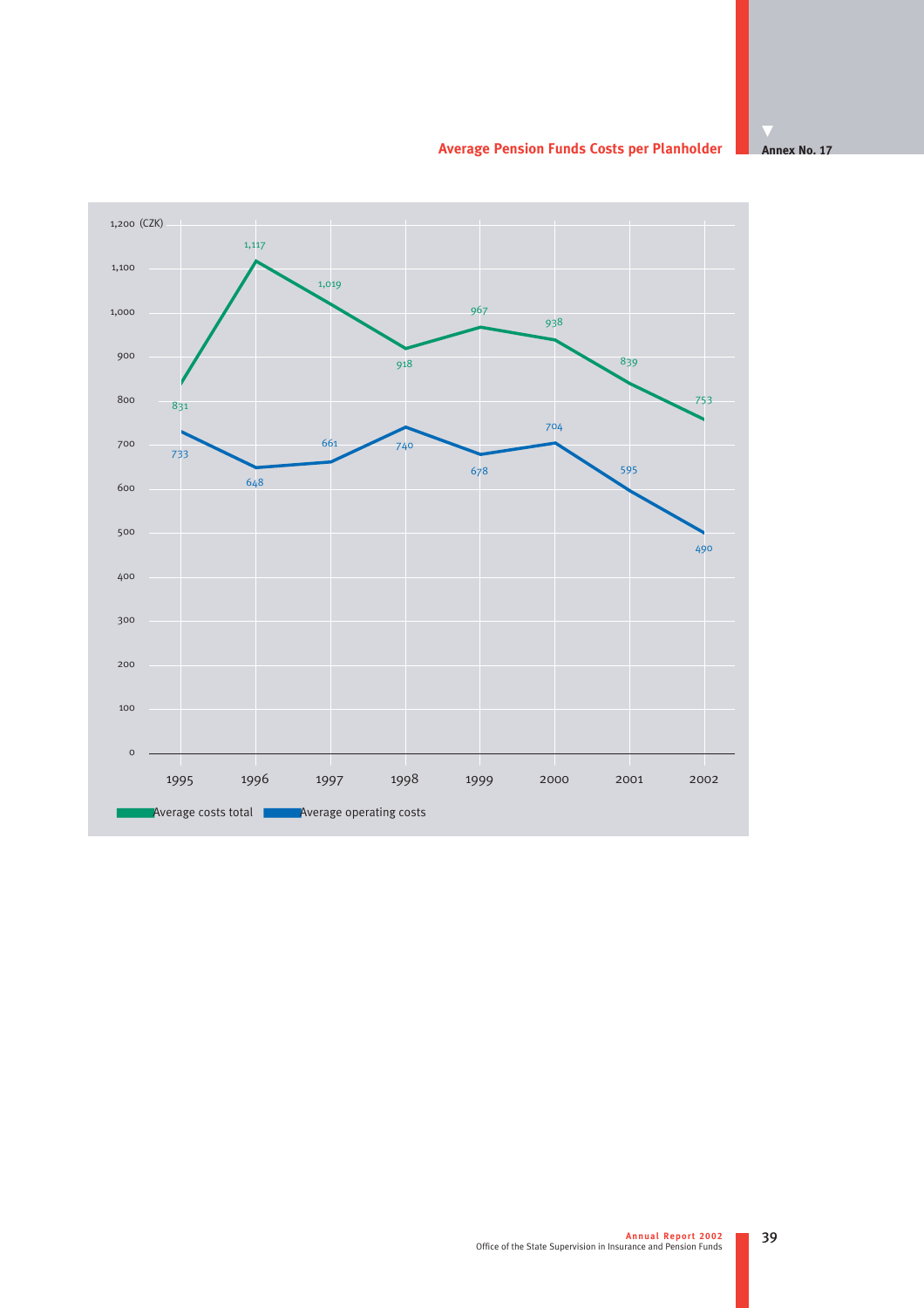#### **Annex No. 18 Pension Funds Sources and Paid up Benefits**



Note:

- Sources contain planholders contributions, state contributions respecting returned state contributions and income of pension funds
- **THE Sources, contributions paid by employers included**
- Financial means paid contain all benefits -lump sum settlements, termination settlements, inheritance and old-age pension, estate
- $\blacksquare$  Balance of sources and paid up benefits  $\blacksquare$  Ralance respecting contributions paid by
- Balance respecting contributions paid by employers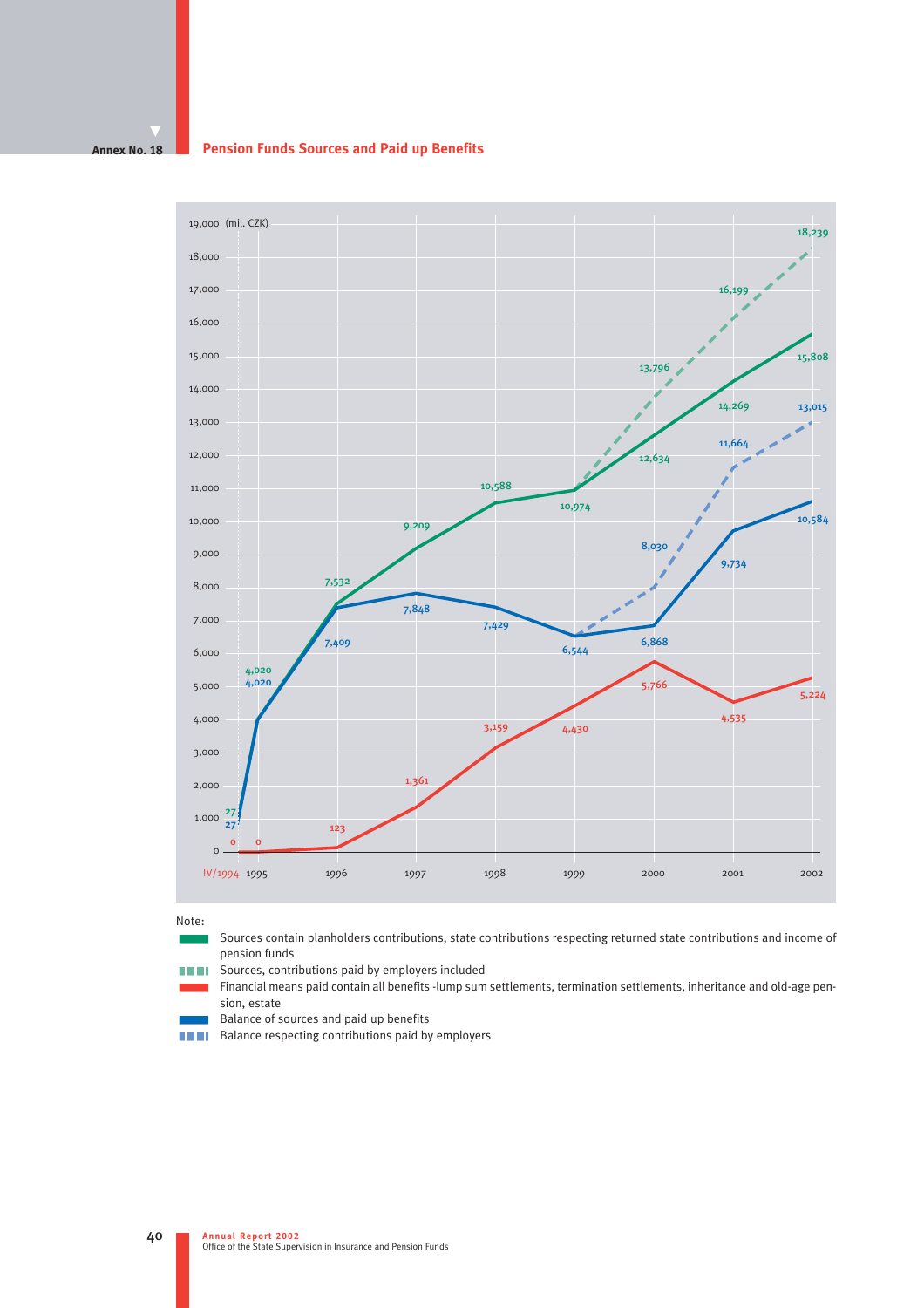#### **Pension Funds Shares in Individual Indicators as of 31 December 2002**

**Annex No. 19**

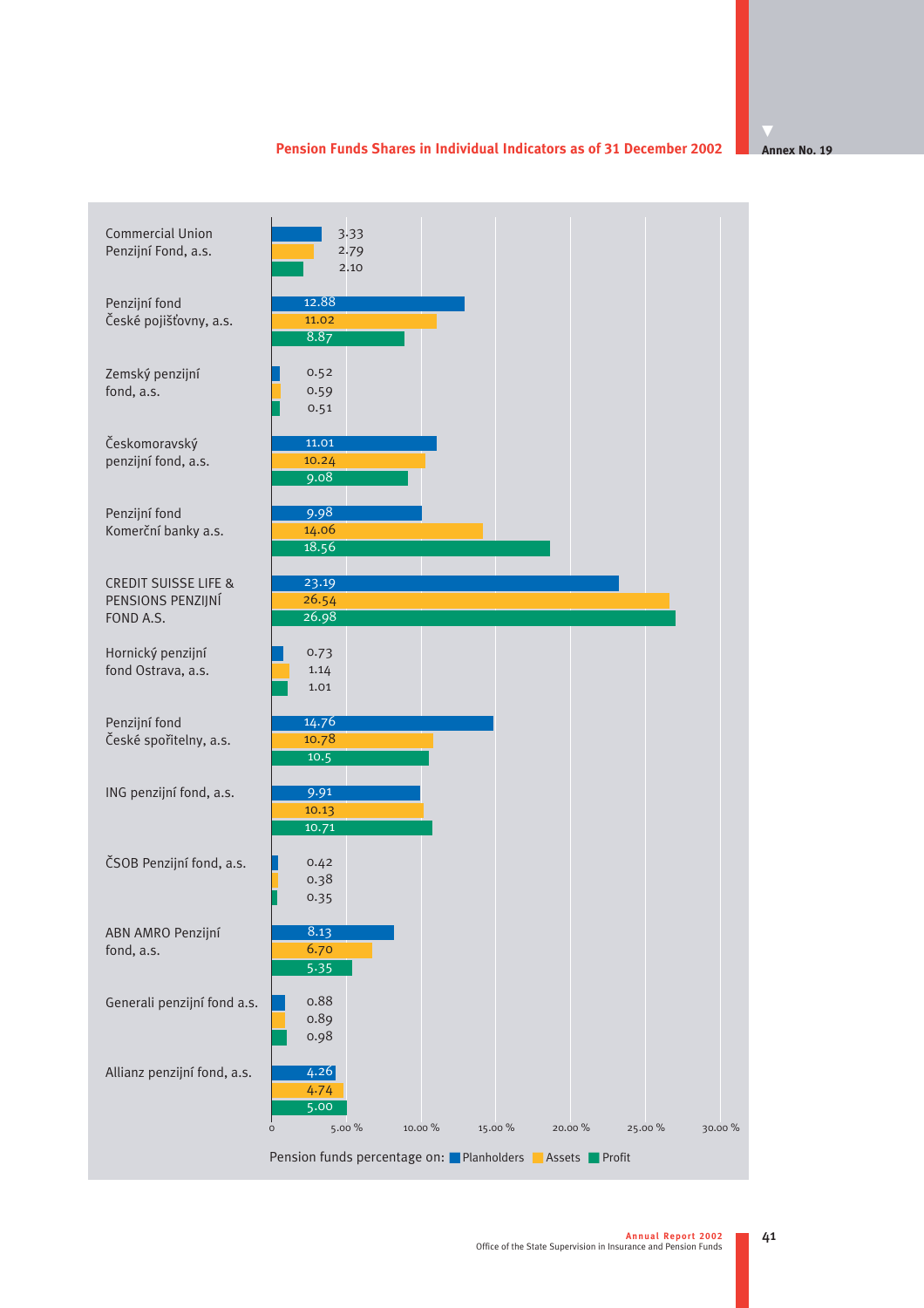#### **Annex No. 20 List of Pension Funds Depositories**

| Line           | Code           | <b>Name</b>                                      | <b>Depository</b>                   |
|----------------|----------------|--------------------------------------------------|-------------------------------------|
| $\mathbf{1}$   | O <sub>1</sub> | Commercial Union Penzijní Fond, a.s.             | Živnostenská banka, a.s.            |
| $\overline{2}$ | 03             | Penzijní fond České pojišťovny, a.s.             | Československá obchodní banka, a.s. |
| 3              | 04             | Zemský penzijní fond, a.s.                       | Citibank a.s.                       |
| 4              | 07             | Českomoravský penzijní fond, a.s.                | Živnostenská banka, a.s.            |
| 5              | 14             | Penzijní fond Komerční banky a.s.                | Česká spořitelna, a.s.              |
| 6              | 16             | CREDIT SUISSE LIFE & PENSIONS PENZIJNÍ FOND A.S. | Československá obchodní banka, a.s. |
| $\overline{7}$ | 23             | Hornický penzijní fond Ostrava, a.s.             | Česká spořitelna, a.s.              |
| 8              | 24             | Penzijní fond České spořitelny, a.s.             | Komerční banka, a.s.                |
| 9              | 29             | ING penzijní fond, a.s.                          | Československá obchodní banka, a.s. |
| 10             | 32             | ČSOB Penzijní fond, a.s.                         | Živnostenská banka, a.s.            |
| 11             | 33             | ABN AMRO Penzijní fond, a.s.                     | Československá obchodní banka, a.s. |
| 12             | 42             | Generali penzijní fond a.s.                      | HVB Bank Czech Republic a.s.        |
| 13             | 46             | Allianz penzijní fond, a.s.                      | Komerční banka, a.s.                |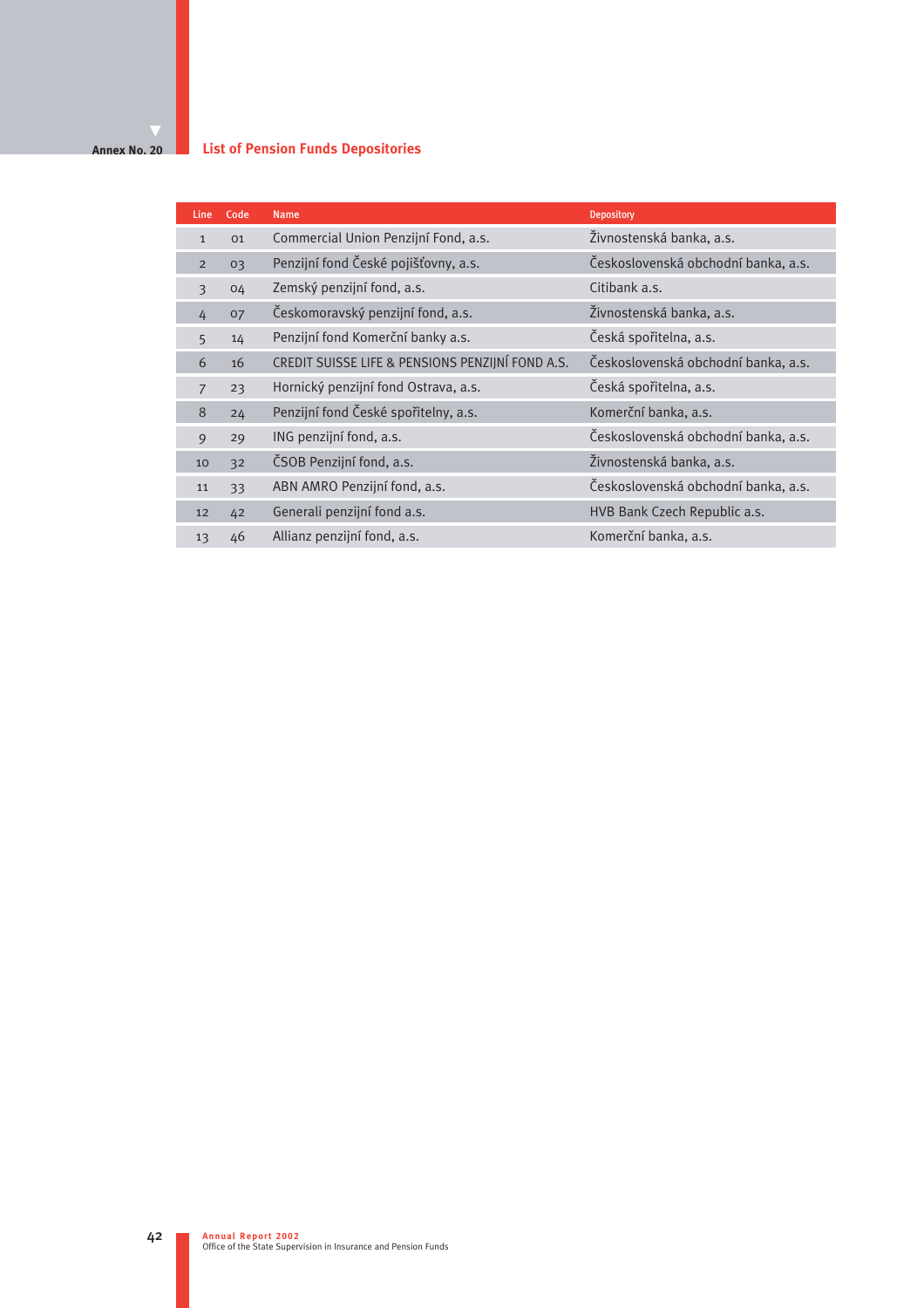### **List of Pension Funds Auditors as of 31 December 2002**

**Annex No. 21** 

| <b>Line</b>     | Code | <b>Name</b>                                      | <b>Auditor</b>                           |
|-----------------|------|--------------------------------------------------|------------------------------------------|
| $\mathbf{1}$    | 01   | Commercial Union Penzijní Fond, a.s.             | KPMG Česká republika Audit, spol. s r.o. |
| $\overline{2}$  | 03   | Penzijní fond České pojišťovny, a.s.             | KPMG Česká republika Audit, spol. s r.o. |
| 3               | 04   | Zemský penzijní fond, a.s.                       | Ing. Jaromír Klásek, reg. No. 720        |
| 4               | 07   | Českomoravský penzijní fond, a.s.                | PricewaterhouseCoopers Audit, s.r.o.     |
| $5\overline{)}$ | 14   | Penzijní fond Komerční banky a.s.                | Deloitte & Touche, s.r.o.                |
| 6               | 16   | CREDIT SUISSE LIFE & PENSIONS PENZIJNÍ FOND A.S. | KPMG Česká republika Audit, spol. s r.o. |
| $\overline{7}$  | 23   | Hornický penzijní fond Ostrava, a.s.             | OK-AUDIT, s.r.o.                         |
| 8               | 24   | Penzijní fond České spořitelny, a.s.             | Deloitte & Touche, s.r.o.                |
| 9               | 29   | ING penzijní fond, a.s.                          | KPMG Česká republika Audit, spol. s r.o. |
| 10              | 32   | ČSOB Penzijní fond, a.s.                         | Ing. Ladislav Kozák s.r.o.               |
| 11              | 33   | ABN AMRO Penzijní fond, a.s.                     | KPMG Česká republika Audit, spol. s r.o. |
| 12              | 42   | Generali penzijní fond a.s.                      | PricewaterhouseCoopers Audit, s.r.o.     |
| 13              | 46   | Allianz penzijní fond, a.s.                      | KPMG Česká republika Audit, spol. s r.o. |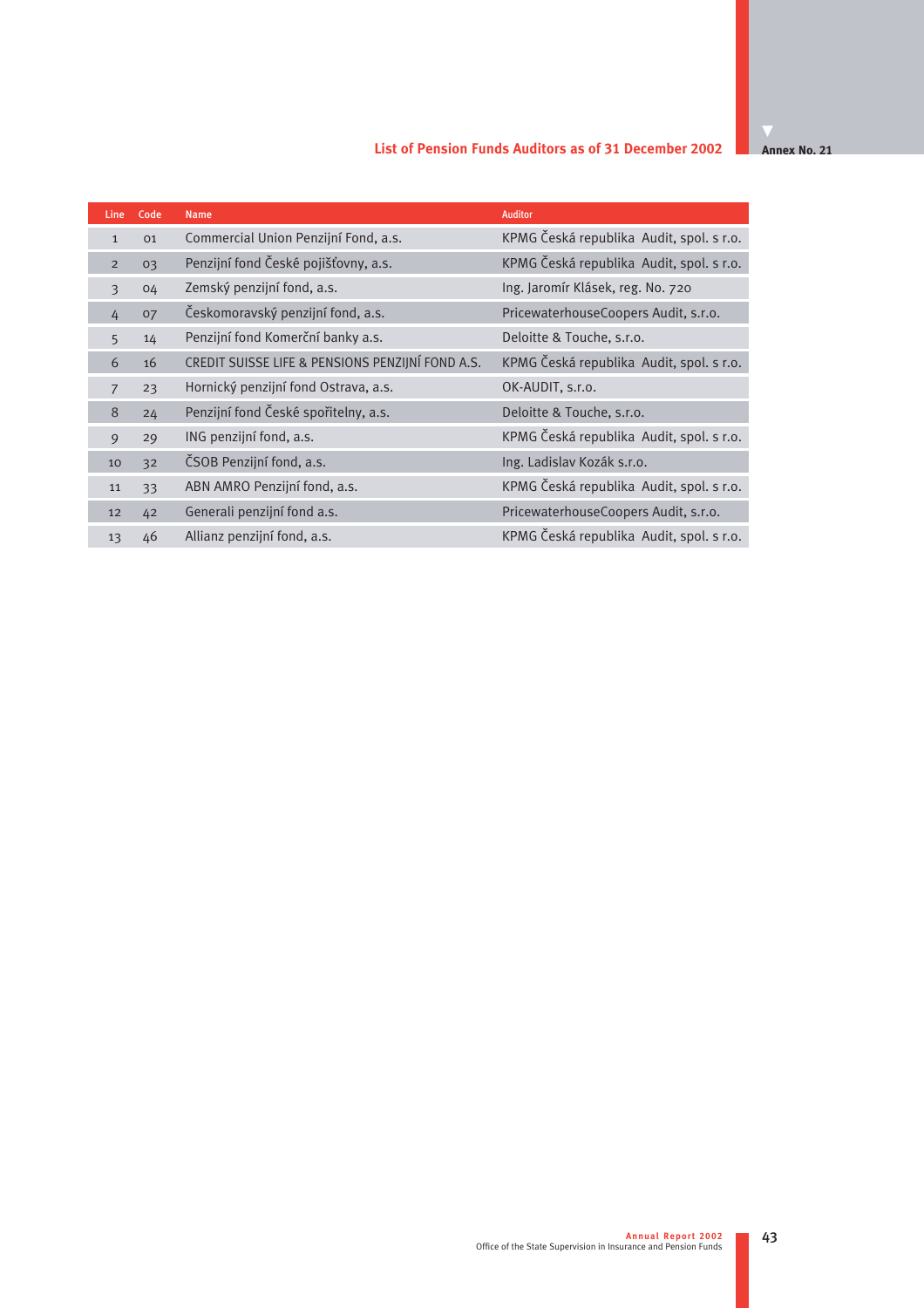### **Annex No. 22 a, 22 b**

# **List of Pension Funds Liquidators and Trustees in Bankruptcy as of 31 December 2002**

|              | Line Code | <b>Name</b>                       | Liquidator                 | <b>Trustees in Bankruptcy</b> |
|--------------|-----------|-----------------------------------|----------------------------|-------------------------------|
| $\mathbf{1}$ | 05        | Penzijní fond CERTUM-RENTA, a.s.  | Ing. Luboš Smrčka, CSc.    | JUDr. Josef Měchura           |
| 2            | 08        | Bankovní penzijní fond, a.s.      | Liquidation canceled       | Ing. Zbyněk Pecák             |
| 3            | 09        | Český národní penzijní fond, a.s. | Ing. Jan Mikoláš           |                               |
| 4            | 11        | Penzijní fond VYŠEHRAD, a.s.      | Ing. Luboš Smrčka, CSc.    | JUDr. Josef Měchura           |
| 5            | 21        | MULTI penzijní fond, a.s.         | Ing. Luboš Smrčka, CSc.    |                               |
| 6            | 25        | Penzijní fond THALIA, a.s.        | Ing. Jaroslava Voharčíková | Mgr. Miloš Krčmář             |
| 7            | 26        | GARANCE-Vzájemný penzijní fond    |                            |                               |
|              |           | pro Čechy, Moravu a Slezsko, a.s. | Ing. Miroslav Kodada, CSc. | JUDr. Miroslav Štorkan        |
| 8            | 40        | Regionální penzijní fond, a.s.    | Ing. Jaroslava Voharčíková |                               |
| 9            | 41        | Penzijní fond VIVA, a.s.          | Ing. Lee Louda             | JUDr. Vladimír Hlaváč         |
| 10           | 43        | Penzijní fond Univerzum, a.s.     | Ing. Aleš Fousek           |                               |

# **List of Pension Funds Liquidators and Trustees in Bankruptcy as of 30 June 2003**

|                | Line Code | <b>Name</b>                       | Liquidator                 | <b>Trustees in Bankruptcy</b> |
|----------------|-----------|-----------------------------------|----------------------------|-------------------------------|
| $\mathbf{1}$   | 05        | Penzijní fond CERTUM-RENTA, a.s.  | Ing. Luboš Smrčka, CSc.    | JUDr. Josef Měchura           |
| $\overline{2}$ | 08        | Bankovní penzijní fond, a.s.      | Liquidation canceled       | JUDr. Stanislav Pokorný       |
| 3              | 09        | Český národní penzijní fond, a.s. | Ing. Jan Mikoláš           |                               |
| 4              | 11        | Penzijní fond VYŠEHRAD, a.s.      | Ing. Luboš Smrčka, CSc.    | JUDr. Josef Měchura           |
| 5.             | 25        | Penzijní fond THALIA, a.s.        | Ing. Jaroslava Voharčíková | Mgr. Miloš Krčmář             |
| 6              | 26        | GARANCE-Vzájemný penzijní fond    |                            |                               |
|                |           | pro Čechy, Moravu a Slezsko, a.s. | Ing. Miroslav Kodada, CSc. | <b>IUDr. Miroslav Štorkan</b> |
|                | 40        | Regionální penzijní fond, a.s.    | Ing. Jaroslava Voharčíková |                               |
| 8              | 41        | Penzijní fond VIVA, a.s.          | Ing. Lee Louda             | JUDr. Vladimír Hlaváč         |
| 9              | 43        | Penzijní fond Univerzum, a.s.     | Ing. Aleš Fousek           |                               |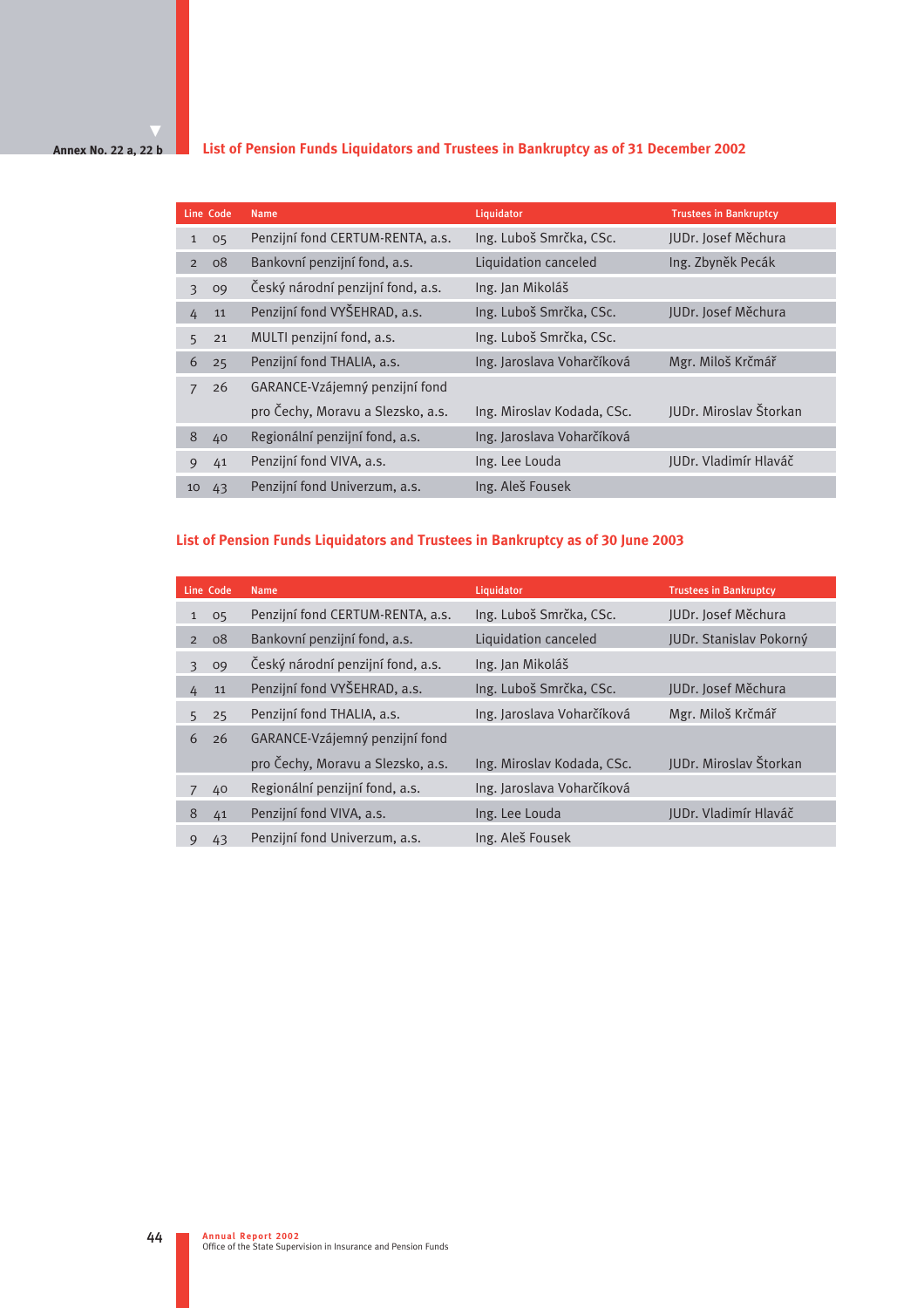# **List of Used Abbreviations**

| EC           | European Community                                             |
|--------------|----------------------------------------------------------------|
| GDP          | gross domestic product                                         |
| <b>INPRS</b> | International Network of Pension Regulators and Supervisors    |
| <b>OECD</b>  | Organisation for Economic Co-operation and Development         |
| Office       | Office of the State Supervision in Insurance and Pension Funds |
| <b>PF</b>    | pension funds                                                  |
| <b>SDPF</b>  | State Supervision in Pension Funds                             |

# **List of Useful Websites**

Ministry of Finance  $\rightarrow$  www.mfcr.cz

Association of Pension Funds of Czech Republic  $\rightarrow$  www.apfcr.cz